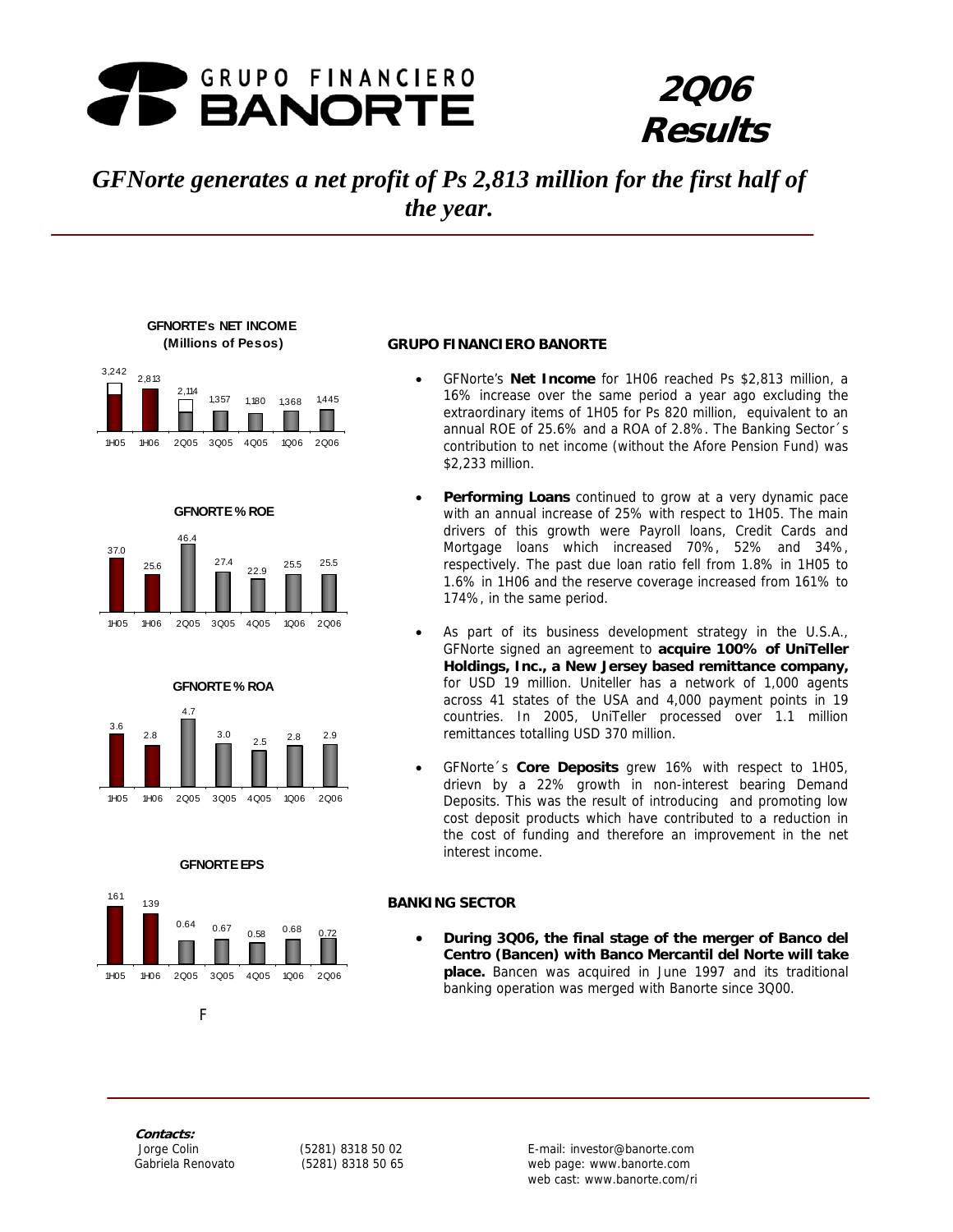## **Highlights**



**NOT INTEREST INCOME (Millions of Pesos)**



**NON INTEREST EXPENSE (Millions of Pesos)**



1H05 1H06 2Q05 3Q05 4Q05 1Q06 2Q06





## **PAST DUE LOAN RATIO**



#### **Net Income**

GFNorte´s profits in 1H06 amounted to Ps 2,813 million, a 16% increase over the figure reported in 1H05, excluding the extraordinary items of 2Q05 for Ps820 million. The higher profits were mostly due to the 8% increase in Net Interest Income and a 23% growth in Non Interest Income.

#### **Net Interest Margin**

Despite a 202 basis points reduction in the average 28 days TIIE rate, the Net Interest Margin remained sturdy, declining only 20 basis points, from 7.8% in 1H05 to 7.6% in 1H06. This solid performance was mainly attributable to strong growth in the loan portfolio, a better loan mix, and a lower funding cost.

#### **Non Interest Income**

Non Interest Income in 1H06 was 23% higher than in 1H05, mainly as a result of important increases in Recovery Banking and Forex, of 124% and 129%, respectively.

#### **Non Interest Expense**

Non Interest Expense increased 10% with respect to 1H05 mainly due to expenses related to higher business volumes, increased Personnel expenses derived from the transfer of employees from Solida Administradora de Portafolios to Banorte and the branch network investment program.

#### **Capitalization**

The capitalization ratio at the end of 1H06 stood at 15.2% vs. 17.3% in 2Q05. This decrease was mainly due to the impact of the new capital requirements rules for banking institutions issued by the Ministry of Finance that came into effect in 1Q06 as well as to the important growth in risk assets, however, the bank´s capitalization maintained an adequate level as a result of the profits generated during the last 12 months.

#### **Loan Portfolio**

At the close of 1H06, the performing loan portfolio, excluding the one managed by the Recovery unit, reached an outstanding balance of Ps 123 billion, an increase of 25% vs. 1H05. This growth reflects the favorable evolution of the consumer and corporate loan portfolios, which increased 34% each.

#### **Asset Quality**

PDLs finished the semester with a balance of Ps2.0 billion, which represents a past due loan ratio of 1.6%, lower than the 1.8% of 2Q05, while the reserve coverage increased from 161% to 174% in the same period.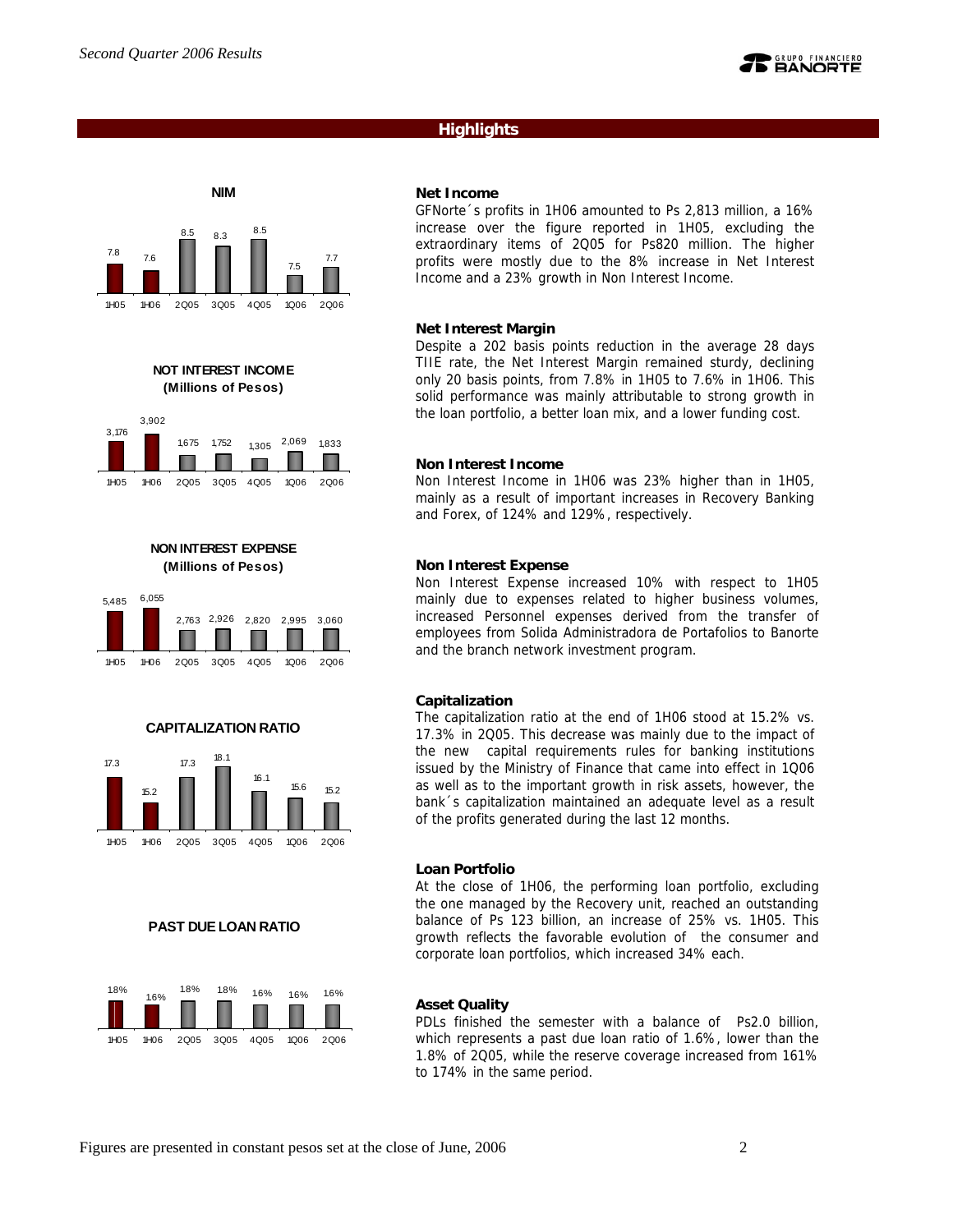## **Executive Summary**

**Grupo Financiero Banorte** announced today its operating results for 1H06, reporting a Net Income of Ps 2.8 billion, 16% higher than the same period a year ago excluding Ps 820 millions of extraordinary items recorded in 1H05. GFNorte´s Return on Equity for the year stood at 25.6%, while the ROA was 2.8%.

The Banking Sector´s profits amounted to Ps 2.2 billion in 1H06, equivalent to an 8% increase over the same year-ago period excluding extraordinary items in 1H05 and representing 79% of the Group's total earnings. Banorte continues to show sustained growth in the recurring income of its traditional banking activities due to the growth and better mix of its loan portfolio, as well as an increase in service fees.

GFNorte's Net Interest Margin decreased from 7.8% in 1H05 to 7.6% in 1H06. The 202 basis points decline in the average 28 day TIIE rate yoy was mostly offset by lower funding costs and robust loan growth as well as a better loan portfolio mix.

Trading income increased 15% in real terms compared to 1H05. GFNorte was able to realize important gains in the sale of Treasury fixed income securities positions during 1H06 in spite of higher market volatility during 2Q06 and impact on long term positions of mark to market valuation of the portfolio.

Non Interest Expense grew 10% yoy in real terms due to higher Personnel Expenses derived from the transfer of employees from Solida Administradora de Portafolios to Banorte, higher business volumes which in turn increased total operating income, and also to expenses related to the branch network investment program. The efficiency ratio continues to improve, decreasing from 57% in 1H05 to 56% in 1H06.

Total Deposits, excluding off balance trading, stood at Ps 143 billion at the end of 1H06, a 13% increase when compared to 1H05. Demand and Time deposits grew 17% and 14%, respectively, while Money Markey deposits decreased 1% as a result of lower funding requirements due to the pre-payments and amortizations received from IPAB over the last year which reduced the balance of IPAB notes balance from Ps 7 billion to zero at the close of 2Q06.

The Loan Portfolio – excluding those managed by the Recovery unit – registered a robust growth. As of 1H06, the performing loan portfolio grew 25% vs. 1H05, reaching an outstanding balance of Ps 123 billion. Commercial Loans grew 23% over the past 12 months, to Ps 45 billion. The Corporate Portfolio reached a balance of Ps 21 billion increasing 34% and the Government Portfolio stood at Ps 13 billion, decreasing 3%.

Consumer Loans continued to be one of the main growth drivers and now represent 36% of the total performing loan portfolio. The Credit Card portfolio grew 52% vs. 1H05, reaching a balance of Ps 8 billion at the end of 1H06 aided by the strong results of the "Ya Bajale" balance transfer program and new attributes added to this product. Payroll loans grew 70% vs. 1H05 reaching a balance of Ps 4 billion at the end of 1H06. Car Loans resumed positive growth reaching a balance of Ps 6 billion, meanwhile Mortgage Loans continued to trend up, closing 1H06 with a balance of Ps 26 billion, an annual growth of 34%.

The Past Due Loan Portfolio ended 1H06 with a balance of Ps 2.0 billion, 7% higher than in 1H05, in spite of the robust yoy loan growth. The Past Due Loan ratio stood at 1.6%, 20 basis points below the lower than the 1.8% registered in 1H05, while the reserve coverage improved to 174% from 161% reported in 1H05.

The Long-term Saving Sector, which includes the Pension Fund Afore, the Insurance and Annuities companies, contributed with Ps 377 million to the Group´s profits during 1H06, an increase of 58% compared to 1H05.

The Auxiliary Organizations Sector contributed with Ps 124 million to the Group's profits in 1H06, a 26% increase vs. 1H05, while the Brokerage Sector´s profit reached Ps 74 million during the same period, 72% above those of 1H05.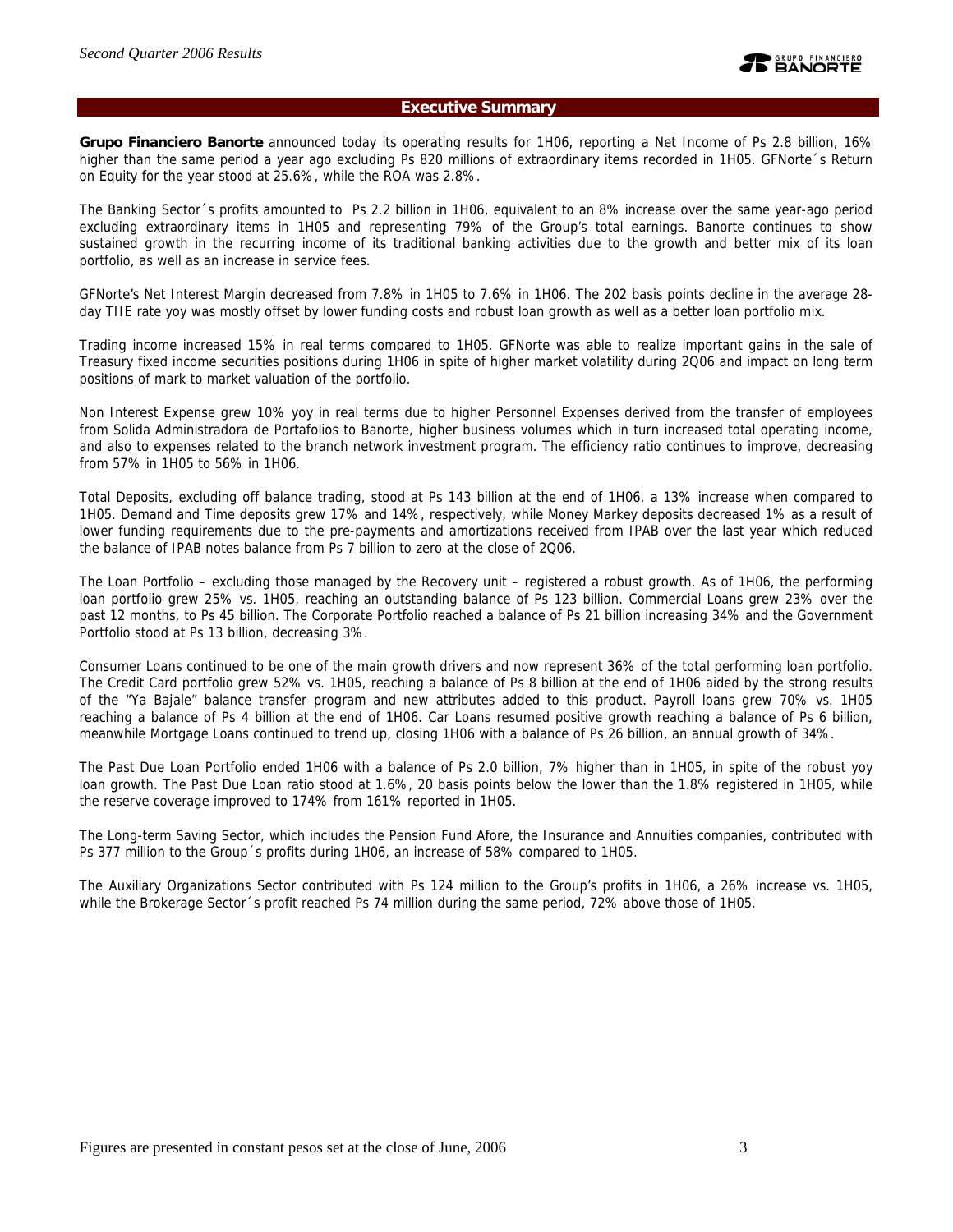## **Grupo Financiero Banorte**

| <b>Subsidiarie's Earnings</b>         |                | <b>QUARTER</b> |          |             | % CHANGE    |             | <b>ACCUMULATED</b> |             |
|---------------------------------------|----------------|----------------|----------|-------------|-------------|-------------|--------------------|-------------|
| (Millions of Pesos)                   | 2005           | 1006           | 2006     | 2005        | 1006        | <b>1H05</b> | <b>1H06</b>        | % CH        |
| Banco Mercantil del Norte (1)         | 1.809          | 660            | 801      | (56%)       | 21%         | 2.530       | 1.460              | (42%)       |
| Banco del Centro                      | 139            | 473            | 299      | 115%        | (37%)       | 346         | 773                | 123%        |
| <b>Banking Sector</b>                 | 1,948          | 1,133          | 1,100    | (44%)       | (3%)        | 2,876       | 2,233              | (22%)       |
|                                       |                |                |          |             |             |             |                    |             |
| Brokerage Sector (Brokerad            | 17             | 38             | 36       | 110%        | (7%)        | 43          | 74                 | 72%         |
| House)                                |                |                |          |             |             |             |                    |             |
| Afore                                 | 21             | 43             | $\Omega$ | (102%)      | (101%)      | 79          | 43                 | (45%)       |
| Insurance                             | 68             | 54             | 33       | (51%)       | (39%)       | 135         | 87                 | (36%)       |
| Annuities                             | 15             | 41             | 205      | 1,282%      | 395%        | 25          | 247                | 871%        |
| Long - Term Saving Sector             | 104            | 139            | 238      | 129%        | 71%         | 239         | 377                | 57%         |
|                                       |                |                |          |             |             |             |                    |             |
| Leasing                               | 23             | 28             | 31       | 37%         | 13%         | 42          | 59                 | 41%         |
| Factoring                             | 24             | 22             | 26       | 10%         | 16%         | 41          | 48                 | 18%         |
| Warehousing                           | 3              | $\overline{2}$ | 3        | 8%          | 26%         | 8           | 6                  | (27%)       |
| <b>Bonding</b>                        | $\overline{4}$ | 4              | 7        | 71%         | 69%         | 9           | 12                 | 36%         |
| <b>Auxiliary Organization Sector</b>  | 53             | 57             | 67       | 26%         | 19%         | 98          | 124                | 26%         |
|                                       |                |                |          |             |             |             |                    |             |
| <b>Créditos Pronegocio</b>            | (8)            | 4              | 5        | <b>N.A.</b> | 6%          | (12)        | 9                  | <b>N.A.</b> |
|                                       |                |                |          |             |             |             |                    |             |
| G. F. Banorte [holding]               | (1)            | (3)            | (1)      | <b>N.A.</b> | <b>N.A.</b> | (3)         | (4)                | <b>N.A.</b> |
|                                       | 2.114          | 1,368          | 1.445    | (32%)       | 6%          | 3.242       | 2.813              | (13%)       |
| <b>Total</b><br>$\sim$ $ \sim$ $\sim$ |                |                |          |             |             |             |                    |             |

1) 96.11% owned by GFNorte. N.C. = Not Comparable

## **Group's Balance Sheet Highlights**

| .<br>(Millions of Pesos)            | 2005    | 1006    | 2006    | $\%$<br><b>QUART.</b><br><b>CHANGE</b> | %<br>ACCUM.<br><b>CHANGE</b> |
|-------------------------------------|---------|---------|---------|----------------------------------------|------------------------------|
| Performing loans excluding IPAB (1) | 100.259 | 117.382 | 124.395 | 24%                                    | 6%                           |
| <b>IPAB</b> loans                   | 7.222   | 166     |         |                                        |                              |
| Past Due Loans                      | 1.833   | 1.879   | 1.968   | 7%                                     | 5%                           |
| <b>Total Loans</b>                  | 109.314 | 119.427 | 126.364 | 16%                                    | 6%                           |
| Loan Loss Reserves                  | 2.944   | 3.218   | 3.425   | 16%                                    | 6%                           |
| <b>Total Assets</b>                 | 186.293 | 200.872 | 204.428 | 10%                                    | 2%                           |
| Total Deposits (3)                  | 126.165 | 139.646 | 142.932 | 13%                                    | 2%                           |
| Equity                              | 20.181  | 23.294  | 24.186  | 20%                                    | 4%                           |
| Assets under Management (2)         | 407.085 | 438.595 | 450.330 | 11%                                    | 3%                           |

1) Excludes Fobaproa-IPAB notes and loans to IPAB that are accounted in the Loans to Government Entities line.

2) Includes Deposits, On behalf of Third Parties Deposits and Mutual Funds of the Banking Sector, Assets under management of the Brokerage Sector and those of the Afore.<br>3) The checking accounts were excluded from IPAB whe

| <b>GFNorte Share Data</b>                   |         |         |         |                   |                  |
|---------------------------------------------|---------|---------|---------|-------------------|------------------|
|                                             | 2005    | 1006    | 2006    | 1H <sub>0</sub> 5 | 1H <sub>06</sub> |
| Net Income per Share (2) (Pesos)            | 1.05    | 0.68    | 0.72    | 1.61              | 1.39             |
| Dividends per Share (2) (Pesos)             |         |         |         |                   |                  |
| Dividend Payout                             |         |         | ۰       |                   |                  |
| Book Value per Share (1 (2)) (Pesos)        | 9.47    | 11.02   | 11.45   | 9.47              | 11.45            |
| Shares Outstanding (2) (Millions of Shares) | 2.017.3 | 2,017.3 | 2.017.8 | 2.017.3           | 2.017.8          |
| Price (Pesos)                               | 17.72   | 25.89   | 26.25   | 17.72             | 26.25            |
| P/BV (Times)                                | 1.93    | 2.35    | 2.29    | 1.93              | 2.29             |
| Market Cap (Billions)                       | 3.365   | 4.794   | 4,667   | 3,365             | 4,667            |

1) Excluding Minority holdings. 2) The shares outstanding increased from 504.6 millions to 2,018.6 millions at 4Q05.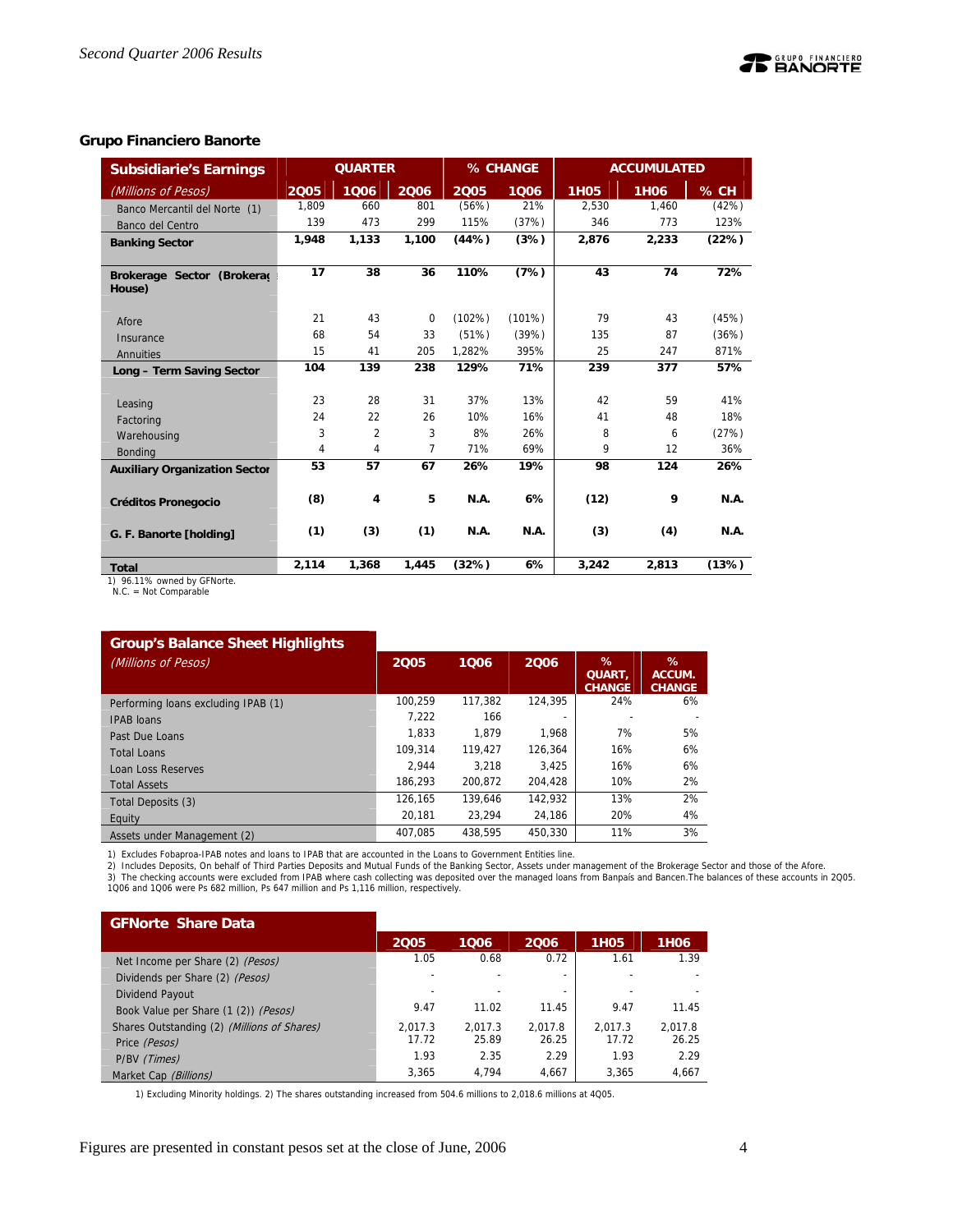

| <b>Group's Financial Ratios</b>          |        |        |             | <b>ACCUMULATED</b> |        |                  |                  |
|------------------------------------------|--------|--------|-------------|--------------------|--------|------------------|------------------|
|                                          | 2005   | 3Q05   | <b>4Q05</b> | 1006               | 2006   | 1H <sub>05</sub> | 1H <sub>06</sub> |
| Profitability                            |        |        |             |                    |        |                  |                  |
| NIM before Repomo (1)                    | 8.5%   | 8.3%   | 8.5%        | 7.5%               | 7.7%   | 7.8%             | 7.6%             |
| NIM adjusted by Loan Loss Provisions (2) | 7.5%   | 7.1%   | 7.6%        | 6.5%               | 6.7%   | 7.0%             | 6.6%             |
| ROA (3)                                  | 4.7%   | 3.0%   | 2.5%        | 2.8%               | 2.9%   | 3.6%             | 2.8%             |
| ROE(4)                                   | 46.4%  | 27.4%  | 22.9%       | 25.5%              | 25.5%  | 37.0%            | 25.6%            |
| ROE without extraordinaries              | 28.4%  | 27.4%  | 22.9%       | 25.5%              | 25.5%  | 27.6%            | 25.6%            |
| Operation                                |        |        |             |                    |        |                  |                  |
| Efficiency Ratio (5)                     | 53.4%  | 56.5%  | 57.2%       | 55.2%              | 57.4%  | 56.8%            | 56.3%            |
| Operative Efficiency Ratio (6)           | 6.1%   | 6.3%   | 6.0%        | 6.1%               | 6.0%   | 6.0%             | 6.1%             |
| Liquidity Ratio (7)                      | 58.7%  | 56.5%  | 56.9%       | 71.5%              | 63.3%  | 58.7%            | 63.3%            |
| <b>Asset Quality</b>                     |        |        |             |                    |        |                  |                  |
| % Past Due Loans w/o Fobaproa            | 1.8%   | 1.8%   | 1.6%        | 1.6%               | 1.6%   | 1.8%             | 1.6%             |
| Loan Loss Reserves to past Due Loans     | 160.6% | 165.3% | 165.8%      | 171.3%             | 174.0% | 160.6%           | 174.0%           |

1) NIM= Annualized Net Interest Margin before REPOMO / Average Earnings Assets.

2) NIM= Annualized Net Interest Margin adjusted by Loan Loss Provisions / Average Earnings Assets.

3) Annualized earnings as a percentage of the average of quarterly assets over the period.

4) Annualized earnings as a percentage of the average of quarterly equity over the period

5) Non Interest Expense / (Total Operating Income – Repomo Margin + Loan Loss Provisions)

6) Annualized Administrative and Promotion Expenses / Average Total Assets.

7) Liquid Assets / Liquid Liabilities (Liquid Assets = Cash and due from Banks + Negotiable Instruments + Securities held for sale, Liquid Liabilities = Demand Deposits + Liquid Due to<br>banks liabilities + short term loans

| <b>GFNorte Income Statement</b>                        | <b>QUARTER</b> |       | % CHANGE |        | <b>ACCUMULATED</b> |             |             |         |
|--------------------------------------------------------|----------------|-------|----------|--------|--------------------|-------------|-------------|---------|
| (Millions of Pesos)                                    | 2005           | 1006  | 2006     | 2005   | 1006               | <b>1H05</b> | <b>1H06</b> | %<br>CH |
| Net Interest Income after Repomo                       | 3,483          | 3,288 | 3,517    | 1%     | 7%                 | 6,440       | 6,805       | 6%      |
| - Loan Loss and Loss Sharing Provisions                | 400            | 370   | 437      | 9%     | 18%                | 655         | 808         | 23%     |
| $\bullet$ Service                                      | 1,064          | 1,202 | 1,222    | 15%    | 2%                 | 2,219       | 2,424       | 9%      |
| Recovery                                               | 92             | 380   | 185      | 101%   | (51%)              | 252         | 565         | 124%    |
| Foreign Exchange                                       | 35             | 117   | 95       | 171%   | (19%)              | 92          | 212         | 129%    |
| Trading (Securities- Realized and unrealized<br>qains) | 483            | 370   | 331      | (31%)  | (11%)              | 612         | 701         | 15%     |
| + Non Interest Income                                  | 1,675          | 2,069 | 1,833    | 9%     | (11%)              | 3,176       | 3,902       | 23%     |
| $=$ Total Operating Income                             | 4,758          | 4,987 | 4,913    | 3%     | (1%)               | 8,962       | 9,900       | 11%     |
| - Non Interest Expense                                 | 2,763          | 2,995 | 3,060    | 11%    | 2%                 | 5,485       | 6,055       | 10%     |
| $=$ Net Operating Income                               | 1,995          | 1,992 | 1,853    | (7%)   | (7%)               | 3,477       | 3,845       | 11%     |
| - Non Operating Income (Expense) Net                   | 959            | 5     | 52       | (95%)  | 1,045%             | 997         | 57          | (94%)   |
| $=$ Pre-Tax Income                                     | 2,954          | 1,996 | 1,906    | (35%)  | (5%)               | 4,474       | 3,902       | (13%)   |
| - Income Tax & profit sharing                          | 833            | 703   | 714      | (14%)  | 2%                 | 1,256       | 1,417       | 13%     |
| $=$ Net Income before Subsidiaries                     | 2,121          | 1,293 | 1,192    | (44%)  | (8%)               | 3,217       | 2,485       | (23%)   |
| + Undistrib. Earnings of Subsid, Extraord. Items       | (8)            | 75    | 253      | 3,263% | 237%               | 25          | 327         | 1,208%  |
| & Minority Income                                      |                |       |          |        |                    |             |             |         |
| $=$ Net Income                                         | 2,114          | 1,368 | 1,445    | (32%)  | 6%                 | 3,242       | 2,813       | (13%)   |

N.C. = Not Comparable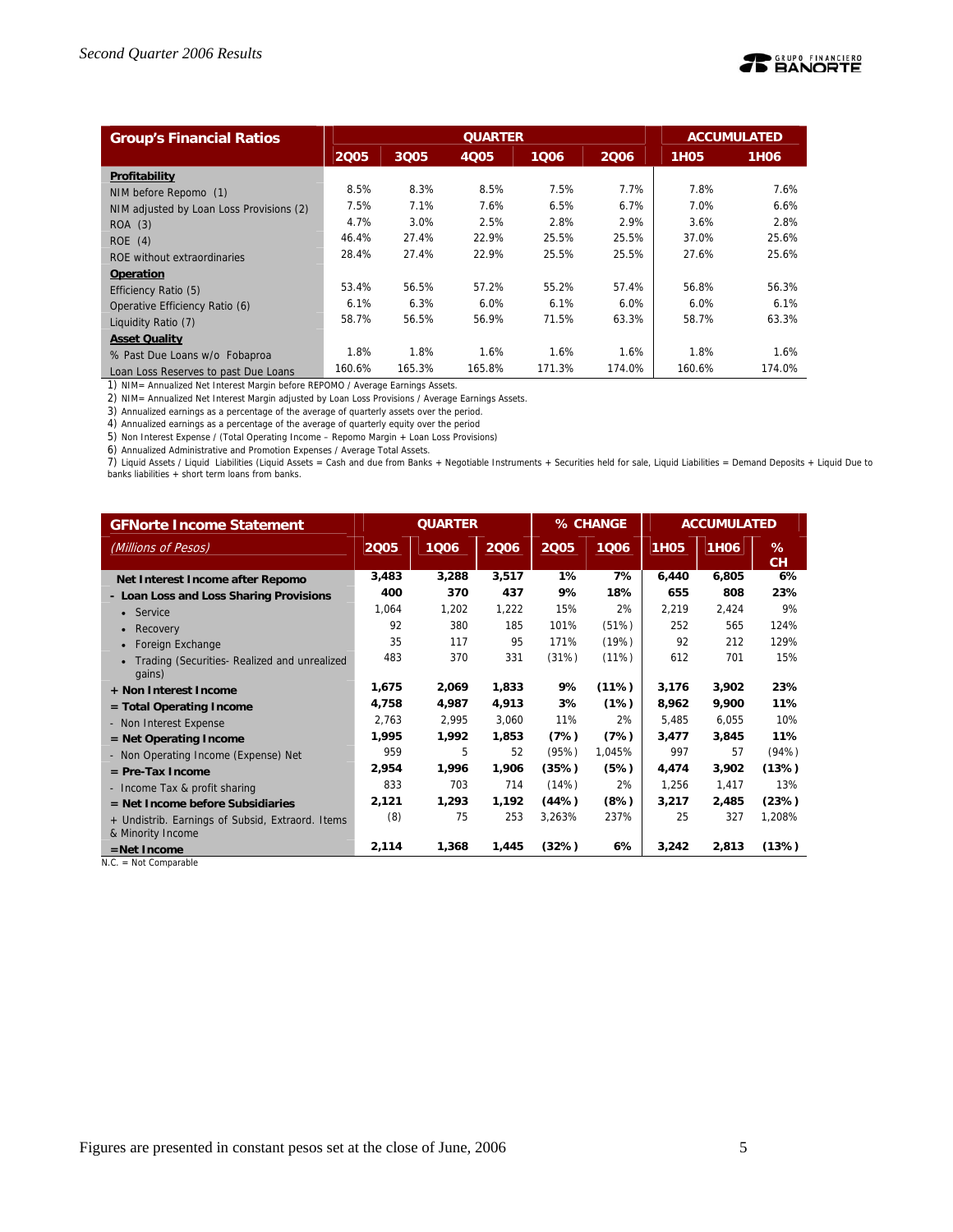## **Net Interest Income**

| <b>Net Interest Income</b>        | <b>QUARTER</b> |         |        |       | % CHANGE | <b>ACCUMULATED</b> |                  |         |
|-----------------------------------|----------------|---------|--------|-------|----------|--------------------|------------------|---------|
| (Millions of Pesos)               | 2005           | 1006    | 2006   | 2005  | 1006     | <b>1H05</b>        | 1H <sub>06</sub> | %<br>CН |
| Interest Income                   | 9.067          | 8.598   | 8.142  | (10%) | (5%)     | 16.413             | 16.739           | 2%      |
| <b>Interest Expense</b>           | 5.679          | 5.346   | 4.799  | (16%) | (10%)    | 10.104             | 10.145           | $-$ %   |
| Loan Fees                         | 135            | 148     | 192    | 42%   | 30%      | 231                | 340              | 47%     |
| Fees Paid                         | 27             | 39      | 37     | 36%   | (5%)     | 52                 | 76               | 46%     |
| Net Interest Income before Repomo | 3.495          | 3,361   | 3.497  | -%    | 4%       | 6.486              | 6,858            | 6%      |
| <b>Average Earning Assets</b>     | 164.31         | 178.994 | 182.57 | 11%   | 2%       | 165.56             | 180.76           | 9%      |
|                                   |                |         | 4      |       |          |                    |                  |         |
| NIM before REPOMO (1)             | 8.5%           | 7.5%    | 7.7%   |       |          | 7.8%               | 7.6%             |         |

1) NIM= Annualized Net Interest Margin before REPOMO / Average Earnings Assets

During 1H06, Net Interest Income before Repomo rose 6% which was reflected in a NIM of 7.6% vs. 7.8% in 1H05, as a result of the following factors:

#### **Increase due to:**

- Annual growth of 25% in the Performing Loan Portfolio, excluding IPAB and the loans managed by the Recovery unit.
- Better loan mix, especially in the consumer portfolio.
- Increase of 47% in Loan fees.

#### **Decrease due to:**

- Lower interest rates. The average 28-day Cetes rates decreased from 9.34% in 1H05 to 7.36% in 1H06, and the TIIE from 9.73% to 7.71%, in the same period.
- The peso apreciation vs. the US dollar. The average forex rate appreciated from Ps 11.04 per dollar in 1H05 to Ps 10.91 per dollar in 1H06.
- The Ps 51 million decrease in the currency valuation effect.

During 2Q06, the Net Interest Income before Repomo showed a similar level to that of 2Q05. The NIM went from 8.5% in 2Q05 to 7.7% in 2Q06, due to the following factors:

#### **Increased:**

- The annual growth of 25% in the loan portfolio, excluding IPAB and Recovery.
- Better loan mix, especially in the consumer portfolio.
- Increase of 42% in loan fees.
- The peso depreciation vs. the US dollar. The average forex rate depreciated from Ps 10.92 per dollar in 2Q05 to Ps 11.22 per dollar in 2Q06.

## **Decreased:**

- The decrease in the market interest rates, as the average 28-day Cete went from 9.66% in 2Q05 to 7.08% in 2Q06 and the TIIE decreased from 10.05% to 7.39% in the same period.
- The Ps 92 million impact of currency valuation.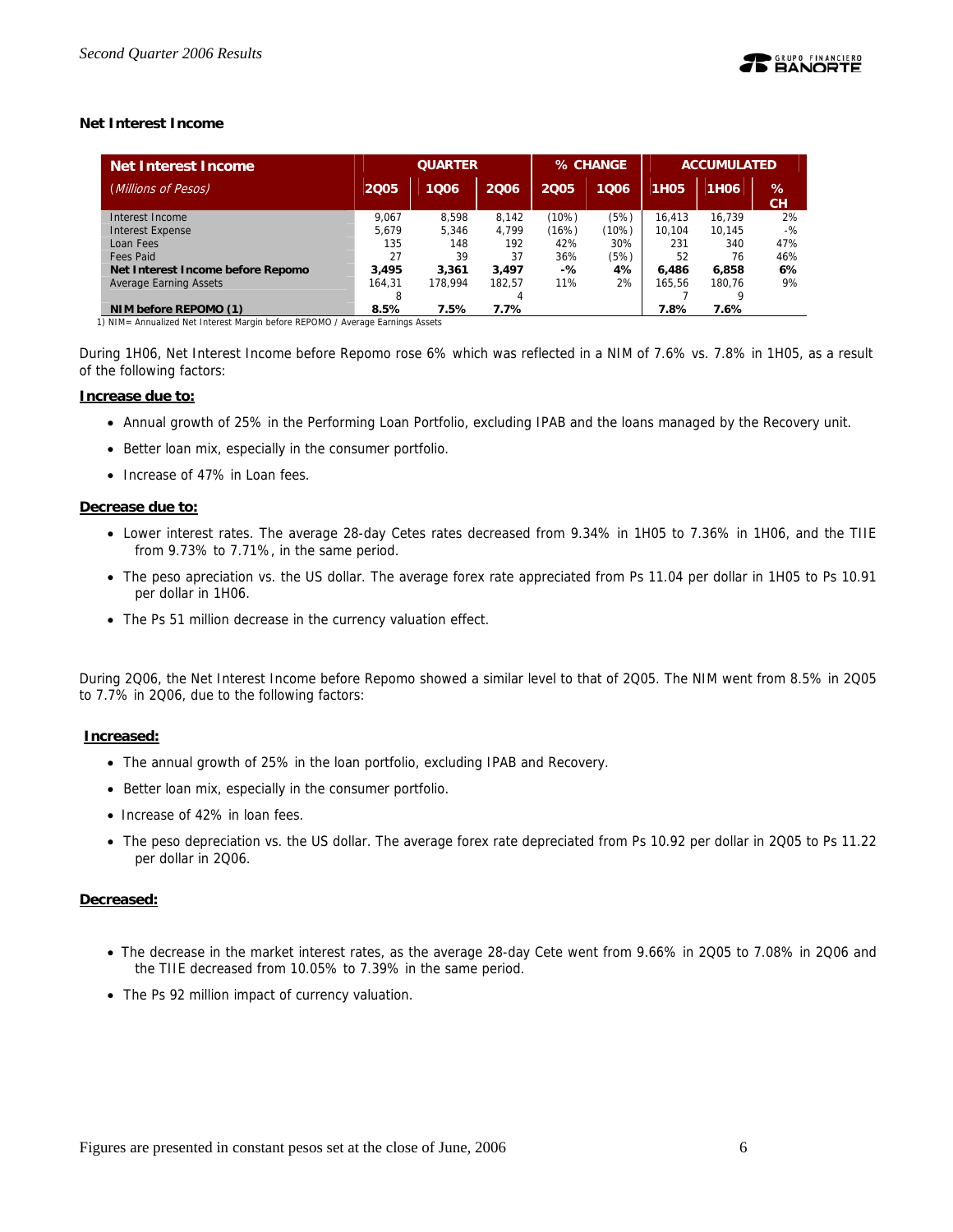## **Non Interest Income**

| <b>Non Interest Income</b>              | <b>QUARTER</b> |       | % CHANGE |          |       | <b>ACCUMULATED</b> |                  |       |
|-----------------------------------------|----------------|-------|----------|----------|-------|--------------------|------------------|-------|
| (Millions of Pesos)                     | 2005           | 1006  | 2006     | 2005     | 1006  | <b>1H05</b>        | 1H <sub>06</sub> | % CH  |
| + Fund Transfers                        | 48             | 52    | 57       | 19%      | 11%   | 86                 | 109              | 27%   |
| + Account Management Fees               | 255            | 230   | 237      | (7%)     | 3%    | 503                | 467              | (7%)  |
| + Fiduciary                             | 56             | 55    | 64       | 14%      | 15%   | 102                | 119              | 17%   |
| + Income From loan portf. acquired      | 155            | 612   | 416      | 169%     | (32%) | 443                | 1,028            | 132%  |
| + Electronic Banking Services           | 161            | 170   | 188      | 17%      | 10%   | 308                | 358              | 16%   |
| + Credit Card                           | 264            | 318   | 337      | 28%      | 6%    | 516                | 655              | 27%   |
| + From IPAB (2)                         | 62             | 9     | 7        | $(90\%)$ | (27%) | 143                | 15               | (89%) |
| + Afore                                 | 199            | 303   | 195      | (2%)     | (36%) | 497                | 498              |       |
| + Other Fees (3)                        | 210            | 239   | 319      | 52%      | 33%   | 444                | 559              | 559   |
| Fees on purchased services:             | 1,410          | 1,988 | 1,819    | 29%      | (9%)  | 3,041              | 3,807            | 25%   |
| + Fund Transfers                        | 2              | 4     | 4        | 64%      | (2%)  | 5                  |                  | 57%   |
| + Other Fees (1)                        | 127            | 162   | 171      | 35%      | 5%    | 252                | 333              | 32%   |
| + Expense From loan portf. acquired (1) | 125            | 240   | 237      | 91%      | (1%)  | 313                | 478              | 53%   |
| <b>Fees Paid:</b>                       | 254            | 406   | 412      | 62%      | 1%    | 569                | 818              | 44%   |
| $=$ Net Fees                            | 1,156          | 1,582 | 1,407    | 22%      | (11%) | 2,472              | 2,989            | 21%   |
| + Foreign Exchange                      | 35             | 117   | 95       | 172%     | (18%) | 92                 | 212              | 129%  |
| + Securities- Realized gains            | 527            | 539   | 177      | (66%)    | (67%) | 614                | 716              | 17%   |
| + Securities- Unrealized gains          | (44)           | (169) | 154      | 454%     | 191%  | (2)                | (15)             | 620%  |
| <b>Trading Income</b>                   | 518            | 487   | 426      | (18%)    | (13%) | 705                | 913              | 30%   |
| = Non Interest Income                   | 1,675          | 2,069 | 1,833    | 9%       | (11%) | 3,176              | 3,902            | 23%   |

1) The Income from the Serfin loan collecting, which used to be grouped as Trustee, in now included in the Acquired Loans Income concept.<br>2) Includes Fees received by Recovery Banking and by the Bank.

2) Includes Fees received by Recovery Banking and by the Bank<br>3) It includes fees from letters of credit, from pension funds, wa

It includes fees from letters of credit, from pension funds, warehousing services, financial advisoty and for Brokerage House services, among other.

We present the following table in order to identify the different origins that integrate Non Interest Income:

| <b>Non Interest Income</b>                                      | <b>QUARTER</b> |       |       | % CHANGE |       | <b>ACCUMULATED</b> |             |      |
|-----------------------------------------------------------------|----------------|-------|-------|----------|-------|--------------------|-------------|------|
| (Millions of Pesos)                                             | 2005           | 1006  | 2006  | 2005     | 1006  | <b>1H05</b>        | <b>1H06</b> | % CH |
| Service                                                         | 1.064          | 1.202 | 1,222 | 15%      | 2%    | 2.219              | 2.424       | 9%   |
| Recovery                                                        | 92             | 380   | 185   | 101%     | (51%) | 252                | 565         | 124% |
| Foreign Exchange                                                | 35             | 117   | 95    | 172%     | (19%) | 92                 | 212         | 129% |
| Trading<br>(Securities-<br>Realized<br>and<br>unrealized gains) | 483            | 370   | 331   | (31%)    | (11%) | 612                | 701         | 15%  |
| $=$ Non Interest Income                                         | 1.675          | 2.069 | .833  | 9%       | (11%) | 3.176              | 3.902       | 23%  |

Non Interest Income for 1H06 rose 23% as compared to 1H05. This variation was the result of several factors, as explained below:

#### **Service fees:**

Service Fees in 1H06 grew 9% vs 1H05, as a result of increases in most lines. Worth highlighting are Credit Card fees with 27%, E-banking with 16% and Fund Transfers with 27%. These results were driven by higher volumes of operations. The increase in Credit Card fees was achieved in spite of a decline in both customer and inter-bank service rates in 1H06. On a quarterly basis, Service Fees increased 15% in 2Q06 vs. 2Q05, driven by increases in the same aforementioned lines.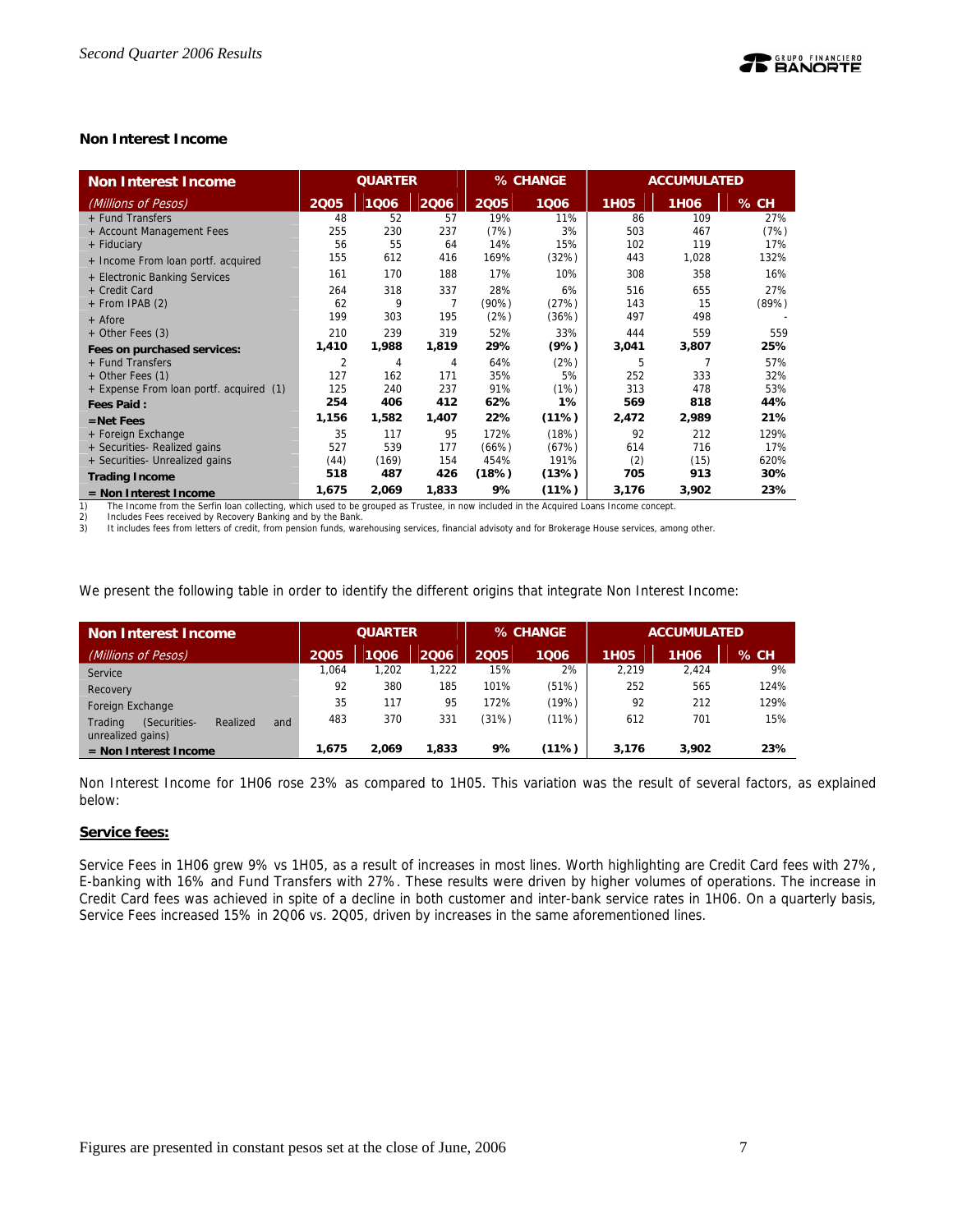## **Recovery:**

| <b>Non Interest Income</b>                                                                      | <b>QUARTER</b> |      |                          |                          | % CHANGE                 |      | <b>ACCUMULATED</b> |        |
|-------------------------------------------------------------------------------------------------|----------------|------|--------------------------|--------------------------|--------------------------|------|--------------------|--------|
| (Millions of Pesos)                                                                             | 2005           | 1Q06 | 2006                     | 2005                     | 1006                     | 1H05 | <b>1H06</b>        | $%$ CH |
| <b>SERFIN</b>                                                                                   |                |      |                          |                          |                          |      |                    |        |
| Income                                                                                          | 87             | 393  | ٠                        | $\overline{\phantom{a}}$ | $\overline{\phantom{a}}$ | 170  | 393                | 131%   |
| - Expense                                                                                       | 38             | 119  | $\overline{\phantom{0}}$ | $\overline{\phantom{a}}$ | $\overline{\phantom{0}}$ | 81   | 119                | 47%    |
| $=$ Net Fees from Serfín                                                                        | 49             | 274  | -                        | -                        | $\overline{\phantom{a}}$ | 89   | 274                | 208%   |
| <b>LOAN PORTFOLIOS ACQUIRED</b>                                                                 |                |      |                          |                          |                          |      |                    |        |
| Income                                                                                          | 68             | 219  | 416                      | 512%                     | 90%                      | 273  | 635                | 133%   |
| - Expense                                                                                       | 87             | 121  | 237                      | 172%                     | 96%                      | 232  | 359                | 55%    |
| portfolios<br>Net Fees<br>loan<br>from<br>$=$<br>acquired                                       | (19)           | 98   | 179                      | 1,042%                   | 83%                      | 41   | 276                | 573%   |
| <b>IPAB FEES</b>                                                                                |                |      |                          |                          |                          |      |                    |        |
| From IPAB $(*)$                                                                                 | 62             | 9    | 7                        | (89%)                    | (22%)                    | 122  | 15                 | (88%)  |
| $=$ IPAB Fees                                                                                   | 62             | 9    | 7                        | (89%)                    | (22%)                    | 122  | 15                 | (88%)  |
| Non Interest Income - Recovery Bank<br>(*) Includes only the fees received by Recovery Banking. | 92             | 380  | 185                      | 101%                     | (51%)                    | 252  | 565                | 124%   |

Non Interest Income derived from Recovery Banking business in 1H06 rose 124% as compared to the figure in 1H05. Net Fees from the Serfín Portfolio reported an important increase of 208% in the same period as a result of a net gain amounting to Ps 267 million derived from the sale of this portfolio, through an auction process, carried out by IPAB. These fees came down to zero due to the expiration of the agreement to manage this portfolio with IPAB in 2Q06. Net Fees from loan portfolios acquired grew 573% vs 1H05 because of higher investment amortizations last year. For the quarter, Recovery Banking income increased by 101% vs. 2Q05 mainly as a result of the revenues derived from the loan portfolio acquired in 1Q06 from IPAB.

## **Foreign Exchange:**

Foreign Exchange Income during 1H06 increased 129% as compared to 1H05 mainly due to higher margins derived from an increased volume of operations stemming from the higher peso-dollar volatility during the period and also to a positive impact of Ps 49 million in the currency valuation entry. For the quarter, this income was 172% higher than in 2Q05 as a result of more volatility and increased volumes during the period.

## **Trading:**

Trading Income in 1H06 increased 15% vs. 1H05 due to higher tradings gains realized on securities resulting from the sale of Treasury fixed income securities and to the positive valuation of unrealized gains on securities. On a quarterly basis, the Trading income was 31% lower than in 2Q05 due to the non-recurrent income for the sale of AHMSA eurobonds in 2Q05.

## **Non Interest Expense**

| <b>Non Interest Expense</b>            | <b>QUARTER</b> |       |       |      | % CHANGE | <b>ACCUMULATED</b> |                  |      |
|----------------------------------------|----------------|-------|-------|------|----------|--------------------|------------------|------|
| (Millions of Pesos)                    | 2005           | 1006  | 2006  | 2005 | 1006     | <b>1H05</b>        | 1H <sub>06</sub> | % CH |
| <b>Personnel Expenses</b>              | 1.111          | 1.204 | 1.259 | 13%  | 5%       | 2.200              | 2.462            | 12%  |
| +Professional Fees                     | 196            | 204   | 195   |      | (5%)     | 343                | 399              | 16%  |
| +Administrative and Promotion Expenses | 769            | 846   | 916   | 19%  | 9%       | 1.548              | 1.762            | 14%  |
| +Rent, Depreciation& Amortization      | 434            | 431   | 407   | (6%) | (6%)     | 865                | 838              | (3%) |
| +Tax other than income tax             | 103            | 154   | 121   | 18%  | (22%)    | 225                | 275              | 22%  |
| +Contributions to IPAB                 | 152            | 157   | 163   | 7%   | 4%       | 303                | 319              | 5%   |
| $=$ Non Interest Expense               | 2.763          | 2.995 | 3.060 | 11%  | 2%       | 5.485              | 6.055            | 10%  |

Non Interest Expense increased 10% in 1H06 compared to 1H05 mostly due to higher personnel expenses, to expenses related to higher volumes of operations, and to the branch network expansion program . Personnel Expenses increased 12% vs. 1H05 mainly as a result of the transfer of employees from Solida Administradora de Portafolios to Banorte as of Jan/06, to the 3.7% salary increase in non-unionized personnel in 2Q06 and to expenses related to personnel performance incentives. Excluding the aforementioned transfer of employees Personnel Expenses increased 3.5%. Professional fees rose 16% due to payments of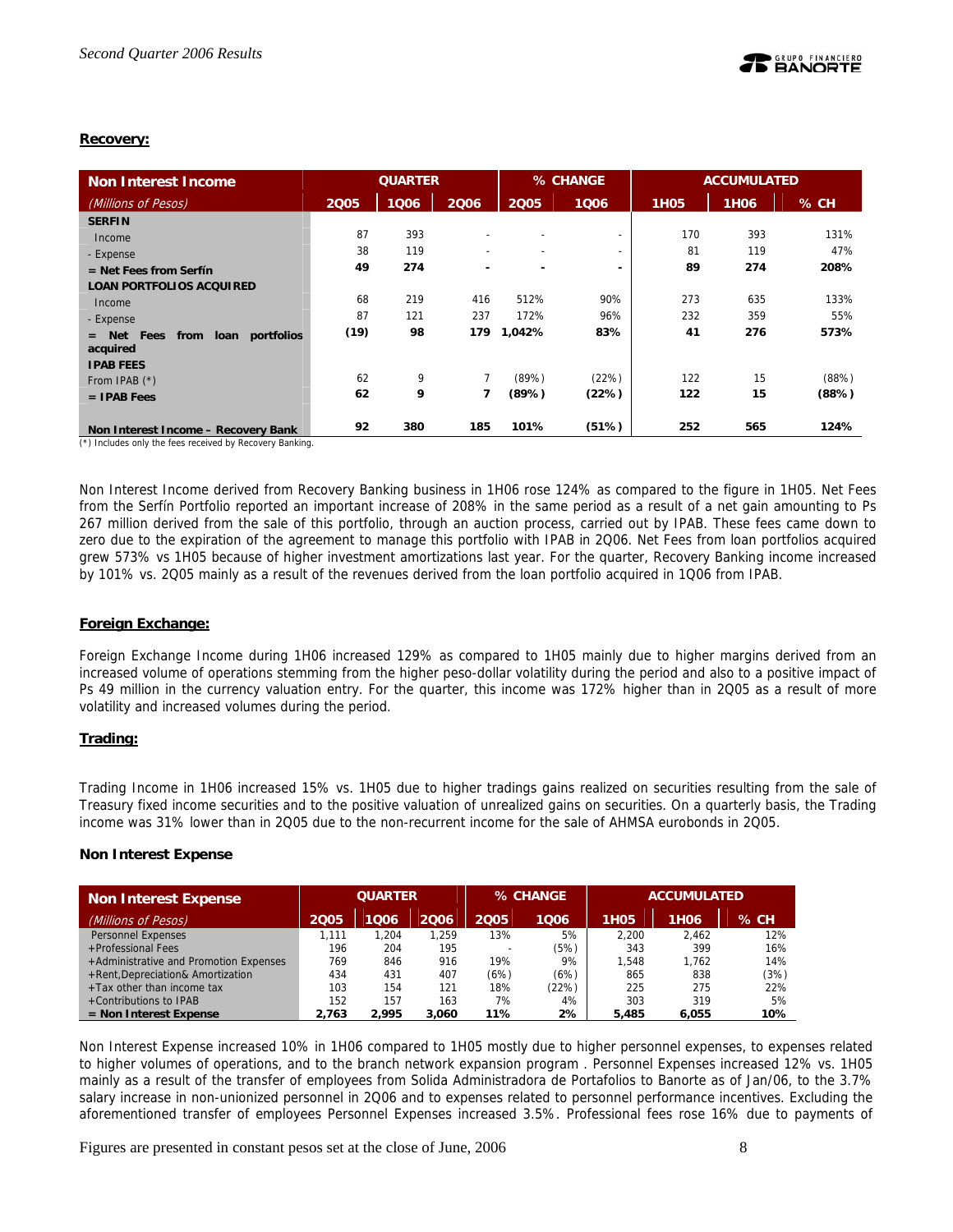legal consulting fees related to new lines of businesses, new product development and increased portfolio recovery expenses. Administrative and Promotion Expenses rose 14% as a result of higher expenses on advertising campaigns related to new product launches and to other expenses associated with a higher operating volume. Leases, Depreciations and Amortization decreased 3%. Taxes Other than Income Tax increased 22% due to higher investments and purchases done during the period which were related to the branch network investment program. Contributions to the IPAB grew by 5% with respect to 1H05 as a result of higher Deposits.

Non Interest Expense in 2Q06 was 11% higher than in 2Q05 as a result of higher Personnel and Administrative and Promotion expenses which grew 13% and 19%, respectively. The former is mainly related to the transfer of employees from Solida Administradora de Portafolios, while the latter is due to the branch network investment program and to higher business volumes.

## **Non Operating Income (Expense) Net**

| <b>Non Operating Income</b><br>(Expense) | <b>QUARTER</b> |       |       | % CHANGE |        | <b>ACCUMULATED</b> |                  |        |
|------------------------------------------|----------------|-------|-------|----------|--------|--------------------|------------------|--------|
| (Millions of Pesos)                      | 2005           | 1006  | 2006  | 2005     | 1006   | <b>1H05</b>        | 1H <sub>06</sub> | $%$ CH |
| +Other Revenues                          | 53             | 57    | 63    | 19%      | 11%    | 161                | 120              | (25%)  |
| +Foreign Exchange                        |                |       |       |          |        |                    |                  |        |
| + Recoveries                             | 1.226          | 145   | 132   | (89%)    | (9%)   | 1,262              | 277              | (78%)  |
| +Repomo-other revenues                   | 4              | 4     |       |          |        | 6                  | 4                | (33%)  |
| +Warehousing                             | 511            | 100   | 82    | (84%)    | (18%)  | 791                | 181              | (77%)  |
| =Non Operating Income                    | 1.794          | 306   | 276   | (85%)    | (10%)  | 2,221              | 582              | (74%)  |
| -Other Expenses                          | (313)          | (100) | (148) | (53%)    | 48%    | (389)              | (248)            | (36%)  |
| -Foreign Exchange                        |                |       |       |          |        |                    |                  |        |
| -Warehousing                             | (13)           | (101) | 4     | 134%     | 104%   | (45)               | (97)             | 112%   |
| -Repomo-other expenses                   | (509)          | (100) | (81)  | (84%)    | (19%)  | (789)              | (181)            | (77%)  |
| $=$ Non Operating Expense                | (835)          | (301) | (224) | (73%)    | (26%)  | (1,224)            | (526)            | (57%)  |
| $=$ Non Operating Income (Expense)       | 959            | 5     | 52    | (95%)    | 1,045% | 997                | 57               | (94%)  |
| <b>Net</b>                               |                |       |       |          |        |                    |                  |        |

Non Operating Income in 1H06 amounted to a profit of Ps57 million, which compares to the Ps997 million profit reported in 1H05. This variation was primarily due to the following factors:

## **Other Products:**

- Ps 1,049 million in Value Added Tax (VAT) returns derived from the favorable resolution of an injunction filed by the Group subsidiaries against the VAT law in 2Q05.
- Decrease in Other Revenues due to lower income from FIRA for granting loans to agricultural sector, and lower dividends received from life insurance policies, for Ps 31 million and Ps 40 million, respectively.
- Increase in Recoveries due to the cancellation of provisions for previous year´s expenses for Ps 26 million, recoveries of contributions made to the POS terminal project and VAT returns in 1H06.
- Lower income from inventory commercialization operations of Banorte's Warehouse customers, which declined by 77%.

#### **Other Expenses**

- A Ps 103 million write off from the GEL audits to IPAB and a provision of Ps 50 million for a write off derived from IPAB prepayments in 1H05.
- Provisioning of Ps 31 million for sundry debtors.
- A Repomo increase of Ps 52 million.
- Lower expenses from inventory commercialization operations of Banorte's Warehouse customers, which declined by 77%.

The net result for Other Products and Expenses for 2Q06 was a 94% decrease from 2Q05. The variation is due mainly to the extraordinary income from VAT returns in 2Q05 as well as the negative impact of the IPAB audits and prepayments from this Institute, respectively.

## **Taxes**

The effective tax and profit-sharing rate for 1H06 was 36% vs. 28% in 1H05 as a result of the depletion of Banorte´s and Bancen´s remaining tax shields. In 2Q06 the effective tax rate was 37%.

Figures are presented in constant pesos set at the close of June, 2006 9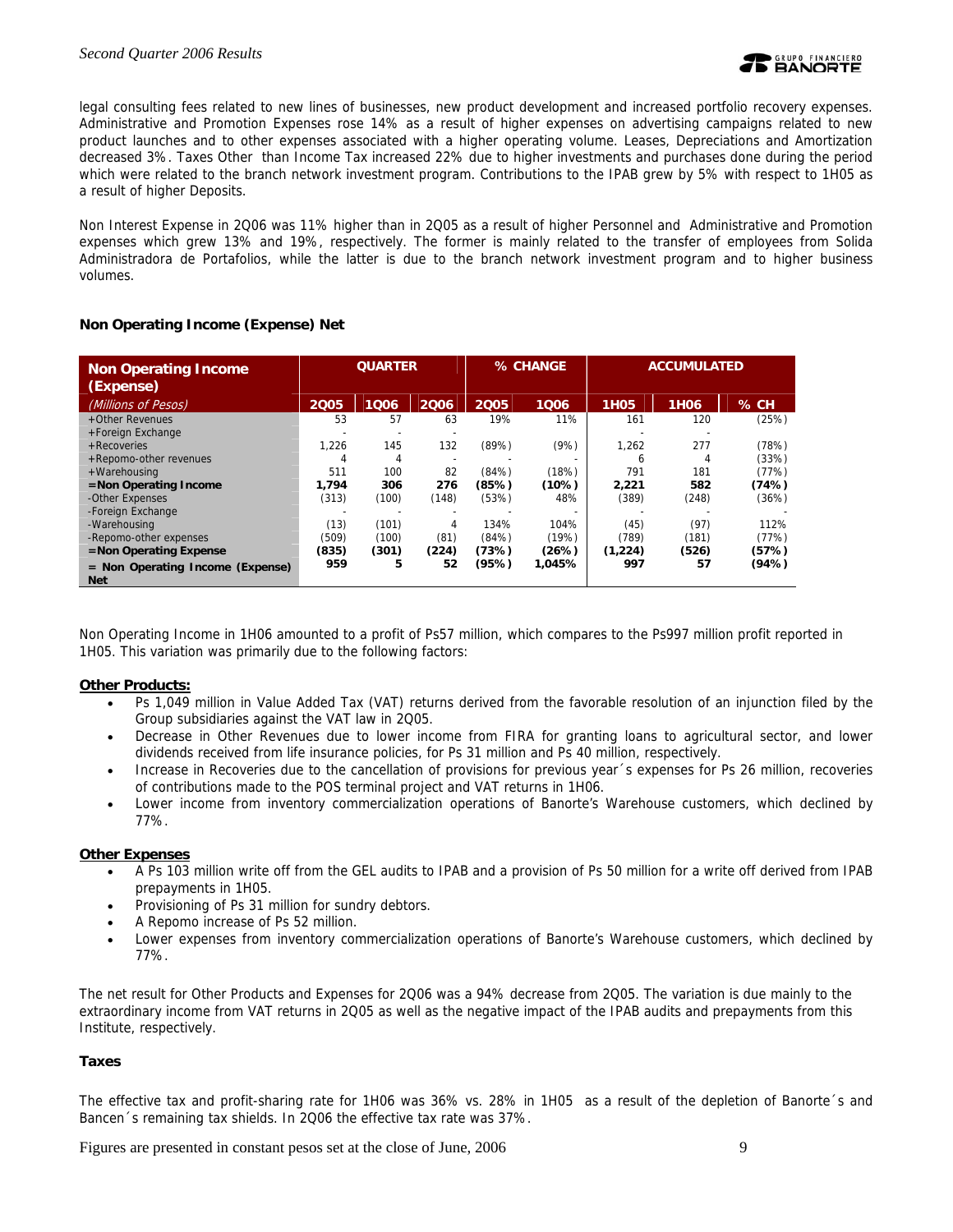## **Loan Portfolio**

| PERFORMING LOAN PORTFOLIO |         |         |         |                                      |                                      |
|---------------------------|---------|---------|---------|--------------------------------------|--------------------------------------|
| (Millions of Pesos)       | 2005    | 1006    | 2006    | %<br><b>CHANGE</b><br><b>VS 2005</b> | %<br><b>CHANGE</b><br><b>VS 1Q06</b> |
| Commercial                | 36.241  | 39.785  | 44,503  | 23%                                  | 12%                                  |
| Consumer                  | 33.144  | 40.648  | 44.355  | 34%                                  | 9%                                   |
| Corporate                 | 15.902  | 21.080  | 21,265  | 34%                                  | 1%                                   |
| Goverment                 | 13.342  | 14.445  | 12.893  | (3%)                                 | (11%)                                |
| <b>Sub Total</b>          | 98,628  | 115,958 | 123,016 | 25%                                  | 6%                                   |
| Recovery Banking          | 1,631   | 1.424   | 1.380   | (15%)                                | (3%)                                 |
| <b>Total</b>              | 100,259 | 117,382 | 124,396 | 24%                                  | 6%                                   |

| <b>PERFORMING CONSUMER</b> |        |        |        |                                      |                                      |
|----------------------------|--------|--------|--------|--------------------------------------|--------------------------------------|
| (Millions of Pesos)        | 2005   | 1006   | 2006   | %<br><b>CHANGE</b><br><b>VS 2005</b> | ℅<br><b>CHANGE</b><br><b>VS 1006</b> |
| Mortgages                  | 19.582 | 24.159 | 26.314 | 34%                                  | 9%                                   |
| Automobile                 | 6.034  | 5.954  | 6,141  | 2%                                   | 3%                                   |
| Credit Card                | 5.042  | 6.744  | 7,672  | 52%                                  | 14%                                  |
| <b>Electronic Payroll</b>  | 2.487  | 3.793  | 4.228  | 70%                                  | 11%                                  |
| <b>Total Consumer</b>      | 33,144 | 40.564 | 44,355 | 34%                                  | 9%                                   |

| (Millions of Pesos) | 2005  | 1006  | 2006                     | %<br><b>CHANGE</b><br><b>VS 2005</b> | $\%$<br><b>CHANGE</b><br><b>VS 1006</b> |
|---------------------|-------|-------|--------------------------|--------------------------------------|-----------------------------------------|
| <b>IPAB Loans</b>   | 7,222 | 166   | $\overline{\phantom{0}}$ | $\overline{\phantom{a}}$             |                                         |
| Past Due Loans      | 1.833 | 1.879 | 1.968                    | 7%                                   | 5%                                      |

The Total Performing Loan Portfolio rose 24% yoy, increasing from Ps 100 billion to Ps 124 billion. Excluding the proprietary portfolio managed by the Recovery Bank, the increase was 25% and is explained as follows:

- The Commercial Portfolio grew 23% primarily as a result of new lending to SMEs.
- Total Consumer loans increased 34%, fueled by a 34% growth in Mortgage loans due to placement of 14,930 new loans over the past 12 months. The Credit Card Portfolio showed an increase of 52% due to the successful implementation of promotion programs to attract new customers (including the balance transfer program called "a bájale con Banorte"), and increased credit card usage by our clientele. Payroll loans grew 70% with 235,151 new loans extended and Car Loans grew only 2%, with 34,109 new car loans being affected by higher competiton from credit suppliers to auto dealers. In 3Q05 Banorte started to grant Personal loans, which are included in the balance of Payroll loans. Personal loans ended the quarter with a Ps 872 million balance and 20,144 loans were granted in the last 12 months.
- The Corporate Portfolio increased 34% as a result of implementing new loan placement strategies.
- The Government Portfolio was down 3%, as a result disintermediation from banks to direct placement of debt in the capital markets, as well as pre-payments and amortizations from important clients.
- The IPAB Portfolio ended the quarter with a zero balance due to the pre-payments and amortizations of approximately Ps7 billion received over the past 12 months.
- The dollar-denominated loan portfolio was affected by the peso appreciation vs. the US dollar at the end of the period, which went from 10.78 pesos/dollar to 11.27 pesos/dollar from 2Q05 to 2Q06.

In spite of the important growth in the loan portfolio, the Past Due Loan Portfolio only increased 7% with respect to 2Q05. PDL´s finished the quarter with a balance of Ps 2.0 billion, equivalent to a 1.6% Past Due Loan Ratio, lower than the 1.8% reported in 2Q05.

During the quarter, the Performing Loan portfolio rose 6%. The most important growth was in Credit Cards, with an increase of

Figures are presented in constant pesos set at the close of June, 2006 10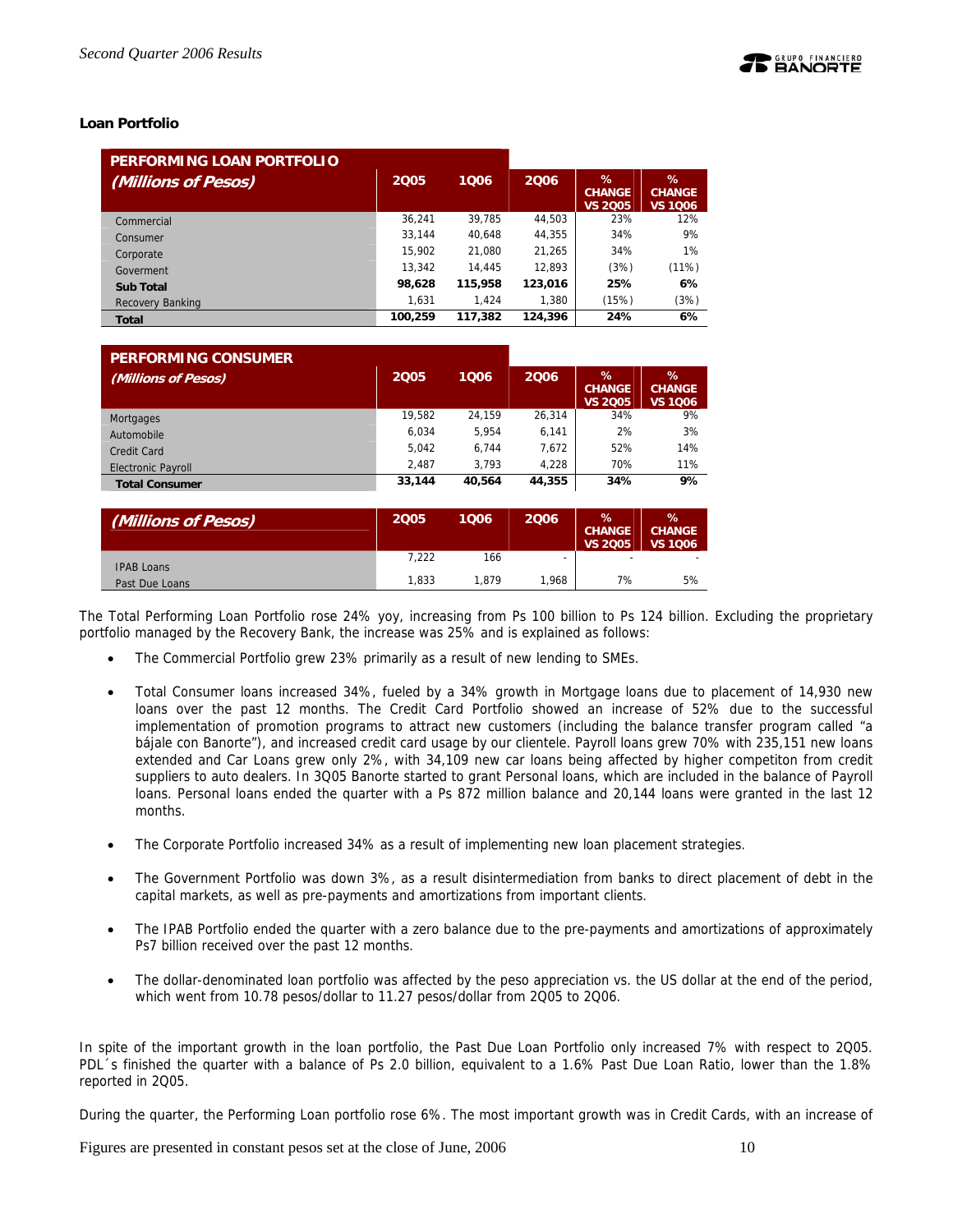

14%, Mortgages grew by 9%, Payroll Loans by 11% and Commercial loans by 12%. The IPAB Loans fell Ps 166 million due to the payment of the remaining IPAB balance to end the quarter with a zero balance. The past-due loan balance showed a 5% increase with respect to the previous quarter closing at Ps 1,879 million, equivalent to a Past-due Loan ratio of 1.6%.

## **Past Due Loans Variations as of 2Q06**

| <b>Cartera Vencida</b>         |                                                                        |              |
|--------------------------------|------------------------------------------------------------------------|--------------|
| Balance as of Mar. 2006        |                                                                        | 1,882        |
|                                | Performing loans to Past due loans<br>transfers<br>Renewals            | 918          |
|                                | <b>Cash Collections</b>                                                | (5)          |
|                                | <b>Discounts</b>                                                       | (222)<br>(7) |
|                                | Charge Offs                                                            | (273)        |
|                                | <b>Foreclosures</b>                                                    | (5)          |
|                                | Past due loans to Performing loans<br>transfers<br>Exchange Adjustment | (321)        |
|                                |                                                                        | 2            |
| <b>Balance as of June 2006</b> |                                                                        | 1.968        |

#### **Classified Loans**

| Millions of Pesos  |              | <b>LOAN LOSS RESERVES</b> |                 |                 |              |  |
|--------------------|--------------|---------------------------|-----------------|-----------------|--------------|--|
| Category           | <b>LOANS</b> | <b>COMMERCIAL</b>         | <b>CONSUMER</b> | <b>MORTGAGE</b> | <b>TOTAL</b> |  |
| A                  | 40,332       |                           | 79              | 85              | 164          |  |
| A1                 | 44,796       | 205                       |                 |                 | 205          |  |
| A2                 | 31,748       | 292                       |                 |                 | 292          |  |
| B                  | 5,007        |                           | 142             | 113             | 255          |  |
| B <sub>1</sub>     | 5,898        | 141                       |                 |                 | 141          |  |
| B <sub>2</sub>     | 302          | 17                        |                 |                 | 17           |  |
| B <sub>3</sub>     | 117          | 16                        |                 |                 | 16           |  |
| С                  | 620          | $\overline{\phantom{a}}$  | 205             | 49              | 254          |  |
| C <sub>1</sub>     | 140          | 33                        |                 |                 | 33           |  |
| C <sub>2</sub>     | 125          | 49                        |                 |                 | 49           |  |
| D                  | 866          | 70                        | 352             | 188             | 610          |  |
| E                  | 555          | 306                       | 39              | 210             | 555          |  |
| <b>Total</b>       | 130,506      |                           |                 |                 |              |  |
| Not Classified     | (95)         |                           |                 |                 |              |  |
| Excempted          |              | $\overline{a}$            |                 |                 |              |  |
|                    | 334          |                           |                 |                 |              |  |
| <b>Total</b>       | 130,745      | 1,129                     | 817             | 645             | 2,591        |  |
| Reserves           |              |                           |                 |                 | 3,426        |  |
| Excess / (Deficit) |              |                           |                 |                 | 835          |  |

Notes :

1.- The classified loans and the reserves created are based on the June 30<sup>th</sup>, 2006 Balance Sheet.<br>2.-The loan portfolio is classified in accordance with the rules issued by Secretaria de Hacienda y Crédito Público (SHCP) methodologies approved by the CNBV. For Mortgage and Consumer loans, Banorte uses rhe regulation described in the Official gazette pubished on December 02,2005, and for Commercial loans it uses internal methodologies approved by the CNBV. 3.- The surplus in reserves is the result of the Institution's own conservative policies.

4.-Classified Leasing and Factoring loans are as of March 2006 and reserves as of June, 2006.

The quarter closed with a Ps 3.4 billion balance of Loan Loss Reserves and a surplus reserve of Ps 835 million.

| <b>Loan Loss Reserves</b>                                 | 2006         |
|-----------------------------------------------------------|--------------|
| (Millions of Pesos)                                       | <b>Total</b> |
| PREVIOUS PERIOD END BALANCE                               | 3,218        |
| Provision taken in the period                             | 437          |
| Recovery of penalized debts<br>Charge offs and discounts: | 77           |
| Commercial Portfolio                                      | (23)         |
| Consumer Portfolio                                        | (183)        |
| Mortgage Portfolio                                        | (80)         |
| Foreclosed assets                                         | (5)          |
|                                                           | (291)        |
| Cost of debtors support programs                          | (27)         |
| <b>Valuation and Others</b>                               | 13           |
| <b>LOAN LOSS RESERVES AT PERIOD END</b>                   | 3,425        |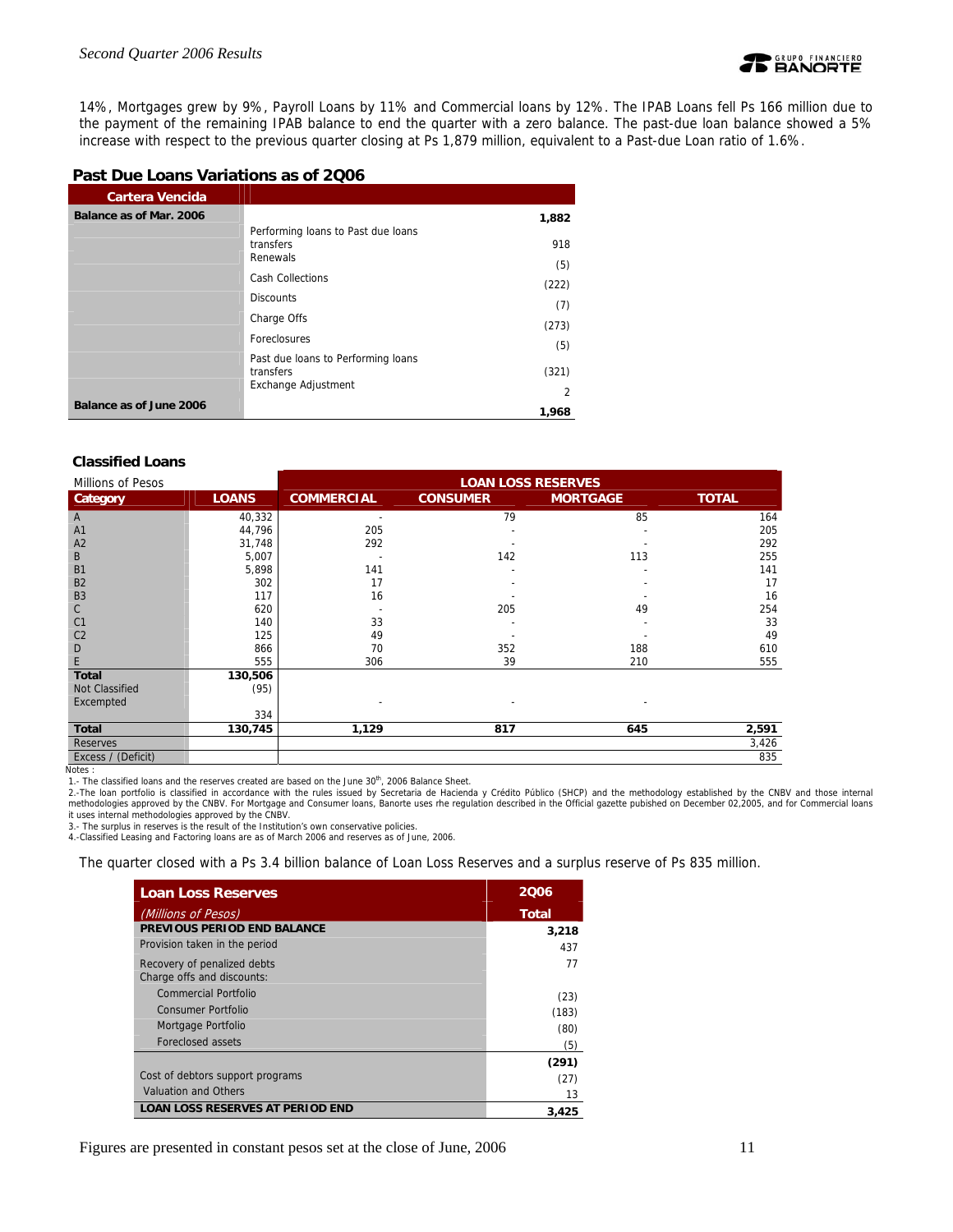

The balance of loan loss reserves increased by Ps 481 million from Ps 2.9 billion in 2Q05 to Ps 3.4 billion in 2Q06. This increase is equivalent to 2.0% of the growth in the balance of the performing loan portfolio during the same period.

## **Deposits**

| <b>Deposits</b>                        |         |         |         |                                      |                                      |
|----------------------------------------|---------|---------|---------|--------------------------------------|--------------------------------------|
| (Millions of Pesos)                    | 2005    | 1006    | 2006    | %<br><b>CHANGE</b><br><b>VS 2005</b> | %<br><b>CHANGE</b><br><b>VS 1006</b> |
| Demand Deposits-w/o Interests          | 24.296  | 28.932  | 29.720  | 22%                                  | 3%                                   |
| Demand Deposits - with Interests (2)   | 43,706  | 46.643  | 49.939  | 14%                                  | 7%                                   |
| Demand Deposits (1)                    | 68,001  | 75,576  | 79,659  | 17%                                  | 5%                                   |
| Time Deposits - Retail                 | 38,440  | 42.159  | 43.870  | 14%                                  | 4%                                   |
| <b>Core Deposits</b>                   | 106,442 | 117,735 | 123,530 | 16%                                  | 5%                                   |
| Money Market (3)                       | 19.835  | 22.067  | 19.567  | (1%)                                 | (11%)                                |
| <b>Banking Sector's Total Deposits</b> | 126,277 | 139,802 | 143,096 | 13%                                  | 2%                                   |
| <b>GFNorte's Total Deposits (4)</b>    | 126.165 | 139,646 | 142,932 | 13%                                  | 2%                                   |
| Out- of Balance Trading                | 128.050 | 130.403 | 134.237 | 5%                                   | 3%                                   |
| <b>Assets Under Management</b>         | 254,327 | 270,205 | 277,333 | 9%                                   | 3%                                   |

 (1) IPAB checking accounts where cash collecting was deposited over the managed loans from Banpaís and Bancen were excluded.The balances of these accounts in 2Q05. 1Q06 and 2Q06 were Ps 682 million, Ps 647 million and Ps 1,116 million, respectively. (2)Includes Debit Cards.

(3)Includes Bonds Comprises, Customers and Financial Intermediaries.

(4) Includes the eliminations between the subsidiaries (2Q05=112 million, 1Q06=156 million and 2Q06=164 million).

Total Deposits closed the quarter with a balance of Ps 143 billion, which was 13% higher than in 2Q05. Core Deposits increased by 16% and Money Market deposits decreased by 1%. The latter was derived from lower funding requirements resulting from the more than Ps 7 billion IPAB pre-payments over the past 12 months. Demand Deposits grew 17% and Time Deposits increased 14% as a result of the promotion of new products and enhancements to existing products, such as: Banorte Fácil, Mujer Banorte and Paga Más. Off Balance Trading reported a 5% growth vs 2Q05. Assets under Management amounted to Ps 277 billion, which is 9% higher than the figure reported in 2Q05.

| <b>Capitalization</b>           |         |         |         |         |         |
|---------------------------------|---------|---------|---------|---------|---------|
| (Millions of Pesos)             | 2005    | 3Q05    | 4005    | 1006    | 2006    |
| Tier 1 Capital                  | 16.618  | 17.976  | 18,323  | 19.733  | 20.359  |
| Tier 2 Capital                  | 3.910   | 3.874   | 3.879   | 3.909   | 4.096   |
| <b>Net Capital</b>              | 20,527  | 21.851  | 22,203  | 23,642  | 24,455  |
| Credit risk assets              | 97.826  | 98.526  | 104.738 | 110.079 | 121,188 |
| Net Capital/ Credit Risk Assets | 21.0%   | 22.2%   | 21.2%   | 21.5%   | 20.2%   |
| Total risk assets (1)           | 118,338 | 119,450 | 138.064 | 151,122 | 161,177 |
| Tier 1                          | 14.0%   | 15.0%   | 13.3%   | 13.1%   | 12.6%   |
| Tier 2                          | 3.3%    | 3.2%    | 2.8%    | 2.6%    | 2.5%    |
| <b>Capitalization Ratio</b>     | 17.3%   | 18.3%   | 16.1%   | 15.6%   | 15.2%   |

#### **Banking Sector Capitalization**

(1) Includes Market Risks. Without inter-company eliminations.

(\*) The capitalization ratio of the last period reported is estimated.

At the close of 2Q06 the capitalization ratio of the Banking Sector stood at 15.2%, considering credit and market risks, and 20.2% considering credit risk alone. The tier 1 capital ratio was 12.6%, while the tier 2 capital ratio was 2.5%. The capitalization ratio was lower than in 2Q05 as a result of the impact of the new rules for bank's capital requirements issued by Mexico's Ministry of Finance, that came into effect as of Jan/06, as well as to the important growth in risk assets. The capitalization level remains adequate as a result of the profits generated during the last 12 months.

Stockholders' Equity for the group's holding company rose from Ps20.2 billion in 2Q05 to Ps24.2 billion in 2Q06, due mainly to the following factors:

- 1) Earnings generated over the past 12 months, amounting to Ps 5.4 billion.
- 2) The Ps 644 million cash dividend paid in 4Q05.
- 3) The increase in the Non Monetary Assets Result, which amounted to Ps 677 million.

Figures are presented in constant pesos set at the close of June, 2006 12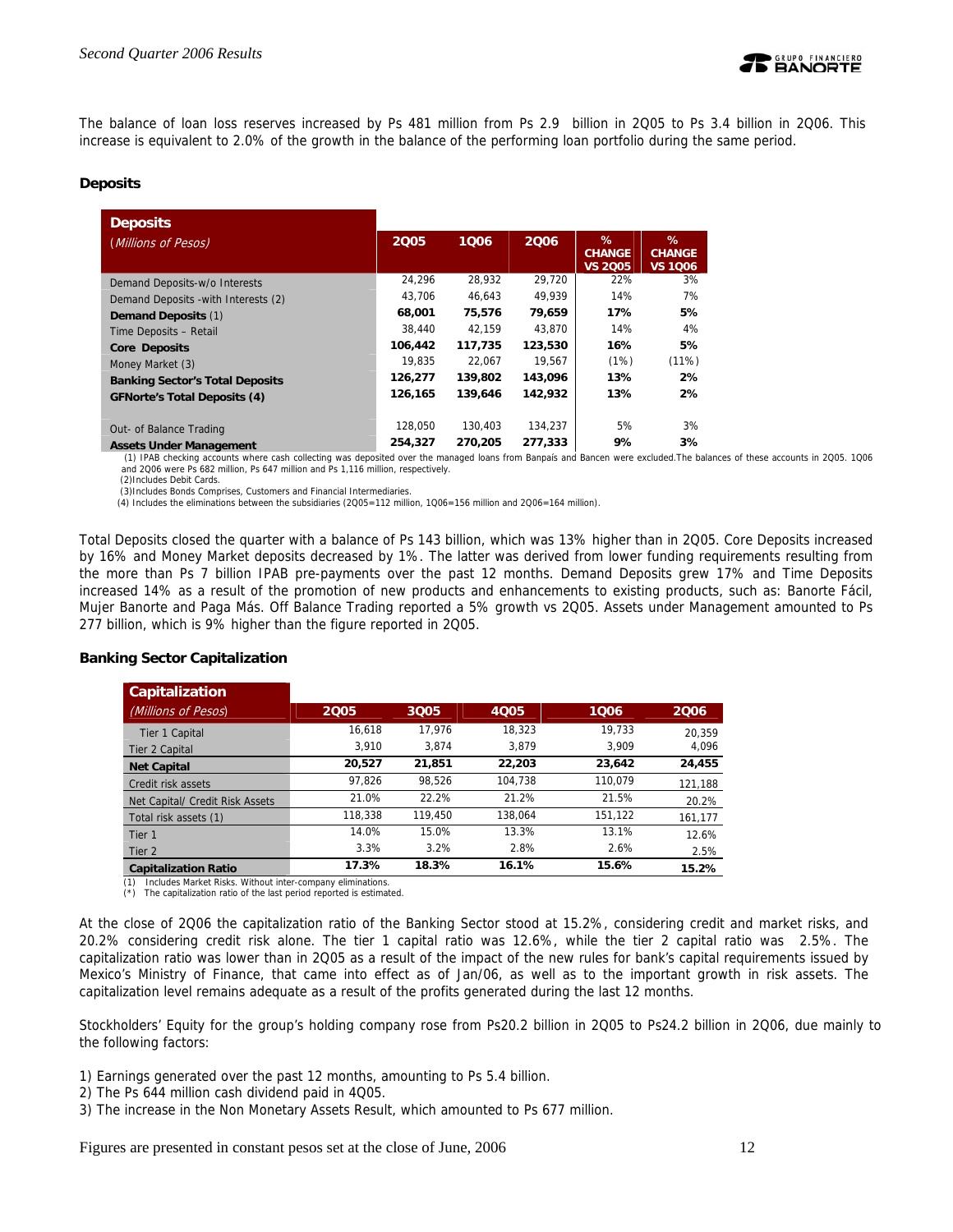## **Information by Sectors**

## **1.- Banking Sector**

| <b>Income Statement &amp; Balance Sheet</b> | <b>QUARTER</b> |         | % CHANGE |        | <b>ACCUMULATED</b>       |             |                  |        |
|---------------------------------------------|----------------|---------|----------|--------|--------------------------|-------------|------------------|--------|
| (Millions of Pesos)                         | 2005           | 1006    | 2006     | 2005   | 1006                     | <b>1H05</b> | 1H <sub>06</sub> | $%$ CH |
| <b>INCOME STATEMENT</b>                     |                |         |          |        |                          |             |                  |        |
| Net Interest Income after Repomo            | 3.344          | 3.229   | 3.398    | 2%     | 5%                       | 6.185       | 6,626            | 7%     |
| Loan Loss and Loss Sharing Provisions       | 395            | 368     | 431      | 9%     | 17%                      | 646         | 800              | 24%    |
| Non Interest Income                         | 1.368          | 1.594   | 1.449    | 6%     | (9%)                     | 2.449       | 3.043            | 24%    |
| Non Interest Expense                        | 2,443          | 2,678   | 2,694    | 10%    | $\overline{\phantom{a}}$ | 4.860       | 5.372            | 11%    |
| Non Operating Income (Expense), Net         | 958            | (4)     | 56       | 1.642% | (94% )                   | 997         | 52               | (95%)  |
| Pre-Tax Income                              | 2.831          | 1.772   | 1.778    | (37%)  | $\overline{\phantom{a}}$ | 4.123       | 3,550            | (14%)  |
| Net Income                                  | 2.043          | 1,203   | 1,132    | (45%)  | (6%)                     | 3,057       | 2,335            | (24%)  |
| <b>BALANCE SHEET</b>                        |                |         |          |        |                          |             |                  |        |
| Performing Loan Portfolio - w/o IPAB        | 94.546         | 112.294 | 118.841  | 26%    | 6%                       | 94.546      | 118.841          | 26%    |
| Deposits                                    | 126.961        | 140.450 | 144.213  | 14%    | 3%                       | 126.961     | 144,213          | 14%    |

| <b>Banking Sector's Financial Ratios</b> | <b>QUARTER</b> |       |       | <b>ACCUMULATED</b> |                  |  |
|------------------------------------------|----------------|-------|-------|--------------------|------------------|--|
| (Millions of Pesos)                      | 2005           | 1006  | 2006  | <b>1H05</b>        | 1H <sub>06</sub> |  |
| Profitability                            |                |       |       |                    |                  |  |
| <b>NIM (1)</b>                           | 8.4%           | 7.5%  | 7.6%  | 7.7%               | 7.6%             |  |
| ROA (2)                                  | 4.6%           | 2.5%  | 2.3%  | 3.4%               | 2.4%             |  |
| ROE (3)                                  | 50.3%          | 24.2% | 22.5% | 38.5%              | 23.4%            |  |
| ROE without extraordinaries              | 29.2%          | 24.2% | 22.5% | 27.6%              | 23.4%            |  |
| Operation                                |                |       |       |                    |                  |  |
| Eficiency Ratio (4)                      | 51.8%          | 54.9% | 55.8% | 56.1%              | 55.3%            |  |
| Operative Efficiency Ratio (5)           | 5.6%           | 5.7%  | 5.5%  | 5.5%               | 5.6%             |  |
| Liquidity Ratio (6)                      | 59.7%          | 72.4% | 64.2% | 59.7%              | 64.2%            |  |
| <b>Asset Quality</b>                     |                |       |       |                    |                  |  |
| % Past Due Loans w/o Fobaproa            | 1.8%           | 1.6%  | 1.6%  | 1.8%               | 1.6%             |  |
| Loan Loss Reserves to past Due Loans     | 162%           | 172%  | 176%  | 162%               | 176%             |  |
| Growths (7)                              |                |       |       |                    |                  |  |
| Loans w/o Fobaproa -IPAB (8)             | 19.5%          | 24.3% | 25.7% | 19.5%              | 25.7 %           |  |
| <b>Traditional Deposits</b>              | 5.2%           | 14.3% | 16.1% | 5.2%               | 16.1%            |  |
| <b>Total Deposits</b>                    | $(27.9\%)$     | 12.4% | 13.3% | (27.9%)            | 13.3%            |  |
| Capitalization                           |                |       |       |                    |                  |  |
| Net Capital/ Credit Risk Assets (9)      | 21.0%          | 21.5% | 20.2% | 21.0%              | 20.2%            |  |
| Total Capitalization Ratio (9)           | 17.3%          | 15.6% | 15.2% | 17.3%              | 15.2%            |  |

1) NIM= Annualized Net Interest Margin before REPOMO / Average Earnings Assets.<br>2) Annualized earnings as a percentage of the average of guarterly assets over the r

Annualized earnings as a percentage of the average of quarterly assets over the period.

3) Annualized earnings as a percentage of the average of quarterly equity over the period 4) Non Interest Expense / (Total Operating Income – Repomo Margin + Loan Loss Provisions)

5) Annualized Administrative and Promotion Expenses / Average Total Assets.

6) Liquid Assets / Liquid Liabilities (Liquid Assets = Cash and due from Banks + Negotiable Instruments + Securities held for sale, Liquid Liabilities = Demand Deposits + Liquid Due to banks liabilities + short term loans from banks.

7) Growth versus the previous period.

8) Does not include Fobaproa / IPAB and Loans managed by Recovery Banking.<br>9) The Banking Sector Ratio is included for information purposes. A ratio for each bank is presented in the capitalization section.

Net Income in 1H06 in the Banking Sector (including the pension fund Afore, by equity participation method) amounted to Ps2.3 billion, equivalent to an 8% increase over the same year-ago period excluding the extraordinary items in 1H05. The Net Interest Income after Repomo, rose 7% vs. 1H05 mostly due to the 26% growth of the performing loan portfolio and a better loan mix despite lower market interest rates. Loan Loss and Loss Sharing Provisions were 24% higher than in 1H05. Non interest Income grew 24% as a result of higher Recovery and Forex income. Non Interest Expense increased 11% vs. 1H05 due mainly to higher Personnel expenses resulting from the transfer of private banking executives from Brokerage House since Oct/05 to Banorte and also of all employees of Solida Administradora de Portafolios to Banorte as of Jan/06, as well as to the branch network investment program. Non Operating Income decreased 95% vs. 1H05 primarily due to the extraordinary income from the VAT refund in 1H05.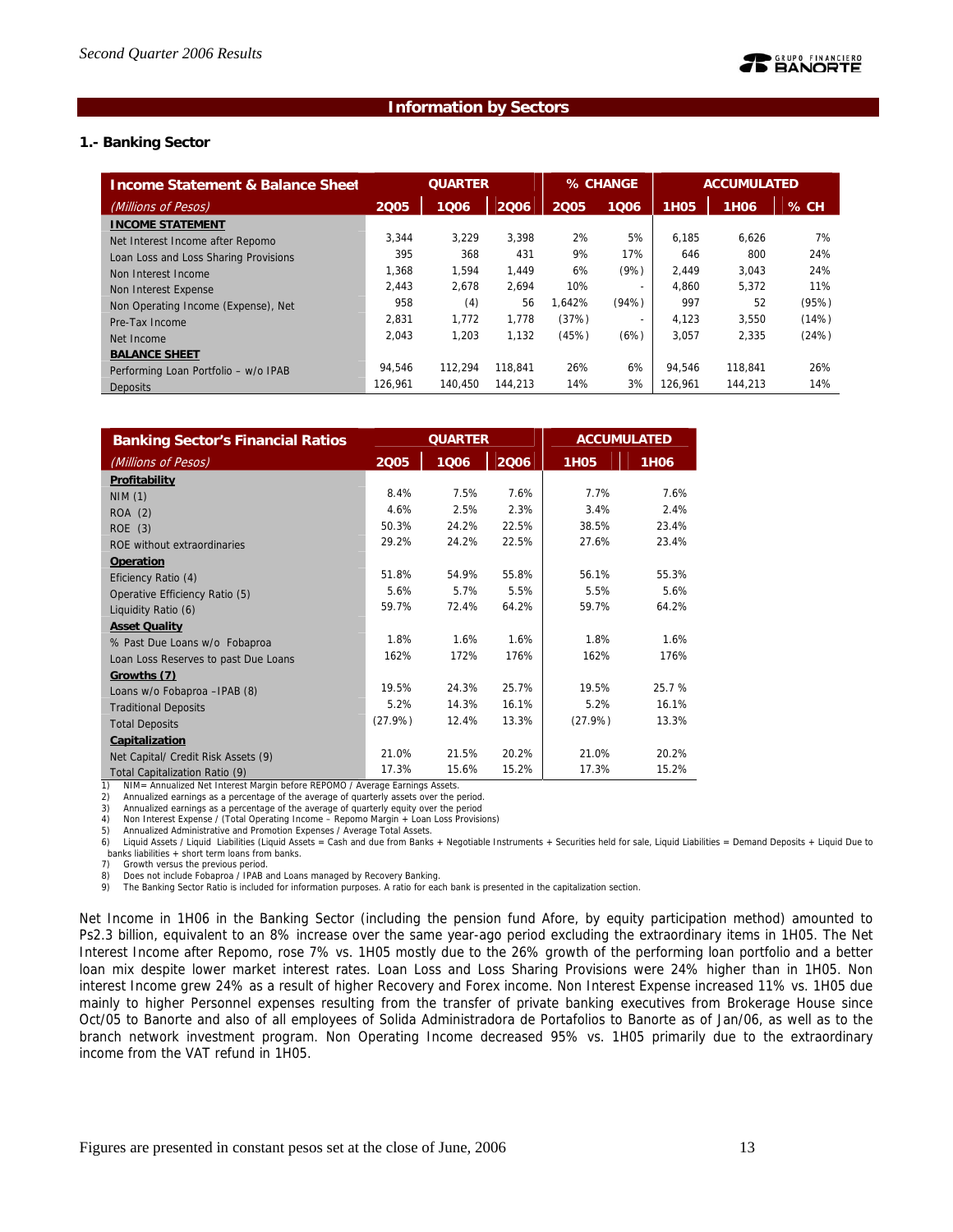

## **Recovery Banking**

#### **Achievements**

The Banorte Recovery Banking continues being the most successful loan recovery and asset administration unit in the Mexican market, since its establishment in 1997. Over the last 5 years, it has contributed greatly albeit decreasingly to the Group's profits as the Traditional Banking have shown a greater growth. Its most outstanding achievements include: the purchase of nearly 1 out of 2 of the portfolios auctioned by the IPAB and by other banks as of today, a collection rate of 40% on average, the first securitization of mortgage loans in Mexico which received a "AAA" rating by Fitch, which means "the highest loan quality"; and being certified by the ISO 9001:2000 standard.

#### **Asset acquisitions in 2Q06**

During 2Q06, the Recovery Banking business acquired repossessed real estate from IPAB amounting Ps 2.7 billion. These are repossessed assets that come from Serfin, Bancen and Banpaís loan portfolios that used to be managed by Banorte and that were auctioned on May/06 by IPAB.

#### **Rating for Sólida Administradora de Portafolios**

Fitch Ratings increased the rating for Sólida Administradora de Portafolios to AAFC1-(mex) in December 2004, acknowledging the highest performance and standards of the industry.

#### **Future Plans**

Banorte intends to continue purchasing new loan portfolios from IPAB and from other banks, as well as to manage and market assets. The vision of management of the recovery and asset management business is that it shall continue to contribute substantially to the Group's Banking Sector, even in the long run, by creating formulas to market assets that go beyond a mere loan portfolio recovery.

| <b>Recovery Banking Income Statement</b>                                   | <b>ACCUMULATED</b> |                  |  |  |
|----------------------------------------------------------------------------|--------------------|------------------|--|--|
| (Million Pesos)                                                            | 1H <sub>0</sub> 5  | 1H <sub>06</sub> |  |  |
| Net Interest Income                                                        | 39                 | (46)             |  |  |
| +REPOMO-margin                                                             |                    |                  |  |  |
| =Net Interest Income After REPOMO                                          | 39                 | (46)             |  |  |
| - Loan Loss Provisions                                                     | (12)               | (17)             |  |  |
| $=$ Net Interest Income After Provisions                                   | 51                 | (63)             |  |  |
| + Fiduciary                                                                | 89                 |                  |  |  |
| + Fobaproa Fees (1)                                                        | 122                | 15               |  |  |
| + Other Fees                                                               | 205                | 734              |  |  |
| <b>Non Interest Income</b>                                                 | 416                | 750              |  |  |
| $=$ Total Operating Income                                                 | 467                | 687              |  |  |
| Non Interest Expense                                                       | 101                | 266              |  |  |
| = Net Operating Income                                                     | 366                | 420              |  |  |
| - Other Revenues and Expenses                                              |                    |                  |  |  |
| $=$ Pre-tax Income                                                         | 373                | 420              |  |  |
| - Income Tax & Profit Sharing, Tax on Asset, Def. Inc. Tax & Prof. Sharing | 100                | 95               |  |  |
| $=$ Net Income before Subsidiaries                                         | 273                | 326              |  |  |
| + Undistributed Earnings of Subsidiaries                                   | 74                 | 66               |  |  |
| = Net Income-continuos Operation                                           | 348                | 391              |  |  |
| + Extraordinary Items, net                                                 |                    |                  |  |  |
| - Minoritary Income                                                        |                    |                  |  |  |
| $=$ Total Net Income                                                       | 348                | 391              |  |  |

## **Recovery Banking**

(1) Net Figures. (2) Includes Net Income From Loan Portfolios.

The following table shows the amounts of assets managed by the Recovery Bank and the concepts where these assets are found, as well as the items where the income from each portfolio are registered: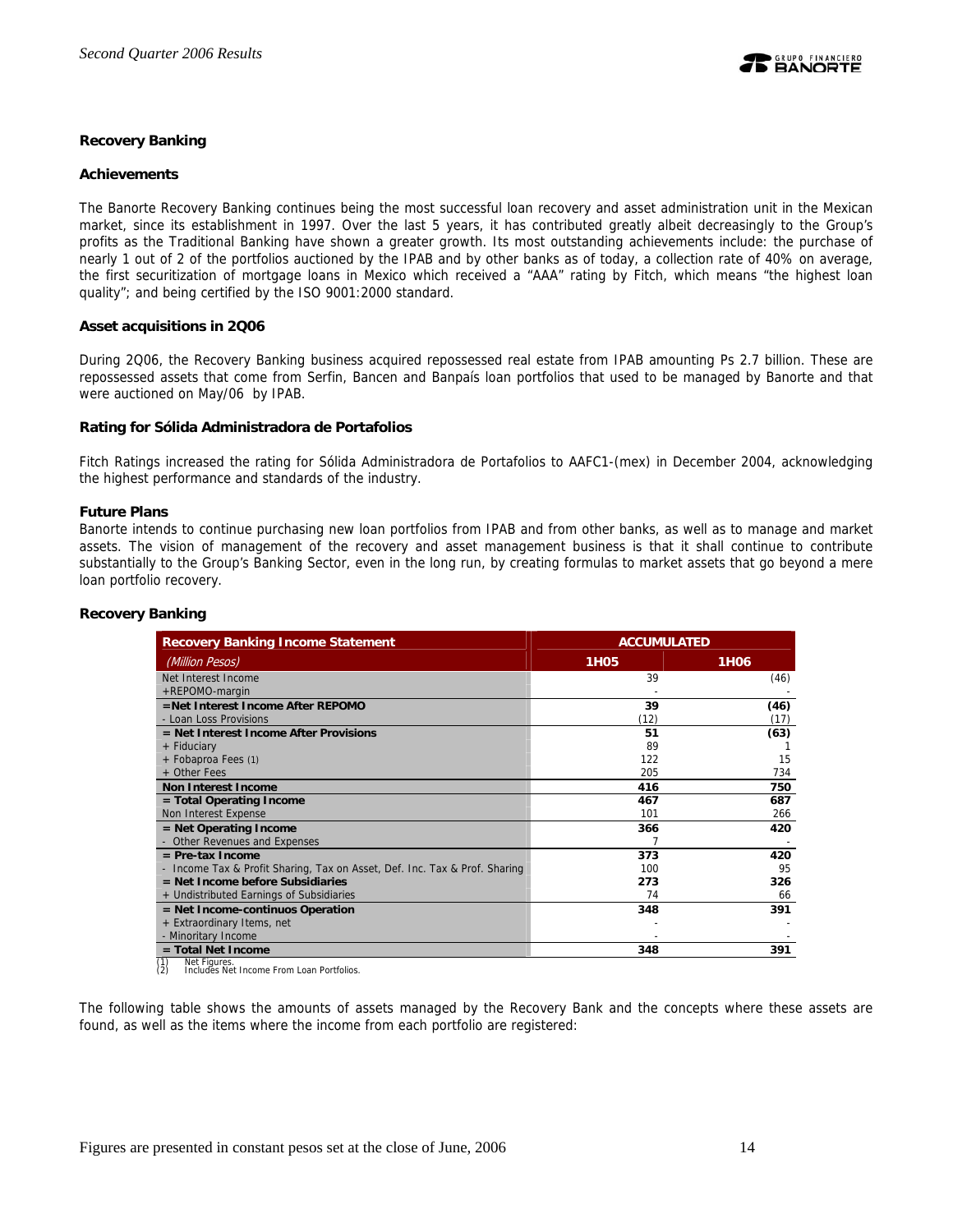

| <b>Assets Under</b><br><b>Management</b>       | 1H <sub>06</sub> | <b>ACCOUNTING IN THE BALANCE</b><br><b>SHEET</b> | <b>ACCOUNTING IN THE INCOME</b><br><b>STATEMENT</b>                                   |
|------------------------------------------------|------------------|--------------------------------------------------|---------------------------------------------------------------------------------------|
| (Millions of Pesos)                            |                  |                                                  |                                                                                       |
| Fobaproa-IPAB: Portfolios                      |                  |                                                  |                                                                                       |
| Banking Sector (1)                             | 2.744            | Out of balance trusts                            | Fees from FOBAPROA                                                                    |
| Serfin                                         | 266              | Serfin Trust                                     | Fiduciary                                                                             |
| Repossesed assets                              | 1.370            | Out of balance trusts                            | Fobaproa fees and Fiduciary                                                           |
|                                                | 4,380            |                                                  |                                                                                       |
| Loans purchased to IPAB and<br>to Other Banks: | 42.650           | Sólida Administradora de Portafolios<br>Bancen   | Undistributed Earnings from Subsidiaries (Sólida)<br>and Non Interest Income (Bancen) |
| <b>Banking Sector Portfolio: (2)</b>           |                  |                                                  |                                                                                       |
| <b>Banking Sector</b>                          | 5.757            | Banorte's Portfolio                              | Net Interest Income                                                                   |
| Repossesed assets                              | 6,666            | Banorte's Repossesed assets                      | Other Revenues and Expenses                                                           |
|                                                | 12,423           |                                                  |                                                                                       |
| Total                                          | 59,452           |                                                  |                                                                                       |

(1) Includes the loan portfolios sold to Fobaproa by Bancen and Banpaís.

(2) Includes Ps 1,778 millions of Portfolio managed by the Recovery Bank since 1997, originated from the economic crisis of 1995.

This section is intended to dimension the Recovery Banking business contribution to the Banking Sector. The basis to calculate these figures were the assets managed by Recovery Banking which consist of: the loan portfolios ceded to Fobaproa by Bancen and Banpaís before being sold, the purchase of collecting rights of the Serfin Portfolio, and the portfolios bought to the IPAB and to other banks. Additionally, it manages a proprietary portfolio which, given its characteristics, have been transferred to be collected through the Recovery Banking.

| <b>Recovery Bank Contribution</b>     | <b>ACCUMULATED</b> |             |
|---------------------------------------|--------------------|-------------|
| (Millions of Pesos)                   | <b>1H05</b>        | <b>1H06</b> |
| <b>Traditional Banking Net Income</b> | 2.074              | 2.422       |
| Recovery Bank Net Income              | 348                | 391         |
| <b>GFNorte's Net Income</b>           | 2,422(1)           | 2,813       |
| $=$ % of Contribution                 | 14.4%              | 13.9%       |

(1) Excludes the extraordinary items.

The Recovery Bank contributed with Ps 391 million to the Group's 1H06 profit; equivalent to a contribution of 13.9%, a higher contribution than in 1H05 due to the Ps 267 million non-recurrent net revenue derived from the gains for the sale of Serfin´s portfolio managed by Bancen in 1H06.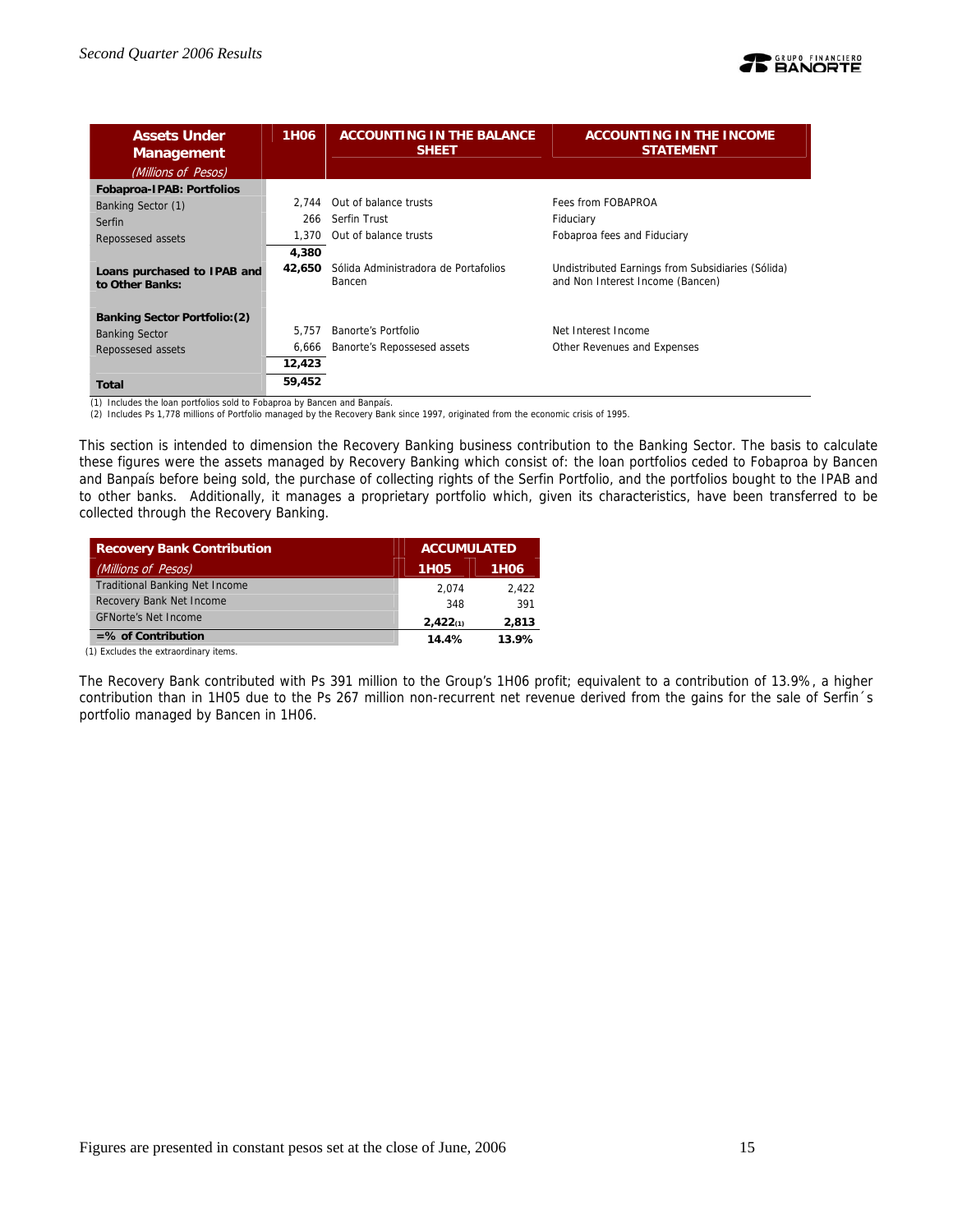## **2.- Brokerage Sector**

| <b>Brokerage Sector</b> | <b>QUARTER</b> |         |         |      | % CHANGE                 | <b>ACCUMULATED</b> |                  |         |
|-------------------------|----------------|---------|---------|------|--------------------------|--------------------|------------------|---------|
| (Millions of Pesos)     | 2005           | 1006    | 2006    | 2005 | 1006                     | <b>1H05</b>        | 1H <sub>06</sub> | %<br>CН |
| <b>Brokerage House</b>  |                |         |         |      |                          |                    |                  |         |
| Net Income              | 17             | 38      | 36      | 110% | (7%)                     | 43                 | 74               | 72%     |
| Equity                  | 532            | 570     | 605     | 14%  | 6%                       | 532                | 605              | 14%     |
| Assets under Management | 115.045        | 125,470 | 125.273 | 9%   | $\overline{\phantom{a}}$ | 115.045            | 125.273          | 9%      |
| <b>Total Assets</b>     | 635            | 919     | 799     | 26%  | (13%)                    | 635                | 799              | 26%     |
| ROE %                   | 12.4%          | 27.4%   | 24.3%   |      |                          | 15.7%              | 25.7%            |         |
| Net Capital             |                |         |         |      |                          |                    |                  |         |
| Tier 1                  | 425            | 480     | 515     | 21%  | 7%                       | 425                | 515              | 7%      |
| Tier <sub>2</sub>       |                |         |         | -    | $\overline{\phantom{0}}$ |                    |                  |         |
| <b>Net Capital</b>      | 425            | 480     | 515     | 21%  | 7%                       | 425                | 515              | 7%      |

The **Brokerage Sector** (Brokerage House) registered a Net Income of Ps 74 million in 1H06, 72% higher than 1H05, driven mainly by greater income from brokerage commissions resultinmg from an increase in volumes in stock market transactions, higher fees from investment banking fees related to successful public offering of State and Municipal bonds acting as the leading agent, and also to gains in mark to market valuation. Worth highlighting is the growth in fixed income mutual funds vs 2Q05 due to the promotion of some mutual funds through the bank branch network. Assets under management increased 9% in the same period taking advantage of synergies with other subsidiaries of the Group.

## **3.-Long Term Savings Sector**

| <b>Long Term Savings Sector</b>   | <b>QUARTER</b> |        |           | % CHANGE |                          | <b>ACCUMULATED</b> |             |         |
|-----------------------------------|----------------|--------|-----------|----------|--------------------------|--------------------|-------------|---------|
| (Millions of pesos)               | 2005           | 1006   | 2006      | 2005     | 1006                     | <b>1H05</b>        | <b>1H06</b> | %<br>CH |
| Afore                             |                |        |           |          |                          |                    |             |         |
| Net Income                        | 42             | 85     | (1)       | (102%)   | (101%)                   | 155                | 84          | (46%)   |
| Equity                            | 1.144          | 937    | 937       | (18%)    | $\overline{\phantom{0}}$ | 1,144              | 937         | (18%)   |
| <b>Total Assets</b>               | 1.377          | 1,083  | 1.083     | (21%)    | $\overline{\phantom{a}}$ | 1,377              | 1.083       | (21%)   |
| Assets under Management (SIEFORE) | 35,078         | 38,468 | 41,552    | 18%      | 8%                       | 35,078             | 41,552      | 18%     |
| ROE %                             | 14.9%          | 38.1%  | $(0.4\%)$ |          |                          | 28.7%              | 18.6%       |         |
| <b>Insurance</b>                  |                |        |           |          |                          |                    |             |         |
| Net Income                        | 133            | 106    | 64        | (51%)    | (39%)                    | 265                | 171         | (36%)   |
| Equity                            | 1,038          | 1,299  | 1,364     | 31%      | 5%                       | 1,038              | 1,364       | 31%     |
| <b>Total Assets</b>               | 5,327          | 6,527  | 7,033     | 32%      | 8%                       | 5,327              | 7,033       | 32%     |
| <b>Technical Reserves</b>         | 3.352          | 4,139  | 4.807     | 43%      | 16%                      | 3.352              | 4.807       | 43%     |
| Premiums sold                     | 1.078          | 1,797  | 1,743     | 62%      | (3%)                     | 2,434              | 3,540       | 45%     |
| ROE %                             | 54.7%          | 34.2%  | 19.4%     |          |                          | 58.5%              | 26.6%       |         |
| <b>Annuities</b>                  |                |        |           |          |                          |                    |             |         |
| Net Income                        | 29             | 81     | 403       | 1,282%   | 395%                     | 50                 | 484         | 871%    |
| Equity                            | 282            | 403    | 807       | 186%     | 100%                     | 282                | 807         | 186%    |
| <b>Total Assets</b>               | 6,493          | 7,065  | 7.694     | 18%      | 9%                       | 6,493              | 7.694       | 18%     |
| <b>Technical Reserves</b>         | 6,185          | 6,642  | 6,863     | 11%      | 3%                       | 6,185              | 6,863       | 11%     |
| Premiums sold                     | 210            | 168    | 258       | 23%      | 54%                      | 423                | 426         | 1%      |
| ROE %                             | 43.5%          | 89.2%  | 265.6%    |          |                          | 39%                | 189%        |         |

The **Pension Fund Afore** registered a Net Income in 1H06 of Ps 84 million (51% GFNorte), 46% lower than in 1H05, primarily due to an increase in sales expenses derived from a higher new affiliate acquisition costs resulting from tougher competition. This a phenomenon that has negatively affected the industry as a whole. As of Jun/06, the fee charged on monthly contributions decreased from 1.4% to 1.27% lowering revenues of the quarter. As of 1H06, the Pension Fund Afore had a total of 3,078,554 affiliates, reaching a share of 10.5% in certified accounts. Assets under management by the SIEFORE (Specialized Retirement Mutual Fund) rose 18% vs. 2Q05 as a result of a higher number of affiliates and the strategy to attract new higherend customers.

The **Insurance Company** showed a profit of Ps 171 million in 1H06 (51% GFNorte), 36% lower than in 1H05, mostly as a result of higher taxes due to the depletion of tax-loss carry-forwards at the end of 2005 and an increase in claims. Premiums sold in 1H06 amounted to Ps 3.5 billion, 45% higher than those issued in 1H05, due to the growth in sales of policies through the branch network.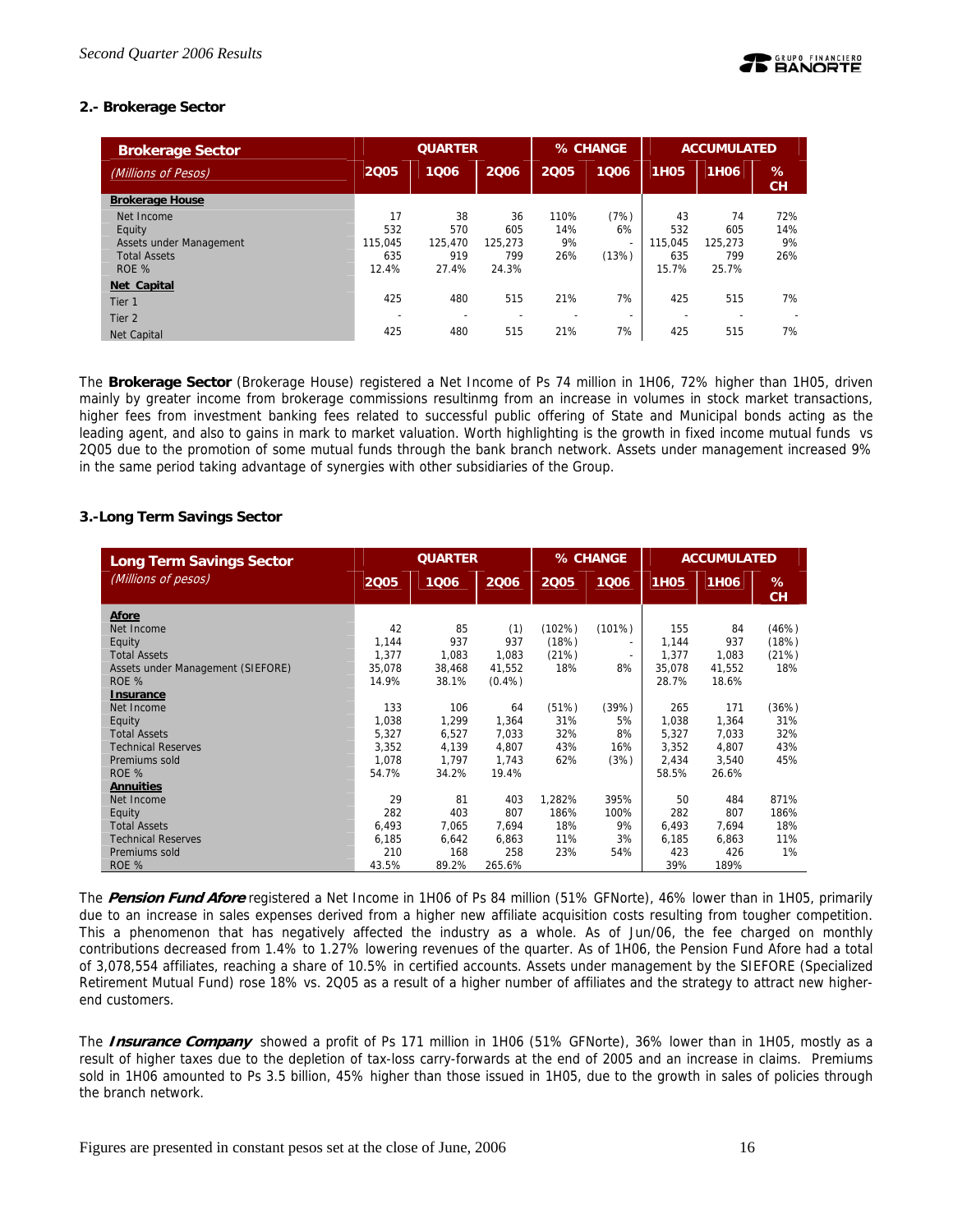

The **Annuities Company** registered a Net Income of Ps 484 million in 1H06 (51% GFNorte), 872% higher than in 1H05 as a result of a Ps 490 million profit obtained from the sale of fixed income securities. Premiums sold maintained a similar level to that of 1H05 due to a reduction in pensions offered by the Instituto Mexicano del Seguro Social (IMSS) to the market. The company presently ranks 2nd in the industry in terms of premiums sold.

## **3.- Auxiliary Organizations Sector**

| <b>Auxiliary Organizations Sector</b> | <b>QUARTER</b> |                |                          | % CHANGE |                          | <b>ACCUMULATED</b> |             |         |
|---------------------------------------|----------------|----------------|--------------------------|----------|--------------------------|--------------------|-------------|---------|
| (Millions of Pesos)                   | 2005           | 1006           | 2006                     | 2005     | 1006                     | <b>1H05</b>        | <b>1H06</b> | %<br>CH |
| Leasing                               |                |                |                          |          |                          |                    |             |         |
| Net Income                            | 23             | 28             | 31                       | 37%      | 13%                      | 42                 | 59          | 41%     |
| Equity                                | 240            | 307            | 338                      | 41%      | 10%                      | 240                | 338         | 41%     |
| Loan Portfolio                        | 2,518          | 2,835          | 3,013                    | 20%      | 6%                       | 2,518              | 3,013       | 20%     |
| Past Due Loans                        | 17             | 20             | 19                       | 16%      | (3%)                     | 17                 | 19          | 16%     |
| Loan Loss Reserves                    | 25             | 40             | 42                       | 69%      | 6%                       | 25                 | 42          | 69%     |
| <b>Total Assets</b>                   | 2.524          | 2,836          | 3,012                    | 19%      | 6%                       | 2,524              | 3.012       | 19%     |
| ROE %                                 | 39.6%          | 37.6%          | 38.5%                    |          |                          | 38.0%              | 38.0%       |         |
| Factoring                             |                |                |                          |          |                          |                    |             |         |
| Net Income                            | 24             | 22             | 26                       | 10%      | 16%                      | 41                 | 48          | 18%     |
| Equity                                | 303            | 352            | 378                      | 25%      | 7%                       | 303                | 378         | 25%     |
| Loan Portfolio                        | 3,383          | 3,207          | 3,730                    | 10%      | 16%                      | 3,383              | 3,730       | 10%     |
| Past Due Loans                        | 33             | 31             | 29                       | (14%)    | (6%)                     | 33                 | 29          | (14%)   |
| <b>Loan Loss Reserves</b>             | 42             | 46             | 41                       | (2%)     | (12%)                    | 42                 | 41          | (2%)    |
| ROE %                                 | 3.368          | 3,190          | 3,713                    | 10%      | 16%                      | 3,368              | 3,713       | 10%     |
| <b>Total Assets</b>                   | 32.3%          | 26.0%          | 28.2%                    |          |                          | 28.8%              | 27.1%       |         |
| Warehousing                           |                |                |                          |          |                          |                    |             |         |
| Net Income                            | 3              | $\overline{2}$ | 3                        | 8%       | 26%                      | 8                  | 6           | (27%)   |
| Equity                                | 101            | 108            | 110                      | 9        | 3%                       | 101                | 110         | 9%      |
| Inventories (*)                       | 203            | 78             | $\overline{\phantom{a}}$ |          | $\overline{\phantom{a}}$ | 203                | $\sim$      |         |
| <b>Total Assets</b>                   | 276            | 220            | 143                      | (48%)    | (35%)                    | 276                | 143         | (48%)   |
| ROE %                                 | 11.6%          | 9.3%           | 11.5%                    |          |                          | 15.7%              | 10.4%       |         |
| <b>Bonding</b>                        |                |                |                          |          |                          |                    |             |         |
| Net Income                            | 4              | 4              | $\overline{7}$           | 71%      | 69%                      | 9                  | 12          | 36%     |
| Equity                                | 92             | 111            | 118                      | 29%      | 7%                       | 92                 | 118         | 29%     |
| <b>Total Assets</b>                   | 381            | 450            | 436                      | 15%      | (3%)                     | 381                | 436         | 15%     |
| <b>Technical Reserves</b>             | 188            | 233            | 238                      | 26%      | 2%                       | 188                | 238         | 26%     |
| Premiums sold                         | 44             | 93             | 46                       | 5%       | (50%)                    | 137                | 140         | 2%      |
|                                       | 19.2%          | 16.0%          | 25.6%                    |          |                          | 19.6%              | 20.9%       |         |

New Accounting Principles : Warehousing, Leasing & Factoring= Circular 1490

(\*) Accounted in Other Assets, Deferred charges and Intangibles account.

The **Leasing Company** accumulated a Net Income of Ps 59 million during 1H06, equivalent to a 41% increase over 1H05, mostly due to a 20% growth in its loan portfolio vs 2Q05, lower loan loss provisioning, the sale of leased equipment and an income of Ps 4.9 million from recoveries. The past due loan ratio and the reserve coverage ratio reached 0.6% and 221%, respectively at the end of 1H06. The company currently stands in 2nd place among the 27 Leasing companies in loans.

The **Factoring Company** obtained a Net Income of Ps 48 million in 1H06, 18% higher than in 1H05. The loan portfolio showed a 10% increase ending 1H06 with a Ps 3.7 billion balance. The past due loan portfolio closed at Ps 29 million, equivalent to a past due loan ratio of 0.8%, with reserve coverage of 141%. The company presently leads the industry's 10 factoring companies in terms of volume of operations.

The **Warehousing Company** registered a Net Income of Ps 6 million in 1H06, 27% lower than in 1H05 primarily due to decrease in customer inventory commercialization result from a decline in operations with important clients. This has been compensated with higher warehousing services which have allowed the company to issue deposit certificates that are used as collateral for Banorte´s loans, specially to the farming sector. The Warehousing Company currently ranks 9th among the country's 20 market participants in terms of certification volume.

The **Bonding Company** registered a Net Income of Ps 12 million in 1H06, 36% more than in 1H05, due mainly to the 2% increase in premiums sold when compared to the pervious year, ending with a balance of Ps 140 million.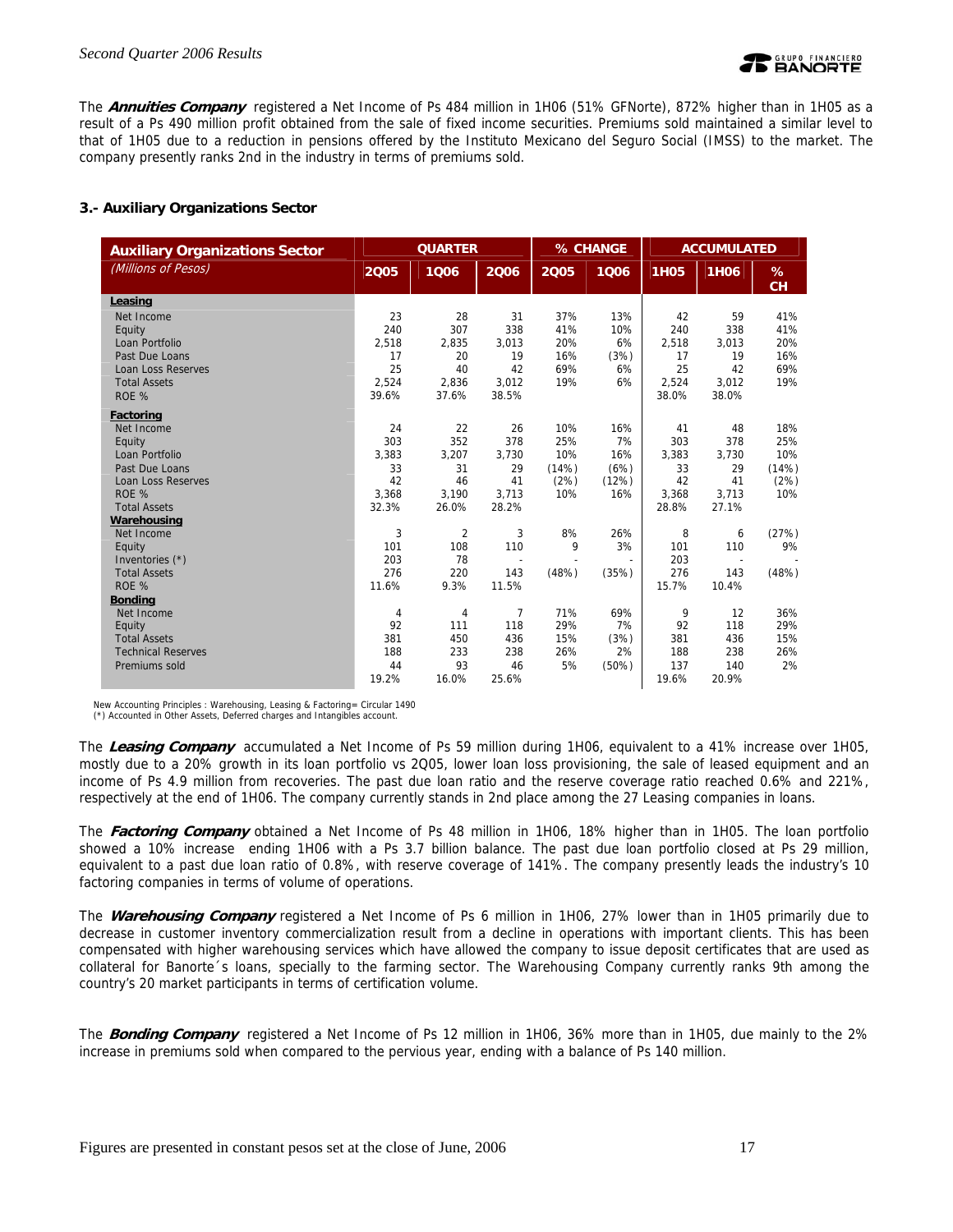## **5.- Microcredit Sofol**

| Pronegocio          | <b>QUARTER</b> |       |       | % CHANGE |      | <b>ACCUMULATED</b> |             |         |
|---------------------|----------------|-------|-------|----------|------|--------------------|-------------|---------|
| (Millions of Pesos) | 2005           | 1006  | 2006  | 2005     | 1006 | <b>1H05</b>        | <b>1H06</b> | %<br>CH |
| Pronegocio          |                |       |       |          |      |                    |             |         |
| Net Income          | (8)            | 4     | 5     | 155%     | 6%   | (12)               | 9           | 173%    |
| Equity              | 60             | 59    | 63    | 5%       | 8%   | 60                 | 63          | 5%      |
| Loan Portfolio      | 125            | 402   | 475   | 281%     | 18%  | 125                | 475         | 281%    |
| Past Due Loans      | 6              | 15    | 25    | 317%     | 67%  | 6                  | 25          | 317%    |
| Loan Loss Reserves  | h              | 8     | 12    | 500%     | 50%  | C                  | 12          | 500%    |
| <b>Total Assets</b> | 129            | 410   | 482   | 273%     | 17%  | 129                | 482         | 273%    |
| ROE %               | (61.6%)        | 30.6% | 30.0% |          |      | $(49.0\%)$         | 30.3%       |         |

**Pronegocio** reported a Ps 9 million profit in 1H06 vs a Ps 12 million loss in 1H05 (it started its operations at the beginning 2005). Profits in 1H06 came mainly from an outstanding 281% yoy loan growth, albeit from a small base, ending the quarter with a balance of Ps 475 million. Past due loans at the end of 1H06 stood at Ps 25 million balance, equivalent to a 5.3% PDL ratio with a reserve coverage of 48% (equivalent to 240% since Nafin guarantees 80% of the loans). As of 2Q06 it had 42 branches in 23 cities, and 25 new branches are currently in process of being opened.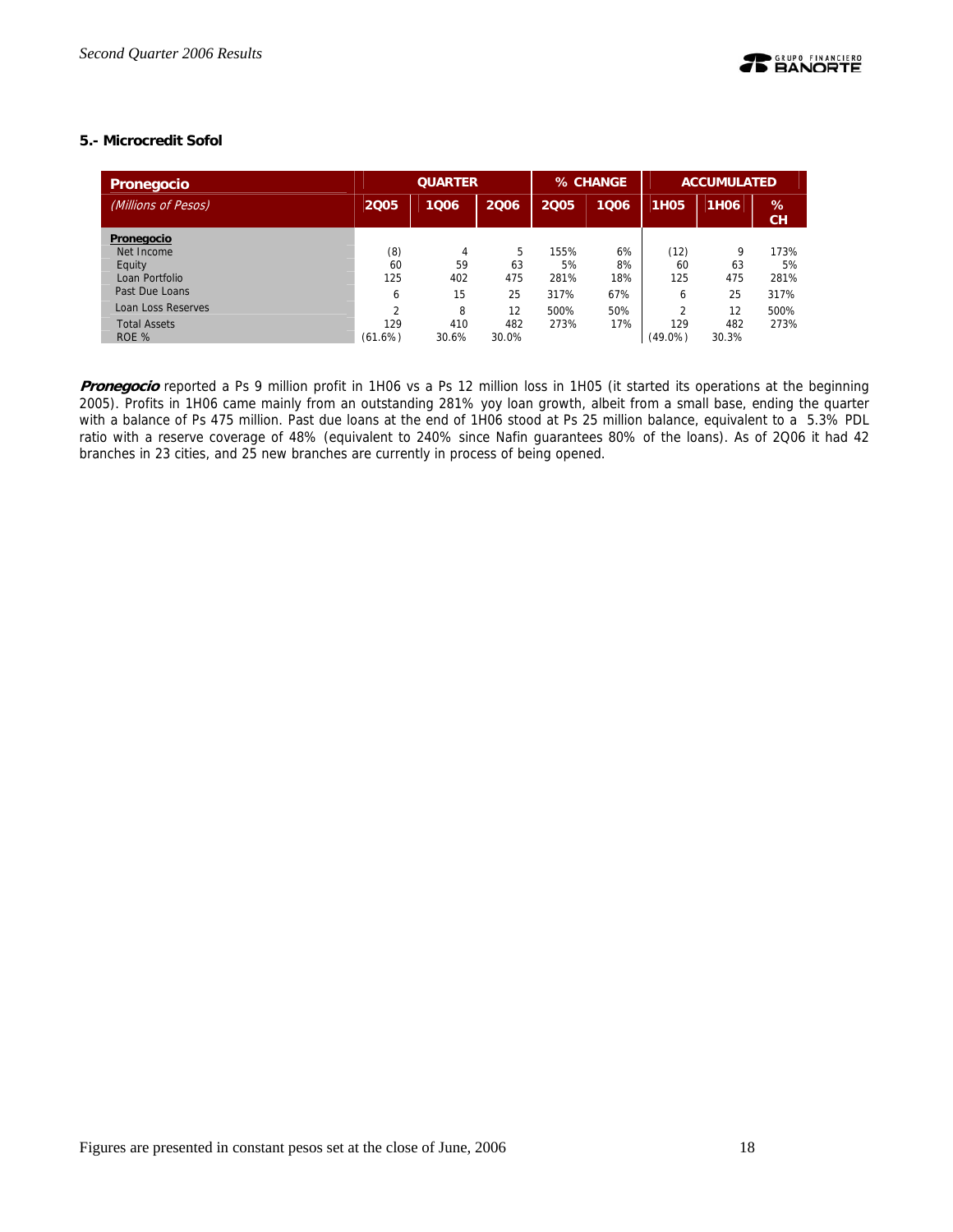



# ANNEXES

- 1.GRUPO FINANCIERO GENERAL INFORMATION
- 2. ACCOUNTING CHANGES AND REGULATIONS
- 3.LOAN PORTFOLIO SALES TO SOLIDA ADMINISTRADORA DE PORTAFOLIOS
- 4.FINANCIAL STATEMENTS
- 5.NOTES TO GRUPO FINANCIERO FINANCIAL **STATEMENTS**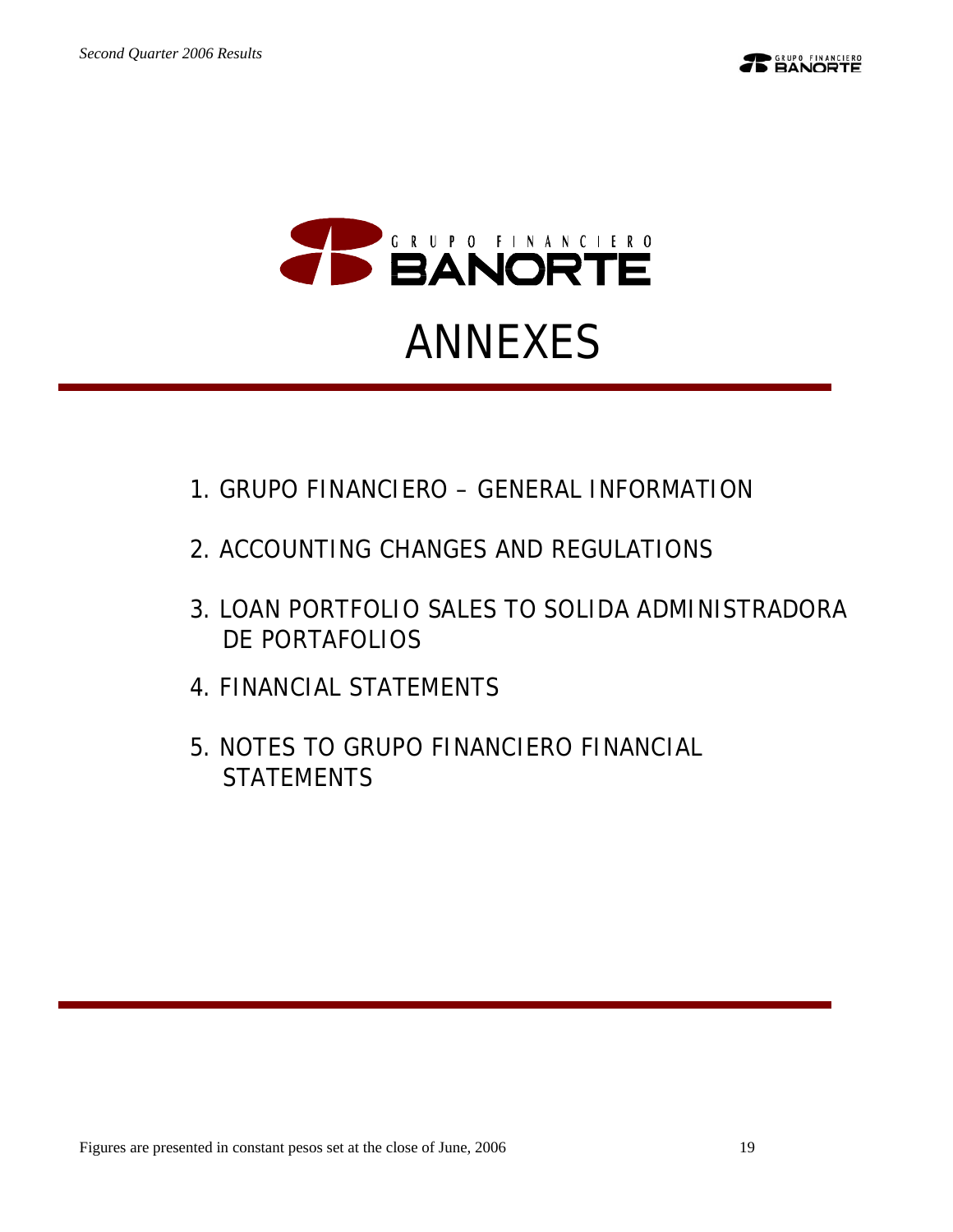

## **ANNEX 1 .-Grupo Financiero- General Information**

## **GFNorte Ownership in Subsidiaries**

| 2006   |
|--------|
| 96.11% |
| 99.99% |
| 99 99% |
| 51.00% |
| 51.00% |
| 51.00% |
| 99 99% |
| 99 99% |
| 99.99% |
| 99.99% |
| 99.99% |
|        |

(1) As a result of merging Banpaís in February, 2000. (2) Subsidiary of Banco del Centro.

## **Holding Company Capital Structure**

| <b>Number of Shares</b>          | <b>SERIE O</b><br>As of June 2006 |
|----------------------------------|-----------------------------------|
| Number of shares issued          | 2,018,347,548                     |
| - Shares held on Treasury        | 516.100                           |
| $=$ Number of shares outstanding | 2,017,831,498                     |

## **Banorte Ratings**

|                             | <b>International Ratings</b> |                |                                   |              |  |  |  |  |  |  |  |
|-----------------------------|------------------------------|----------------|-----------------------------------|--------------|--|--|--|--|--|--|--|
| <b>Rating Agency</b>        | Rated<br><b>Institution</b>  | Rating         | Category                          | Date         |  |  |  |  |  |  |  |
| Moody's                     | Banorte                      | Stable         | Outlook                           |              |  |  |  |  |  |  |  |
|                             |                              | $D+$           | Modest Financial Strength         |              |  |  |  |  |  |  |  |
|                             |                              | Baa1           | Foreign long - term bank deposits | January 2005 |  |  |  |  |  |  |  |
|                             |                              | $P-2$          | Foreign short- term bank deposits |              |  |  |  |  |  |  |  |
|                             |                              | $A-3$          | Local long - term bank deposits   |              |  |  |  |  |  |  |  |
|                             |                              | $P-2$          | Local short- term bank deposits   |              |  |  |  |  |  |  |  |
| <b>Standard &amp; Poors</b> | Banorte                      | Stable         | Outlook                           |              |  |  |  |  |  |  |  |
|                             |                              | BBB-           | Long Term foreign issuer credit   |              |  |  |  |  |  |  |  |
|                             |                              | BBB-           | Long Term local currency deposits | March 2006   |  |  |  |  |  |  |  |
|                             |                              | $A-3$          | Short term foreign issuer credit  |              |  |  |  |  |  |  |  |
|                             |                              | $A-3$          | Short tem local issuer credit     |              |  |  |  |  |  |  |  |
| Fitch                       | Banorte                      | Positive       | Outlook                           |              |  |  |  |  |  |  |  |
|                             |                              | BBB-           | Long Term Foreign currency        | December     |  |  |  |  |  |  |  |
|                             | Grupo Financiero             | BBB-           | Long Term Local currency          | 2005         |  |  |  |  |  |  |  |
|                             | Banorte                      | F <sub>3</sub> | Short Term Local Currency         |              |  |  |  |  |  |  |  |
|                             |                              | F <sub>3</sub> | Short Term Foreign Currency       |              |  |  |  |  |  |  |  |
|                             |                              | C/D            | Individual - Foreign Currency     |              |  |  |  |  |  |  |  |
|                             |                              | 3              | Support Rating                    |              |  |  |  |  |  |  |  |
|                             |                              | 4              | <b>Support Rating</b>             |              |  |  |  |  |  |  |  |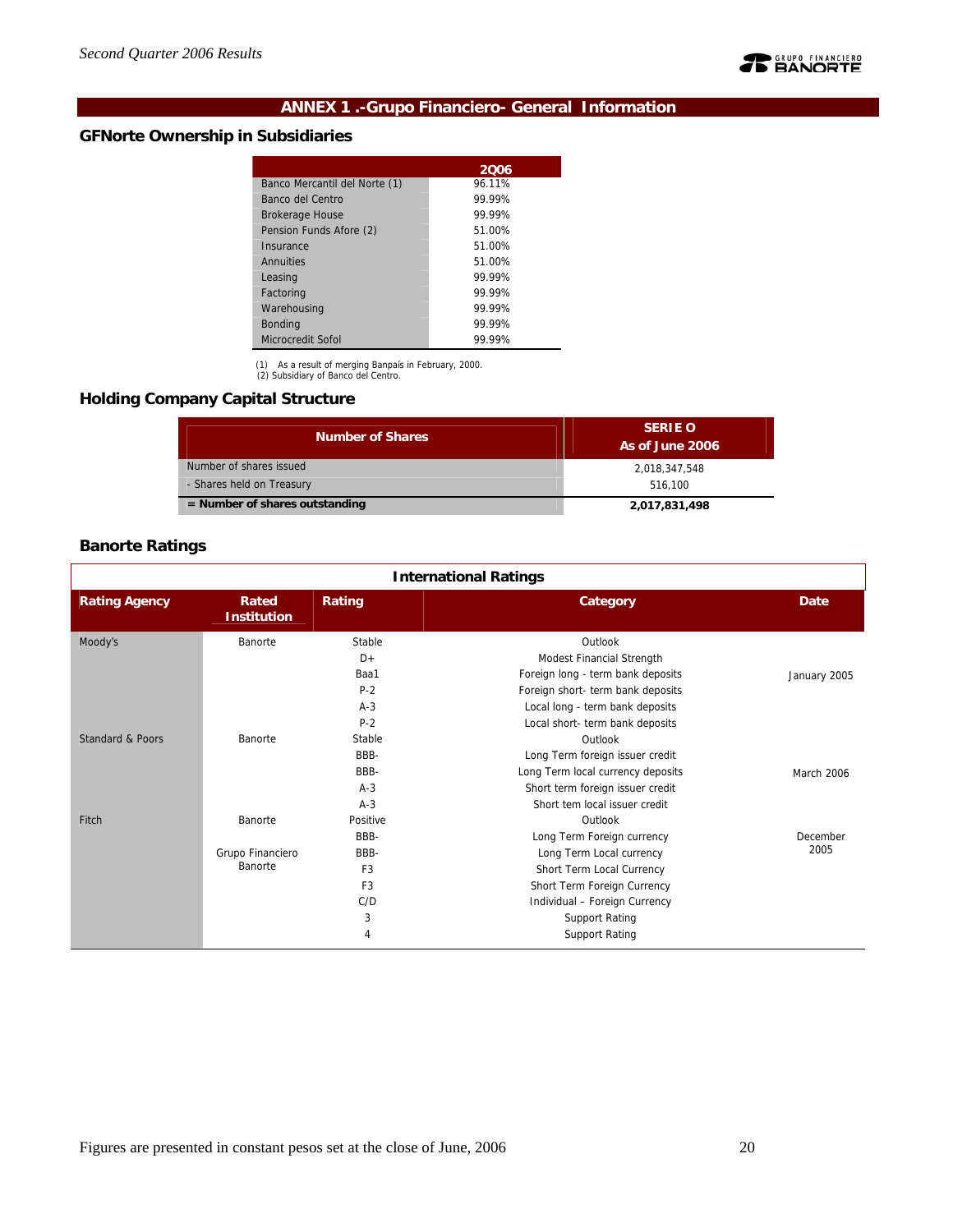

## **Banorte Ratings**

|                           | <b>Domestics Ratings</b>    |                                                      |                                                                                                                                      |                  |  |  |  |  |  |  |  |
|---------------------------|-----------------------------|------------------------------------------------------|--------------------------------------------------------------------------------------------------------------------------------------|------------------|--|--|--|--|--|--|--|
| <b>Rating Agency</b>      | Rated<br><b>Institution</b> | Rating                                               | Category                                                                                                                             | Date             |  |  |  |  |  |  |  |
| Fitch                     | Banorte                     | $F1 + (mex)$<br>AA (mex)<br>$F1 + (mex)$<br>AA (mex) | Short term counterparty risk<br>Long term counterparty risk<br>Short term CD's and Term Deposits<br>Long term CD's and Term Deposits | June 2005        |  |  |  |  |  |  |  |
| Moody's National Scale    | Banorte                     | Aaa.mx<br>$MX-1$                                     | Long Term Deposits<br>ShortTerm Deposits                                                                                             | <b>July 2004</b> |  |  |  |  |  |  |  |
|                           | Arrendadora<br>Banorte      | Aa1.mx                                               | <b>Issue Rating in National Scale</b>                                                                                                | <b>July 2004</b> |  |  |  |  |  |  |  |
|                           | Arrendadora<br>Banorte      | Aa1.mx                                               | Issue Rating in National Scale                                                                                                       | <b>July 2004</b> |  |  |  |  |  |  |  |
| <b>Other Subsidiaries</b> |                             |                                                      |                                                                                                                                      |                  |  |  |  |  |  |  |  |
| Fitch                     | Sólida                      | AAFC1-(mex)                                          | <b>Financial Asset Administrator</b>                                                                                                 | December<br>2004 |  |  |  |  |  |  |  |
|                           | Operadora de<br>Fondos      | $AA+$ (mex)                                          | <b>Investment Financial Assets Administrator</b>                                                                                     | January 2005     |  |  |  |  |  |  |  |
|                           | Seguros Banorte<br>Generali | AA- (mex)                                            | Insurance Financial Strength                                                                                                         | August 2002      |  |  |  |  |  |  |  |

**No. of Employees & Distribution Network** 

| <b>EMPLOYEES</b>            | 2005   | 1006   | 2006   |
|-----------------------------|--------|--------|--------|
| Banking Sector (1)          | 12.326 | 12.740 | 12,788 |
| Other Sectors (2)           | 2,357  | 2,410  | 2,470  |
| <b>Total Group</b>          | 14,683 | 15,150 | 15,258 |
| <b>DISTRIBUTION NETWORK</b> |        |        |        |
| <b>Banking Branches</b>     | 961    | 971    | 973    |
| -To be Open                 |        |        | 20     |
| <b>ATM</b>                  | 2.670  | 2.881  | 2.967  |

(1) Includes Sólida Administradora de Portafolios. (2) Includes banking modules and Remote Teller Windows. Excludes 1 branch located in Cayman Island.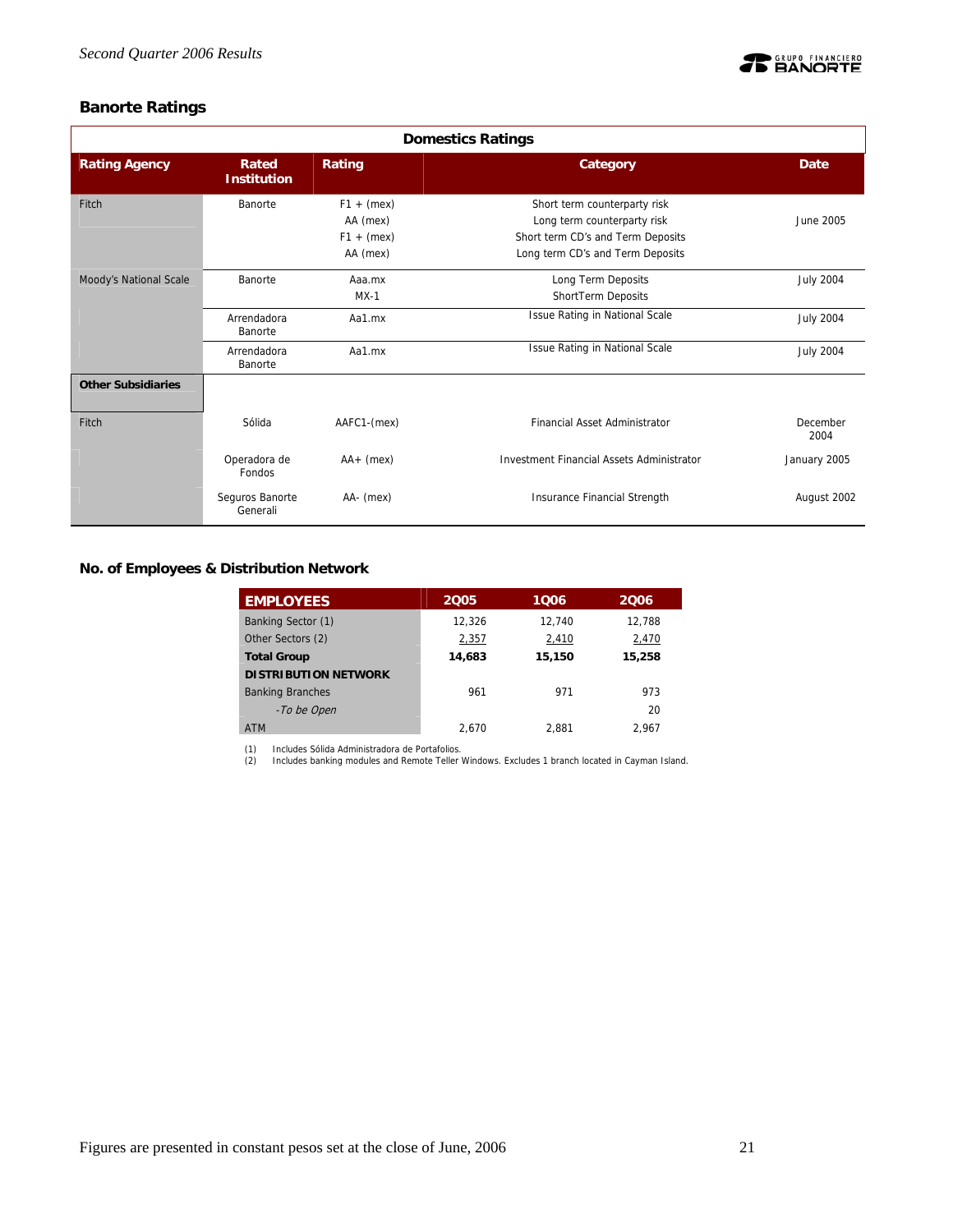## **Group Officers**



Aurora Cervantes Martínez Managing Director - Legal Cecilia Miller Suárez Managing Director - Marketing Eduardo Sastre de la Riva Managing Director - Institutional Relations Román Martínez Méndez **Managing Director - Audit** Gerardo Coindreau Farías Managing Director - Risk Management

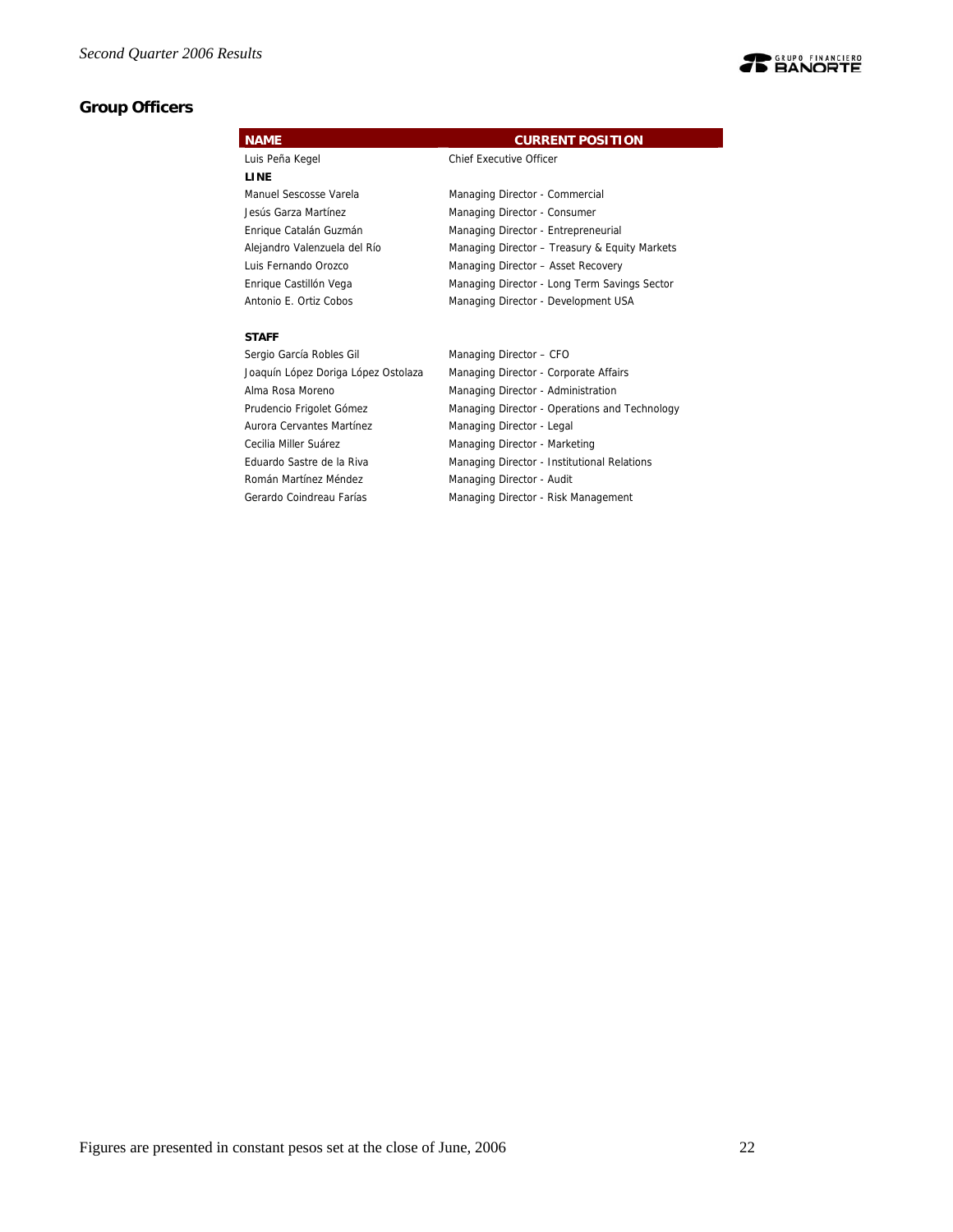

### **ANNEX 2 .-Accounting Changes and Regulations**

**General provisions applicable to the financial information of the regulating agencies of financial institutions subject to CNByV supervision.-** On April 27, 2005, the CNByV issued general provisions applicable to the financial information of the regulating agencies of financial groups. The purpose is to uniform the type of financial information of the financial groups that the regulating agencies make public in order to make the analysis of their solvency and economic stability easier and serve as a basis for informed saving and investment decision-making. GFNorte´s Financial Statements can be find in our website at www.banorte.com/informacion\_financiera

**Provisions for implementation of the new Basil Capital Agreement.-** Last October 3, the CNBV (Mexico's National Banking and Securities Commission) published the agreement entered into by the financial authorities and the Mexican Association of Banks for implementation of the new Capital Agreement, which contains the standards and principles known as Basil II . The agreement establishes the principles and guidelines that enable bank capital to more precisely and sensitively reflect credit, market and operational risk.

**New rules for banking institutions´ capital requirements.-** On December 28, 2005, Secretaria de Hacienda y Credito Publico (SHCP), issued new regulations for capital requirements in which new ranges and higher capital requirements are established. These new regulations came into effect as of January, 2006.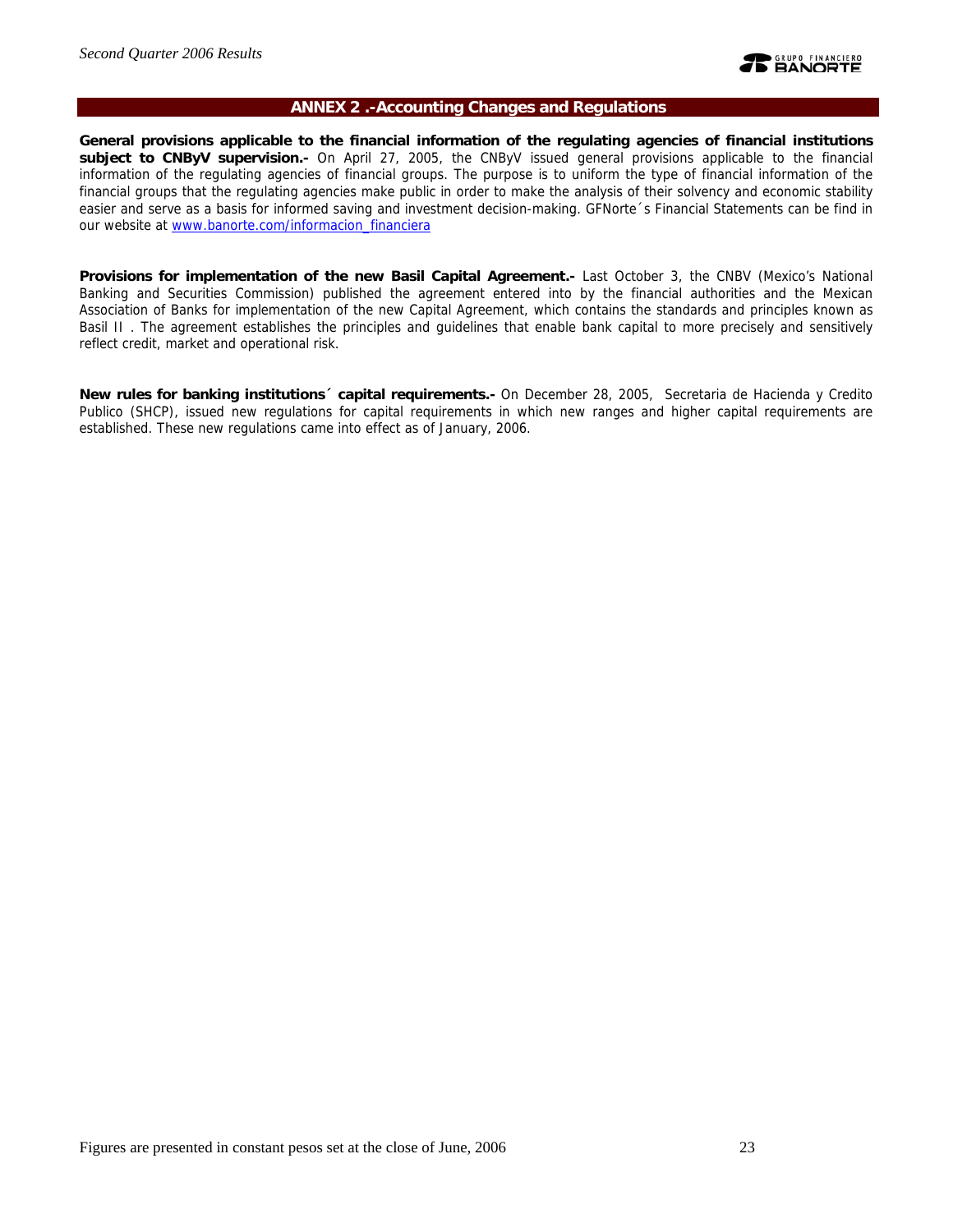

### **ANNEX 3 .-Loan Portfolio sales to Sólida Administradora de Portafolios**

Last February, Banorte sold Ps 1.9 billion (Ps 1.861 billion in Past-due loans & Ps 64 million in Performing loans) of its own portfolio (including interests) to its subsidiary Sólida Administradora de Portafolios, S.A. de C.V. for Ps 378 million. As the transaction was based on the August 2002 figures, the final figure that affected the February balance was Ps 1.856 billion, considering collecting since August 2002. Along with the past-due portfolio, Ps 1.577 billion in associated loan reserves were cancelled.

As instructed by the CNBV, we show the integration of the loan portfolio sold in 1Q03 by Banorte to its subsidiary Sólida Administradora de Portafolios, S.A. de C.V. The Purpose of this sale was to concentrate the portfolio in this specialized recovery unit as it had been managing the collections of this loans since before. This was a one time operation and is not a recurrent procedure to transfer loans to Sólida.

|                             | <b>Local Currency (2)</b> |                |                | Foreign Currency (USD)(3) |                          | <b>Total</b>             |        |        |        |
|-----------------------------|---------------------------|----------------|----------------|---------------------------|--------------------------|--------------------------|--------|--------|--------|
| (Millions of Nominal Pesos) | uq'02                     | Aar'06         | Jun'06         | Aug'02                    | Mar'06                   | Jun'06                   | lug'02 | Mar'06 | Jun'06 |
| <b>Performing Loans</b>     |                           |                |                |                           |                          |                          |        |        |        |
| Commercial                  | 5                         | $\overline{2}$ | $\overline{2}$ | 5                         |                          |                          | 10     | 2      | 2      |
| Consumer                    |                           |                |                | $\overline{a}$            |                          |                          |        |        |        |
| Mortgage                    | 54                        | 91             | 90             | ۰                         | $\overline{\phantom{0}}$ | $\overline{\phantom{a}}$ | 54     | 91     | 90     |
| <b>Total</b>                | 59                        | 93             | 92             | 5                         | ۰                        |                          | 64     | 93     | 92     |
| <b>Non Performing Loans</b> |                           |                |                |                           |                          |                          |        |        |        |
| Commercial                  | 405                       | 415            | 411            | 293                       | 151                      | 156                      | 698    | 566    | 567    |
| Consumer                    | 81                        | 74             | 74             | ۰                         |                          | $\overline{\phantom{a}}$ | 81     | 74     | 74     |
| Mortgage                    | 1,112                     | 557            | 537            | ۰                         |                          | $\overline{\phantom{a}}$ | 1,112  | 557    | 537    |
| <b>Total</b>                | 1,598                     | 1,046          | 1,022          | 293                       | 151                      | 156                      | 1,891  | 1,197  | 1,178  |
| <b>TOTAL LOANS</b>          | 1,657                     | 1,139          | 1,114          | 298                       | 151                      | 156                      | 1,955  | 1,290  | 1,270  |
| Loan Loss Reserves (1)      |                           |                |                |                           |                          |                          |        |        |        |
| Commercial                  | 326                       | 398            | 393            | 246                       | 143                      | 148                      | 572    | 541    | 541    |
| Consumer                    | 77                        | 74             | 74             | $\overline{\phantom{a}}$  | ۰                        | $\overline{\phantom{a}}$ | 77     | 74     | 74     |
| Mortgage                    | 669                       | 511            | 497            | $\overline{a}$            |                          | $\overline{\phantom{0}}$ | 669    | 511    | 497    |
| <b>Total</b>                | 1,072                     | 983            | 964            | 246                       | 143                      | 148                      | 1,318  | 1,126  | 1,112  |

(1) Reserve requirements using the same classification method used for the bank.

(2) Includes UDIS.

(3) The dollar portfolio and reserves are re-expressed in pesos.

Note 1.- There was a Reserve deficit of Ps 108 million as of June/06.

Note 2.- Banorte has a 99.99% stake in Sólida.

In 2Q06 the Loan portfolio showed changes due to: collections for Ps 21 million, re-structures for Ps 4 million, repossessed assets for Ps 3 millons and Ps 12 million in charge-offs and discounts. In the Loan loss provisions there were charge-offs and discounts for Ps 9 million and repossessed assets for Ps 2 millions. There were transfers from performing loans to past due loans for Ps 8 million and transfers from past due loans to performing loans for Ps 11 million.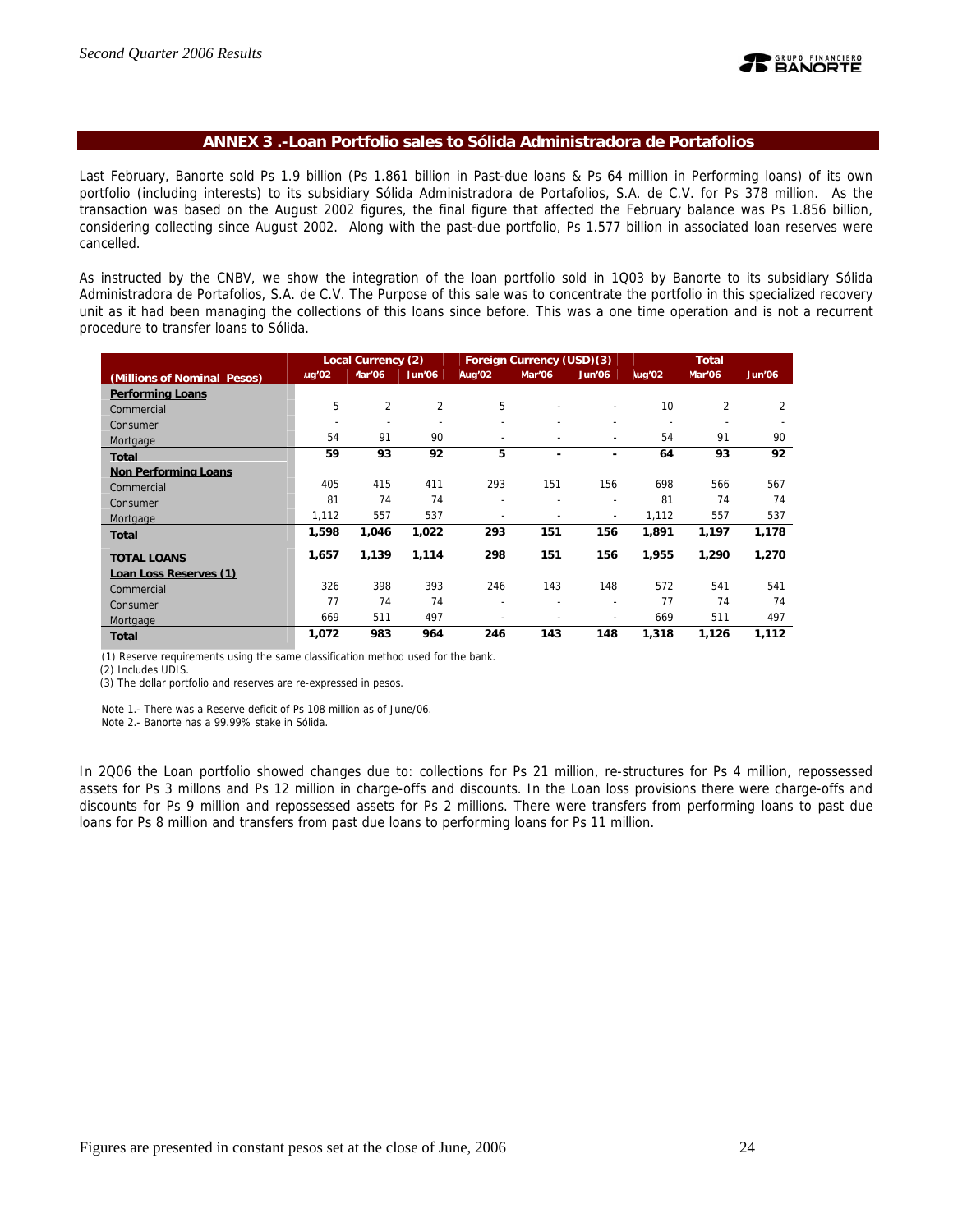## **TE BANORTE**

## **BANORTE'S LOAN PORTFOLIO INCLUDING LOANS SOLD TO SÓLIDA**

|                                 | Local Currency (1) |               | Foreign Currency (USD)(2) |               | <b>Total</b> |               |  |
|---------------------------------|--------------------|---------------|---------------------------|---------------|--------------|---------------|--|
| (Millions of Nominal Pesos)     | Mar'06             | <b>Jun'06</b> | Mar'06                    | <b>Jun'06</b> | Mar'06       | <b>Jun'06</b> |  |
| <b>Performing Loans</b>         |                    |               |                           |               |              |               |  |
| Commercial                      | 44.484             | 47.173        | 7.860                     | 9.243         | 52.344       | 56,416        |  |
| <b>Financial Intermediaries</b> | 3,407              | 3.206         | 781                       | 850           | 4,188        | 4,056         |  |
| Consumer                        | 13,838             | 15,124        |                           |               | 13,838       | 15,124        |  |
| Mortgage                        | 25,473             | 27,555        |                           |               | 25,473       | 27,555        |  |
| <b>Goverment Entities</b>       | 13.928             | 12.354        | 490                       | 507           | 14,418       | 12.861        |  |
| Fobaproa / IPAB                 | 166                |               |                           |               | 166          |               |  |
| <b>Performing Loans</b>         | 101,296            | 105,412       | 9,131                     | 10.600        | 110,427      | 110,427       |  |
|                                 |                    |               |                           |               |              |               |  |
| <b>Non Performing Loans</b>     |                    |               |                           |               |              |               |  |
| Commercial                      | 907                | 914           | 223                       | 232           | 1,130        | 1,146         |  |
| Consumer                        | 465                | 530           |                           |               | 465          | 530           |  |
| Mortgage                        | 1,290              | 1,265         |                           |               | 1,290        | 1,265         |  |
| <b>Goverment Entities</b>       |                    |               |                           |               |              |               |  |
| <b>Non Performing Loans</b>     | 2.662              | 2,709         | 223                       | 232           | 2,885        | 2,941         |  |
|                                 |                    |               |                           |               |              |               |  |
| <b>TOTAL LOANS</b>              | 103.958            | 108,121       | 9,354                     | 10,832        | 113,312      | 118,953       |  |
|                                 |                    |               |                           |               |              |               |  |
| <b>Loan Loss Reserves</b>       | 3,679              | 3,822         | 398                       | 411           | 4,077        | 4,233         |  |
| <b>Net Loan Portfolio</b>       | 100,279            | 104,299       | 8,956                     | 10,421        | 109,235      | 114,720       |  |
| <b>Loan Loss Reserves</b>       |                    |               |                           |               | 141.3%       | 143.9%        |  |
| % Past Due Loans                |                    |               |                           |               | 2.6%         | 2.5%          |  |

(1) Includes UDIS.

(2) The dollar portfolio and reserves are re-expressed in pesos.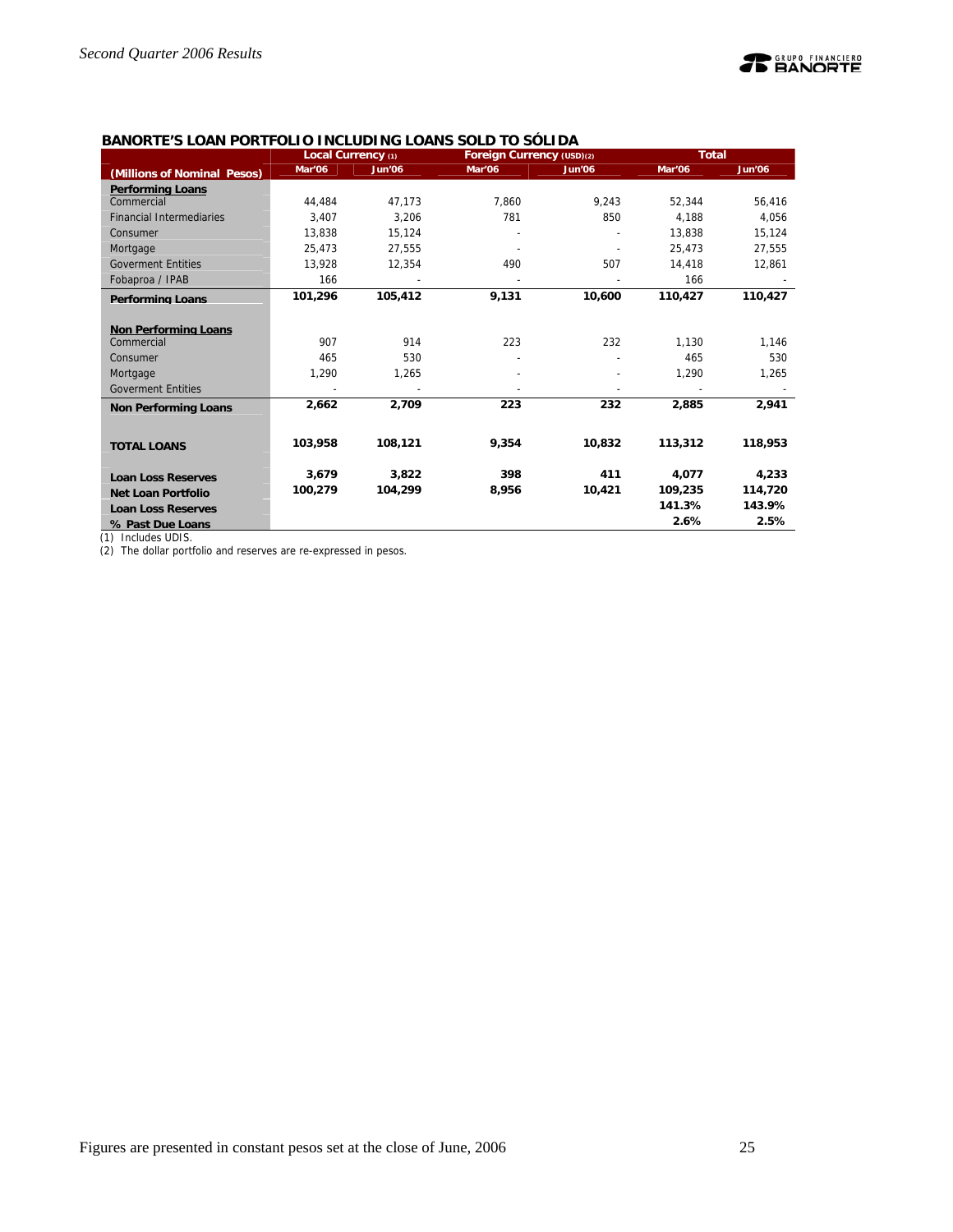# **TE BANORTE**

## **ANNEX 4 .- Financial Statements**

|                                                 |                |                |                          |                                | HOLDING -Income Statement (Millions of Pesos) |                     |       |                          |      |             |
|-------------------------------------------------|----------------|----------------|--------------------------|--------------------------------|-----------------------------------------------|---------------------|-------|--------------------------|------|-------------|
|                                                 | 1Q05           | 2005           | 3Q05                     | 4Q05                           | <b>ACUM</b>                                   | 1006                | 2006  | 3Q06                     | 4006 | <b>ACUM</b> |
| Income from Subsidiaries and                    | 1,131          | 2,116          | 1,360                    | 1,176                          | 5,784                                         | 1,372               | 1,446 |                          |      | 2,818       |
| <b>Interest Expense</b>                         |                |                |                          |                                |                                               |                     |       |                          |      |             |
| <b>Trading Income</b>                           |                |                |                          |                                |                                               |                     |       |                          |      |             |
| Fees & Tarifs                                   |                |                |                          |                                |                                               |                     |       |                          |      |             |
| <b>REPOMO</b>                                   |                |                |                          |                                |                                               |                     |       |                          |      |             |
|                                                 |                |                | (1)                      | (1)                            | (2)                                           | (1)                 |       |                          |      | (1)         |
| <b>Total Operating Income</b>                   | 1,131          | 2,116          | 1,360                    | 1,175                          | 5,782                                         | 1,371               | 1,446 |                          |      | 2,817       |
| Operation & Administrative expenses             | $\mathbf{1}$   | $\sim$         | $\overline{a}$           |                                | $\mathbf{1}$                                  | $\mathbf{1}$        | 1     |                          |      | 2           |
| <b>Operating Income</b>                         | 1.130          | 2.115          | 1.360                    | 1.175                          | 5.780                                         | 1.370               | 1.445 |                          |      | 2.816       |
| Non Operating Income                            |                |                |                          | $\overline{7}$                 | $\overline{7}$                                |                     |       |                          |      |             |
| <b>Non Operating Expense</b>                    |                |                | $\overline{a}$           | (1)                            | (1)                                           | (1)                 |       |                          |      | (1)         |
| <b>Non Operating Income</b>                     |                |                |                          | 6                              | 6                                             | (1)                 |       |                          |      | (1)         |
| <b>Pre-tax Income</b>                           | 1,130          | 2,115          | 1,360                    | 1,182                          | 5,786                                         | 1.369               | 1.445 |                          |      | 2,815       |
| Income Tax & Profit Sharing                     | $\overline{2}$ | $\overline{2}$ | 3                        | $\overline{2}$                 | 8                                             | $\mathbf{1}$        | 1     |                          |      | 1           |
| Tax on Assets                                   |                |                |                          |                                |                                               |                     |       |                          |      |             |
|                                                 |                |                |                          |                                |                                               |                     |       |                          |      |             |
| Deferred Inc. Tax and Profit sharing            |                |                |                          |                                |                                               |                     |       |                          |      |             |
|                                                 | $\overline{2}$ | $\overline{2}$ | 3                        | $\mathbf{2}$                   | 8                                             | 1                   | 1     |                          |      | 1           |
| Net income from Continuos                       | 1,128          | 2,114          | 1,357                    | 1,180                          | 5,778                                         | 1,368               | 1,445 |                          |      | 2,813       |
| Extraordinary Items, net                        |                |                |                          |                                |                                               |                     |       |                          |      |             |
| <b>Total Net Income</b>                         | 1.128          | 2,114          | 1,357                    | 1,180                          | 5,778                                         | 1,368               | 1,445 |                          |      | 2,813       |
|                                                 |                |                |                          | <b>HOLDING - BALANCE SHEET</b> |                                               | (Millions of Pesos) |       |                          |      |             |
|                                                 |                | 1Q05           | 2005                     | 3Q05                           | 4Q05                                          | 1006                |       | 2006                     | 3Q06 | 4006        |
| Cash and due from Banks                         |                | 50             | 61                       | 94                             | 63                                            |                     | 79    | 39                       |      |             |
| <b>Financial Instruments:</b>                   |                | $\overline{a}$ | 10                       |                                | L,                                            |                     |       | $\overline{\phantom{a}}$ |      |             |
| Sundry debtors and other assets, net            |                | 4              | 4                        |                                | 8                                             |                     | 11    | 10                       |      |             |
| Real Estate, Furniture & Equipment, net         |                |                |                          |                                |                                               |                     |       |                          |      |             |
| Investments in subsidiaries                     |                | 17,252         | 18,989                   | 20,333                         | 20.598                                        | 22,102              |       | 23,024                   |      |             |
| Deferred taxes                                  |                |                |                          |                                |                                               |                     |       |                          |      |             |
| Goodwill                                        |                | 41             | 40                       | 40                             | 39                                            |                     | 38    | 37                       |      |             |
| Other Assets, Deferred charges, intang          |                | $\mathbf{1}$   | 1                        | 1                              | 1                                             |                     | 2     | 1                        |      |             |
| <b>TOTAL ASSETS</b>                             |                | 17,348         | 19,106                   | 20,467                         | 20,709                                        | 22,231              |       | 23,111                   |      |             |
| <b>LIABILITIES</b>                              |                |                |                          |                                |                                               |                     |       |                          |      |             |
| Due to banks and correspondents                 |                |                |                          |                                |                                               |                     |       |                          |      |             |
| Income Tax & Profit Sharing                     |                | $\mathbf{1}$   | 3                        | 1                              |                                               |                     | 1     |                          |      |             |
| Other Payable accounts                          |                | $\overline{2}$ | 3                        | 1                              | 1<br>1                                        |                     | 1     | 1<br>1                   |      |             |
| Other payable accounts<br><b>Deferred taxes</b> |                |                |                          |                                | ٠                                             |                     |       |                          |      |             |
| <b>TOTAL LIABILITIES</b>                        |                | $\overline{2}$ | 3                        | 1                              | 1                                             |                     | 1     | 1                        |      |             |
| STOCKHOLDER 'S EQUITY                           |                |                |                          |                                |                                               |                     |       |                          |      |             |
| Paid-in Capital                                 |                | 5,845          | 5,844                    | 5,845                          | 11,233                                        | 11,236              |       | 11,231                   |      |             |
| Share subscription premiums                     |                | 1,737          | 1,737                    | 1,737                          | 1,737                                         | 1,737               |       | 1,737                    |      |             |
| Subordinated Convertible Debentures             |                |                | $\overline{\phantom{a}}$ | $\overline{\phantom{a}}$       | $\overline{a}$                                |                     |       | $\blacksquare$           |      |             |
| <b>Subscribed Capital</b>                       |                | 7,581          | 7,581                    | 7,581                          | 12,970                                        | 12,973              |       | 12.968                   |      |             |
| <b>Capital Reserves</b>                         |                | 1,571          | 1,693                    | 1,713                          | 1,689                                         | 1,706               |       | 1,956                    |      |             |
| <b>Retained Earnings</b>                        |                | 16,756         | 16,621                   | 16,621                         | 10,589                                        | 16,367              |       | 16,083                   |      |             |
| Surplus (Deficit) from securities               |                |                |                          | $\overline{\phantom{a}}$       | ÷                                             |                     |       |                          |      |             |
| Results of foreign operations exchange          |                |                |                          |                                |                                               |                     |       |                          |      |             |
| Excess (Insuf.) in capital restatement          |                | (5,964)        | (5,964)                  | (5,962)                        | (5,962)                                       | (5,963)             |       | (5,963)                  |      |             |
| Non Mon assets results Fixed Assets             |                |                |                          |                                |                                               |                     |       |                          |      |             |
| Non Mon assets results Investm                  |                | (3, 725)       | (4,069)                  | (4,085)                        | (4, 354)                                      | (4,222)             |       | (4,746)                  |      |             |
| Adjustment in the employees pension             |                |                |                          |                                |                                               |                     |       |                          |      |             |
| Accumulated Deferred tax effect                 |                |                |                          |                                |                                               |                     |       |                          |      |             |
| Net Income                                      |                | 1,128          | 3,242                    | 4,598                          | 5,778                                         | 1,368               |       | 2,813                    |      |             |
| <b>Earned Capital</b>                           |                | 9,765          | 11,523                   | 12,885                         | 7,739                                         | 9,257               |       | 10,142                   |      |             |
| <b>Total Stockholder</b> 's Equity              |                | 17,347         | 19,103                   | 20,466                         | 20,709                                        | 22,230              |       | 23,110                   |      |             |
| <b>TOTAL LIABILITIES &amp;</b>                  |                | 17,348         | 19,106                   | 20,467                         | 20,709                                        | 22,231              |       | 23,111                   |      |             |

| <b>MEMORANDUM ACCOUNTS OF HOLDING</b><br>(Millions of Pesos) |       |       |       |       |                          |       |      |      |  |  |
|--------------------------------------------------------------|-------|-------|-------|-------|--------------------------|-------|------|------|--|--|
|                                                              | 1Q05  | 2005  | 3005  | 4005  | 1006                     | 2006  | 3006 | 4006 |  |  |
| Client securities held in custody                            | 3.841 | 3.832 | 3.808 | 3.755 | 3.711                    | 3.716 |      |      |  |  |
| Other trust account items                                    | 115   | 115   | 114   | 112   | $\overline{\phantom{a}}$ |       |      |      |  |  |
|                                                              | 3.956 | 3.947 | 3.922 | 3.867 | 3.712                    | 3.717 |      |      |  |  |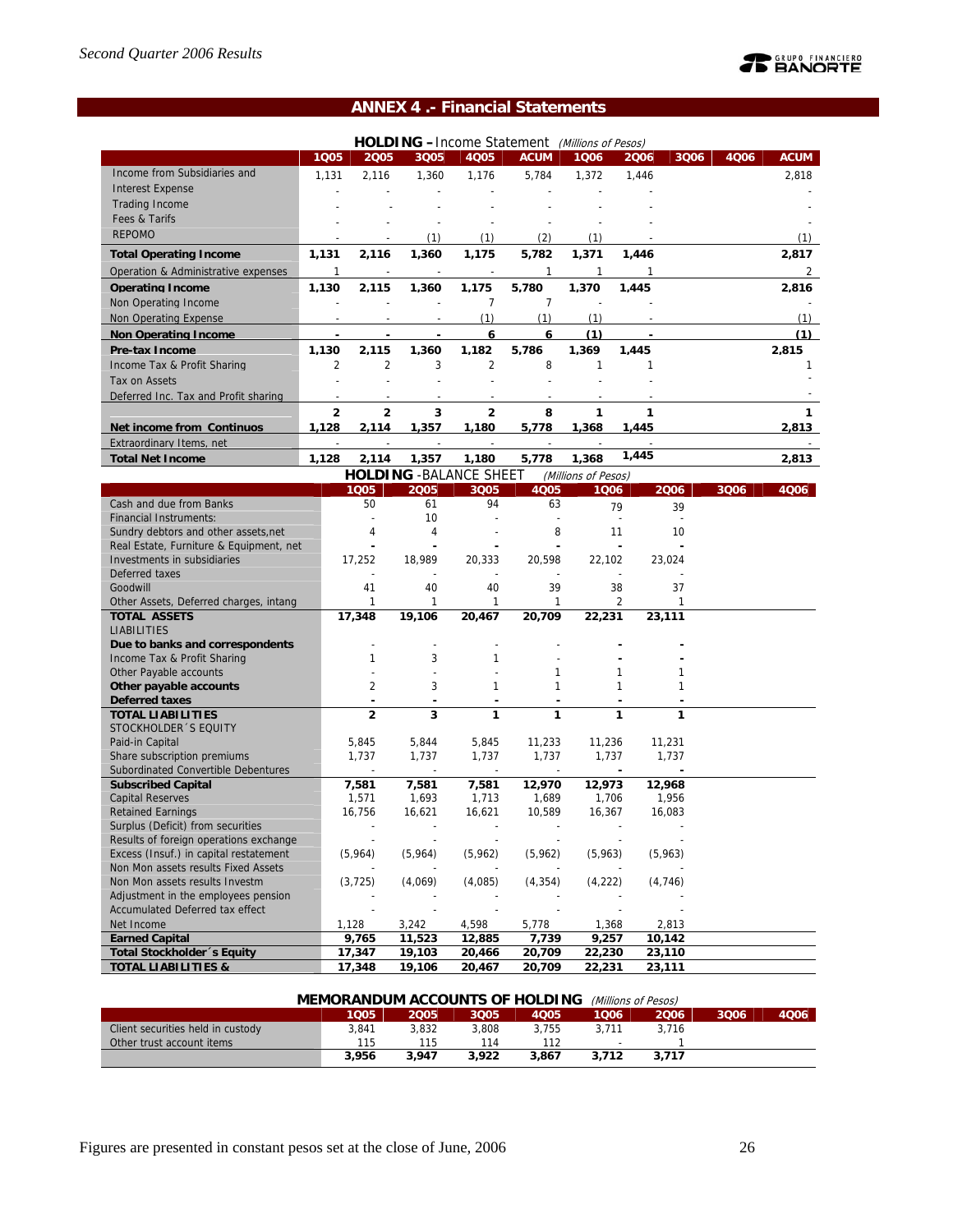

## **GRUPO FINANCIERO BANORTE–CONSOLIDATED INCOME STATEMENT (Millions of Pesos)**

|                                                     | 1005  | 2005           | 3Q05           | 4Q05  | <b>ACUM</b> | 1006  | 2006           | 3Q06 | 4006 | <b>ACUM</b>    |
|-----------------------------------------------------|-------|----------------|----------------|-------|-------------|-------|----------------|------|------|----------------|
| Interest Income                                     | 7,346 | 9,067          | 9,390          | 9,296 | 35,098      | 8,598 | 8,142          |      |      | 16,739         |
| <b>Interest Expense</b>                             | 4,425 | 5,679          | 6,083          | 5,847 | 22,034      | 5,346 | 4,799          |      |      | 10,145         |
| Loan Fees                                           | 96    | 135            | 151            | 208   | 591         | 148   | 192            |      |      | 340            |
| <b>Fees Paid</b>                                    | 25    | 27             | 35             | 34    | 122         | 39    | 37             |      |      | 76             |
| Net Interest Income (NII)                           | 2,991 | 3,495          | 3,423          | 3,624 | 13,533      | 3,361 | 3,497          |      |      | 6,858          |
| Repomo-Margin                                       | (34)  | (13)           | (39)           | (63)  | (148)       | (72)  | 19             |      |      | (53)           |
| <b>NII after Repomo</b>                             | 2,957 | 3,483          | 3,384          | 3,561 | 13,385      | 3,288 | 3,517          |      |      | 6,805          |
| Loan Loss Provisions                                | 221   | 364            | 481            | 315   | 1,381       | 353   | 424            |      |      | 777            |
| Loss Sharing Provisions                             | 33    | 36             | (10)           | 20    | 79          | 17    | 13             |      |      | 31             |
| <b>NII after Provisions</b>                         | 2,703 | 3,083          | 2,914          | 3,226 | 11,925      | 2,918 | 3,080          |      |      | 5,997          |
| <b>Fund transfers</b>                               | 37    | 48             | 50             | 55    | 190         | 52    | 57             |      |      | 109            |
| Account management                                  | 247   | 255            | 245            | 244   | 991         | 230   | 237            |      |      | 467            |
| Fiduciary                                           | 46    | 56             | 55             | 65    | 221         | 55    | 64             |      |      | 119            |
| Income from Loan Portfolios Acquired                | 288   | 155            | 722            | 259   | 1,423       | 612   | 416            |      |      | 1,028          |
| <b>Electronic Banking Services</b>                  | 147   | 161            | 162            | 180   | 649         | 170   | 188            |      |      | 358            |
| <b>Credit Card</b>                                  | 252   | 264            | 280            | 315   | 1,111       | 318   | 337            |      |      | 655            |
| Fees from IPAB                                      | 81    | 62             | (6)            | 55    | 192         | 9     | $\overline{7}$ |      |      | 15             |
| Other fees                                          | 532   | 409            | 532            | 447   | 1,920       | 542   | 514            |      |      | 1,057          |
| Fees on services,                                   | 1,630 | 1,410          | 2,039          | 1,619 | 6,698       | 1,988 | 1,819          |      |      | 3,807          |
| <b>Fund transfers</b>                               | 3     | $\overline{2}$ | $\overline{2}$ | 3     | 10          | 4     | 4              |      |      | $\overline{7}$ |
| Other fees                                          | 125   | 127            | 136            | 162   | 550         | 162   | 171            |      |      | 333            |
| Expenses from Loan Portfolios Acquired              | 188   | 125            | 389            | 252   | 953         | 240   | 237            |      |      | 478            |
| Fees paid,                                          | 316   | 254            | 528            | 417   | 1,514       | 406   | 412            |      |      | 818            |
| Foreign exchange                                    | 57    | 35             | 94             | 91    | 277         | 117   | 95             |      |      | 212            |
| Securities - Realized gains                         | 88    | 527            | 132            | 13    | 759         | 539   | 177            |      |      | 716            |
| Securities- Unrealized gains                        | 41    | (44)           | 15             | (1)   | 11          | (169) | 154            |      |      | (15)           |
| <b>Market-related Income</b>                        | 186   | 518            | 241            | 103   | 1,048       | 487   | 426            |      |      | 913            |
| <b>Total Non Interest Income</b>                    | 1,501 | 1,675          | 1,752          | 1,305 | 6,233       | 2,069 | 1,833          |      |      | 3,902          |
| <b>Total Operating Income</b>                       | 4,204 | 4,758          | 4,666          | 4,530 | 18,158      | 4,987 | 4,913          |      |      | 9,900          |
| Personnel                                           | 1,090 | 1,111          | 1,129          | 1,082 | 4,411       | 1,204 | 1,259          |      |      | 2,462          |
| <b>Professional Fees</b>                            | 147   | 196            | 157            | 159   | 659         | 204   | 195            |      |      | 399            |
| Administrative and Promotion Expenses               | 780   | 769            | 956            | 929   | 3,433       | 846   | 916            |      |      | 1,762          |
| Rents, depreciation and amortization                | 431   | 434            | 408            | 387   | 1,661       | 431   | 407            |      |      | 838            |
| Taxes, other than income tax                        | 123   | 103            | 125            | 111   | 461         | 154   | 121            |      |      | 275            |
| <b>Contributions to IPAB</b>                        | 151   | 152            | 151            | 152   | 607         | 157   | 163            |      |      | 319            |
| <b>Non-Interest Expense</b>                         | 2.722 | 2.763          | 2.926          | 2.820 | 11.232      | 2.995 | 3.060          |      |      | 6.055          |
| <b>Operating Income</b>                             | 1.482 | 1.995          | 1.739          | 1.710 | 6.926       | 1.992 | 1.853          |      |      | 3.845          |
| <b>Other Revenues</b>                               | 388   | 564            | 222            | 389   | 1,564       | 157   | 145            |      |      | 301            |
| Foreign exchange                                    |       |                |                | ÷     |             |       |                |      |      |                |
| Recoveries                                          | 36    | 1,226          | 47             | 45    | 1,354       | 145   | 132            |      |      | 277            |
| Repomo-other revenues                               | 2     | 4              | 1              | 4     | 12          | 4     |                |      |      | 4              |
| <b>Non Operating Income</b>                         | 427   | 1.794          | 271            | 439   | 2.930       | 306   | 276            |      |      | 582            |
| Other Expense                                       | (356) | (822)          | (167)          | (305) | (1,650)     | (200) | (229)          |      |      | (429)          |
| Foreign exchange                                    |       |                |                |       |             |       |                |      |      |                |
| Repomo-other Expenses                               | (33)  | (13)           | (45)           | (137) | (228)       | (101) | 4              |      |      | (97)           |
| <b>Non Operating Expense</b>                        | (389) | (835)          | (213)          | (442) | (1.878)     | (301) | (224)          |      |      | (526)          |
| Non Operating Income (Expense), net                 | 38    | 959            | 58             | (3)   | 1,052       | 5     | 52             |      |      | 57             |
| Pre-tax Income                                      | 1.520 | 2.954          | 1.797          | 1.707 | 7.978       | 1.996 | 1.906          |      |      | 3.902          |
| Income Tax                                          | 177   | 398            | 400            | 656   | 1,632       | 450   | 462            |      |      | 912            |
| Profit sharing                                      | 136   | 280            | 147            | 116   | 679         | 127   | 142            |      |      | 269            |
| Tax on Assets                                       | 9     | 8              | 8              | (26)  |             |       |                |      |      |                |
| Deferred Inc. Tax and Profit sharing                | 102   | 146            | (85)           | (187) | (24)        | 127   | 109            |      |      | 236            |
|                                                     | 424   | 833            | 471            | 560   | 2,288       | 703   | 714            |      |      | 1,417          |
| Net Income before subsidiaries                      | 1.096 | 2.121          | 1.326          | 1.147 | 5.690       | 1.293 | 1.192          |      |      | 2.485          |
| Subsidiaries 'net income                            | 117   | 86             | 121            | 83    | 407         | 144   | 285            |      |      | 428            |
| Net Income from continuos operations                | 1,213 | 2,207          | 1,447          | 1,230 | 6,097       | 1,437 | 1,477          |      |      | 2,913          |
| Extraodinary items, net<br><b>Minority Interest</b> |       |                |                |       |             |       |                |      |      |                |
|                                                     | 85    | 94             | 91             | 50    | 319         | 69    | 32             |      |      | 101            |
| <b>TOTAL NET INCOME</b>                             | 1,128 | 2,114          | 1,357          | 1,180 | 5,778       | 1,368 | 1,445          |      |      | 2,813          |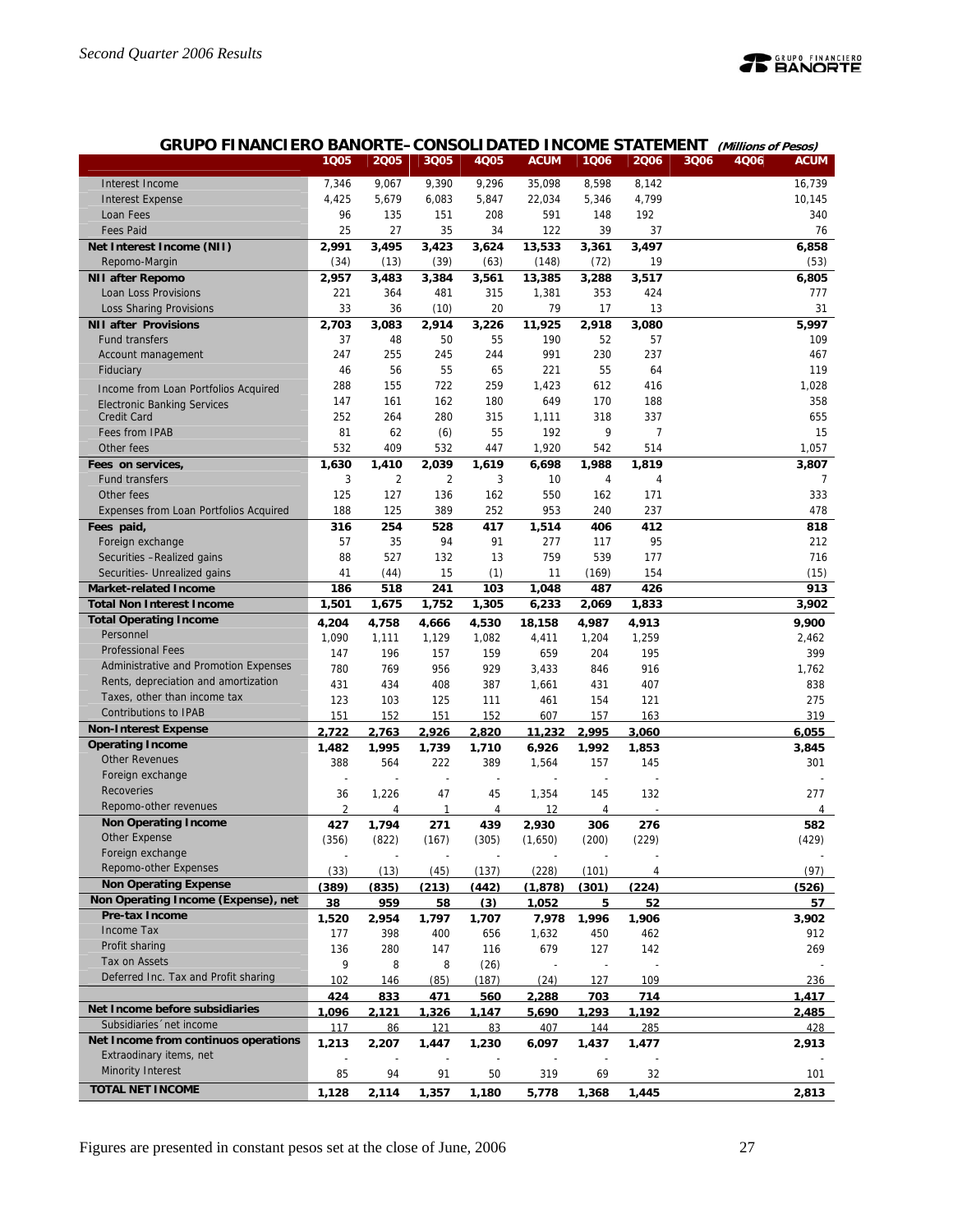

## **GRUPO FINANCIERO BANORTE–** CONSOLIDATED BALANCE SHEET (Millions of Pesos)

|                                         | 1Q05    | 2005    | 3Q05    | <b>4Q05</b>              | 1006    | 2006    | 3Q06 | 4Q06 |
|-----------------------------------------|---------|---------|---------|--------------------------|---------|---------|------|------|
| <b>Cash and due from Banks</b>          | 36,417  | 40,459  | 36,746  | 39,191                   | 38,776  | 39,206  |      |      |
| Negotiable Instruments                  | 5,327   | 6,532   | 4,224   | 9,088                    | 14,244  | 14,741  |      |      |
| Securities held for sale                | 281     | 251     | 255     | 136                      | 5,179   | 1,224   |      |      |
| Securities held to maturity             | 10.273  | 12,722  | 12,603  | 12,431                   | 4,414   | 4,421   |      |      |
| <b>Financial Instruments:</b>           | 15,881  | 19,505  | 17,081  | 21,656                   | 23,837  | 20,385  |      |      |
| Non-assigned securities to pay          |         |         |         |                          |         |         |      |      |
| Repurchase agreements, net              | 72      | 95      | 67      | 158                      | 118     | 109     |      |      |
| Operations with collateral              |         |         |         |                          |         |         |      |      |
| Futures receivable, net                 |         |         |         |                          |         |         |      |      |
|                                         |         |         |         |                          |         |         |      |      |
| Options and derivatives, net            | 38      |         | 284     | 473                      | 549     | 223     |      |      |
| <b>Repos &amp; Derivatives:</b>         | 110     | 96      | 351     | 631                      | 667     | 332     |      |      |
| Commercial                              | 50,032  | 50,383  | 52,787  | 58,458                   | 58,668  | 63,867  |      |      |
| <b>Financial Intermediaries</b>         | 411     | 1,858   | 2,077   | 1,985                    | 2,237   | 1,933   |      |      |
| Consumer                                | 12,367  | 13,569  | 14,661  | 15,673                   | 16,493  | 18,045  |      |      |
| Mortgage                                | 19,882  | 21,106  | 22,277  | 24,029                   | 25,540  | 27,657  |      |      |
| <b>Goverment Entities</b>               | 18,747  | 13,341  | 13,584  | 15,375                   | 14,444  | 12,893  |      |      |
| <b>IPAB</b>                             | 7,251   | 7,222   | 2,602   | 163                      | 166     |         |      |      |
| Fiduciary collection rights             |         |         |         |                          |         |         |      |      |
| <b>Performing Loans</b>                 | 108,688 | 107,481 | 107,988 | 115,682                  | 117,548 | 124,395 |      |      |
| Commercial                              | 638     | 675     | 731     | 678                      | 698     | 719     |      |      |
| <b>Financial Intermediaries</b>         |         |         |         | $\overline{\phantom{a}}$ |         |         |      |      |
| Consumer                                | 340     | 374     | 383     | 416                      | 430     | 507     |      |      |
| Mortgage                                | 840     | 784     | 791     | 775                      | 752     | 743     |      |      |
| <b>Goverment Entities</b>               | 9       |         |         |                          |         |         |      |      |
| <b>Past Due Loans</b>                   | 1,827   | 1,833   | 1,905   | 1,870                    | 1,879   | 1,968   |      |      |
| <b>Total Loans</b>                      | 110,515 | 109,314 | 109,894 | 117,551                  | 119,427 | 126,364 |      |      |
| Preventive Ioan loss reserves           | 2,815   | 2,944   | 3,149   | 3,099                    | 3,218   | 3,425   |      |      |
| <b>Net Loan Portfolio</b>               | 107,700 | 106,370 | 106,745 | 114,452                  | 116,209 | 122,938 |      |      |
| <b>Credit Assets Portfolio</b>          | 1,967   | 1,834   | 3,068   | 3,266                    | 3,740   | 3,894   |      |      |
| Sundry debtors and other assets, net    | 5,085   | 7,876   | 8,779   | 2,814                    | 7,777   | 7,853   |      |      |
| Foreclosed assets, net                  | 428     | 422     | 509     | 451                      | 356     | 295     |      |      |
| Real Estate, Furniture & Equipment, net | 6,034   | 5,785   | 5,665   | 5,741                    | 5,652   | 5,663   |      |      |
| Investments in subsidiaries             | 2,074   | 2,145   | 2,254   | 2,249                    | 2,376   | 2,646   |      |      |
| Deferred taxes                          | 684     | 327     | 404     | 407                      | 253     |         |      |      |
| Deferred charges & Intangibles          | 1,647   | 1,474   | 1,144   | 1,306                    | 1,230   | 1,215   |      |      |
| <b>Other Assets</b>                     | 17,918  | 19,863  | 21,823  | 16,235                   | 21,383  | 21,566  |      |      |
| <b>TOTAL ASSETS</b>                     | 178,026 | 186,293 | 182,746 | 192,164                  | 200,872 | 204,428 |      |      |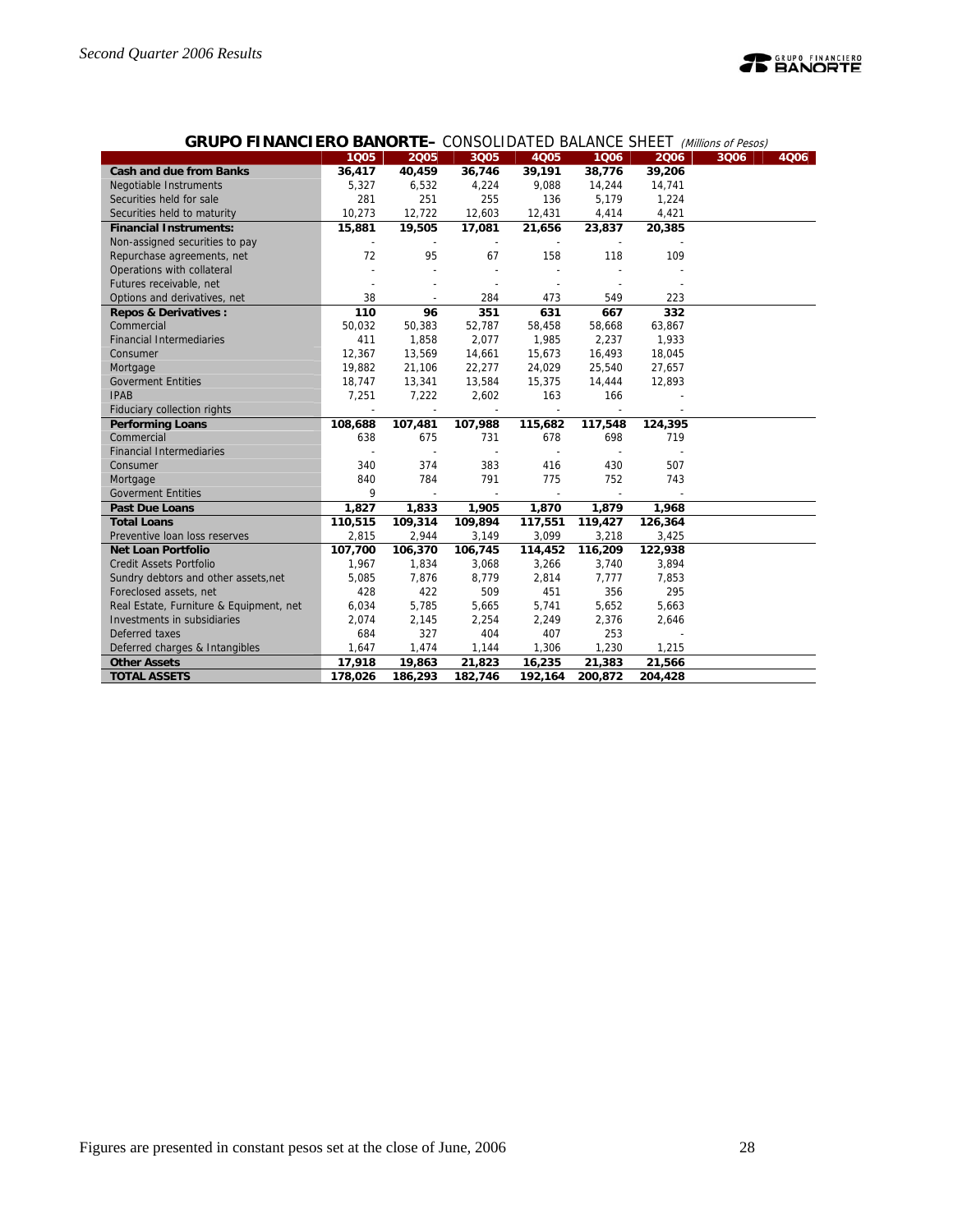# **TEANORTE**

| <b>GRUPO FINANCIERO BANORTE - CONSOLIDATED BALANCE SHEET</b> |          | (Millions of Pesos) |                          |          |         |          |      |      |
|--------------------------------------------------------------|----------|---------------------|--------------------------|----------|---------|----------|------|------|
|                                                              | 1Q05     | 2005                | 3Q05                     | 4Q05     | 1006    | 2006     | 3Q06 | 4006 |
| <b>Demand Deposits</b>                                       | 65,777   | 68,643              | 66,841                   | 76,832   | 76,194  | 80,720   |      |      |
| <b>Time Deposits</b>                                         | 58,849   | 58,205              | 62,866                   | 62,036   | 64,099  | 63,330   |      |      |
| <b>Bonds</b>                                                 |          |                     |                          |          |         |          |      |      |
| <b>Deposits</b>                                              | 124,625  | 126,849             | 129,707                  | 138,868  | 140,294 | 144,049  |      |      |
| Demand                                                       | 1,304    | 2,391               | 1,280                    | 2,591    | 531     | 1,568    |      |      |
| Short term                                                   | 8,275    | 9,379               | 4,843                    | 5,595    | 4,707   | 4,859    |      |      |
| Long term                                                    | 11,617   | 11,816              | 11,863                   | 11,587   | 11,021  | 12,809   |      |      |
| Due to banks and correspondents                              | 21,196   | 23,586              | 17,986                   | 19,773   | 16,260  | 19,236   |      |      |
| Non-assigned securities to pay                               |          |                     |                          |          |         |          |      |      |
| Repurchase agreements, net                                   | 89       | 161                 | 391                      | 337      | 411     | 183      |      |      |
| Operations with collateral                                   |          |                     | $\overline{a}$           |          |         |          |      |      |
| Futures receivable, net                                      |          |                     | $\overline{\phantom{a}}$ | ÷        |         |          |      |      |
| Options and derivatives, net                                 | 3        | 8                   | 274                      | 451      | 514     | 184      |      |      |
| <b>Repos &amp; Derivatives:</b>                              | 91       | 169                 | 665                      | 788      | 925     | 367      |      |      |
| Income Tax & Profit Sharing                                  | 376      | 980                 | 1,348                    | 1,720    | 638     | 658      |      |      |
| Other Payable accounts                                       | 8,574    | 9,760               | 6,628                    | 4,462    | 14,784  | 11,060   |      |      |
| Other payable accounts                                       | 8,951    | 10,740              | 7,976                    | 6,362    | 15,422  | 11,717   |      |      |
| Subordinated non Convertible Debenture                       | 4,767    | 4,720               | 4,685                    | 4,602    | 4,572   | 4,617    |      |      |
| <b>Deferred Taxes</b>                                        |          |                     | $\overline{\phantom{a}}$ |          |         | 156      |      |      |
| Deferred credits                                             | 51       | 48                  | 93                       | 73       | 105     | 100      |      |      |
| <b>TOTAL LIABILITIES</b>                                     | 159,682  | 166,112             | 161,112                  | 170,466  | 177,578 | 180,243  |      |      |
| <b>STOCKHOLDER 'S EQUITY</b>                                 |          |                     |                          |          |         |          |      |      |
| Paid-in Capital                                              | 5,845    | 5,844               | 5,845                    | 11,233   | 11,236  | 11,231   |      |      |
| Share subscription premiums                                  | 1,737    | 1,737               | 1,737                    | 1,737    | 1,737   | 1,737    |      |      |
| Subordinated Convertible Debentures                          |          |                     |                          |          |         |          |      |      |
| <b>Subscribed Capital</b>                                    | 7,581    | 7,581               | 7,581                    | 12,970   | 12,973  | 12,968   |      |      |
| <b>Capital Reserves</b>                                      | 1,571    | 1,693               | 1,713                    | 1,689    | 1,706   | 1,956    |      |      |
| <b>Retained Earnings</b>                                     | 16,756   | 16,621              | 16,621                   | 10,589   | 16,367  | 16,083   |      |      |
| Surplus (Deficit) from securities                            |          |                     |                          |          |         |          |      |      |
| Results of foreign operations exchange                       |          |                     |                          |          |         |          |      |      |
| Excess (Insuf.) in capital restatement                       | (5,964)  | (5,964)             | (5,962)                  | (5,962)  | (5,963) | (5,963)  |      |      |
| Non Mon assets results Fixed Assets                          |          |                     |                          |          |         |          |      |      |
| Non Mon assets results Investm                               | (3, 725) | (4,069)             | (4,085)                  | (4, 354) | (4,222) | (4, 746) |      |      |
| Adjustment in the employees pension                          |          |                     |                          |          |         |          |      |      |
| Accumulated Deferred tax effect                              |          |                     |                          |          |         |          |      |      |
| Net Income                                                   | 1,128    | 3,242               | 4,598                    | 5,778    | 1,368   | 2,813    |      |      |
| <b>Earned Capital</b>                                        | 9,765    | 11,523              | 12,885                   | 7,739    | 9,257   | 10,142   |      |      |
| <b>Minority Holdings</b>                                     | 998      | 1,077               | 1,168                    | 990      | 1,064   | 1,075    |      |      |
| Total Stockholder 's Equity                                  | 18,344   | 20,181              | 21,634                   | 21,698   | 23,294  | 24,186   |      |      |
| <b>TOTAL LIABILITIES &amp;</b>                               | 178,026  | 186,293             | 182,746                  | 192,164  | 200,872 | 204,428  |      |      |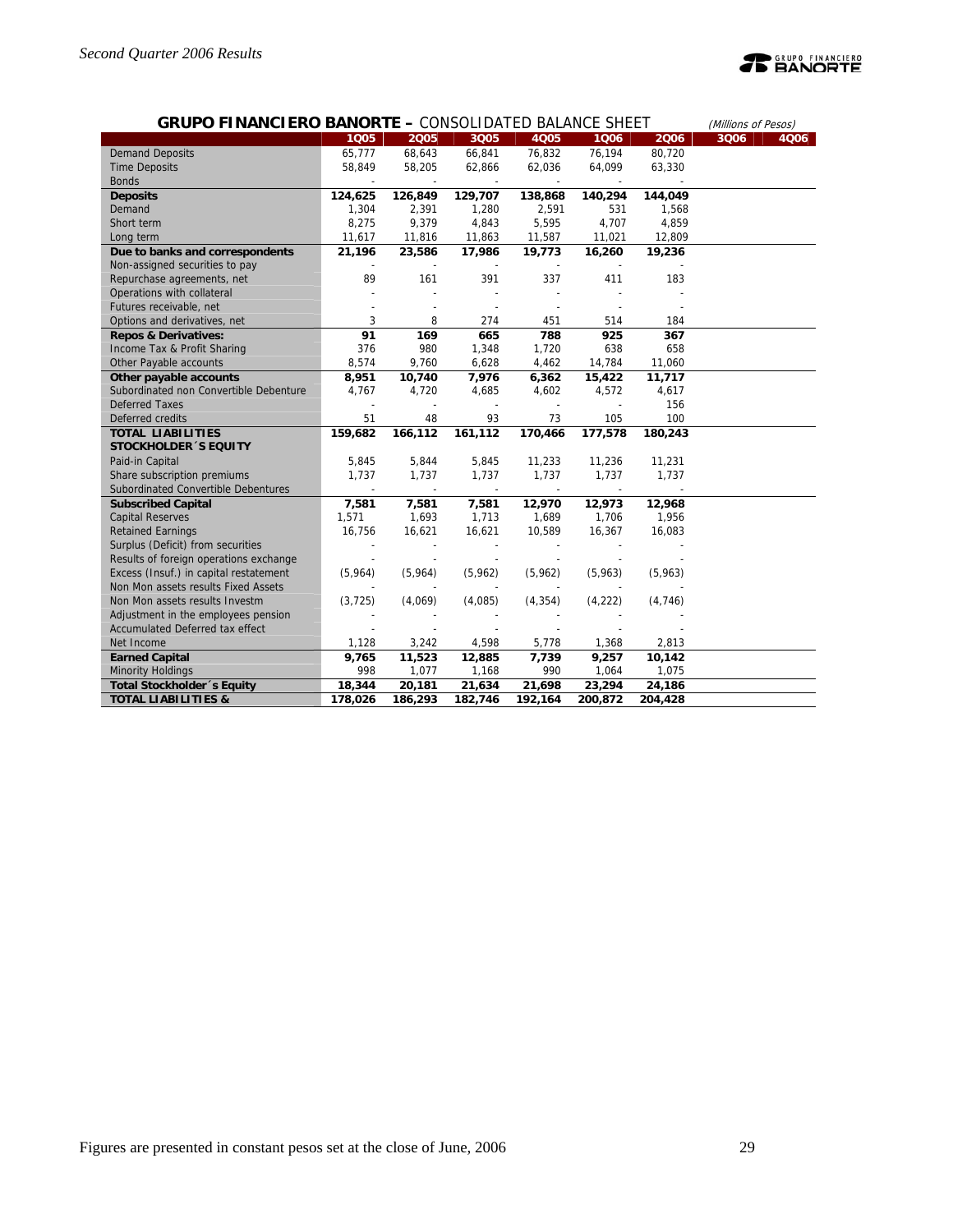| MEMORANDUM ACCOUNTS OF GRUPO FINANCIERO BANORTE CONSOLIDATED |                |                |                |            |                |            |              |
|--------------------------------------------------------------|----------------|----------------|----------------|------------|----------------|------------|--------------|
| (Millions of Pesos)                                          | 1005           | 2005           | 3Q05           | 4Q05       | 1006           | 2006       | 3006<br>4Q06 |
| ONBEHALF OF THIRD PARTY                                      |                |                |                |            |                |            |              |
| Customers' banks                                             | 9              | 12             | 49             | 14         | 13             | 13         |              |
| Dividends receivable from customers                          | $\overline{a}$ | $\overline{a}$ | $\overline{a}$ |            | $\overline{a}$ |            |              |
| Interest receivable from customers                           |                |                |                |            |                |            |              |
| Liquidation of customer transactions                         | 100            | (188)          | (236)          | (126)      | 699            | 666        |              |
| <b>Customer loans</b>                                        |                |                |                |            |                |            |              |
| Liquidation with foreign currencies of                       |                |                |                |            |                |            |              |
| Margin accounts in futures operations                        |                |                |                |            |                |            |              |
| Other current accounts                                       |                |                |                |            |                |            |              |
| <b>CUSTOMERS CURRENT ACCOUNT</b>                             | 109            | (176)          | (187)          | (112)      | 712            | 679        |              |
| Client securities held in custody                            | 116,067        | 114,839        | 117,705        | 120,139    | 124,975        | 124,966    |              |
| Securities and documents received in                         |                |                | 43             |            |                |            |              |
| Client securities abroad                                     |                |                |                |            |                |            |              |
| <b>CLIENT SECURITIES</b>                                     | 116,067        | 114,839        | 117,748        | 120,139    | 124,975        | 124,966    |              |
| Repurchase operations for customers                          | 31,372         | 34,080         | 30,043         | 25,539     | 26,349         | 33,040     |              |
| Clients securities loans                                     |                |                | 43             |            |                |            |              |
| Purchase of Futures & forward contracts                      |                |                |                |            |                |            |              |
| Sale of futures and forward contracts                        |                |                | $\overline{a}$ |            |                |            |              |
| Purchasing operations (option price)                         |                |                | 172            | 158        | 113            | 16         |              |
| Sales operations (option price)                              |                |                |                |            |                |            |              |
| Purchase of derivative packages                              |                |                |                |            |                |            |              |
| Sale of derivative packages                                  |                |                |                |            |                |            |              |
| Administration trusts                                        | 1,891          | 2,820          | 2,404          | 2,800      | 2,638          | 2,551      |              |
| <b>TRANSACTIONS ON BEHALF CLIENT</b>                         | 33,263         | 36,900         | 32,661         | 28,498     | 29,099         | 35,607     |              |
| TOTAL ON BEHALF OF THIRD PARTY                               | 149,439        | 151,564        | 150,223        | 148,524    | 154,786        | 161,253    |              |
| Signature guarantees granted                                 | 62             | 61             | 61             | 27         |                |            |              |
| Issuing of irrevocable letters of credit                     | 2,214          | 1,933          | 1,749          | 2,193      | 2,198          | 2,106      |              |
| Property in trust and guardianship                           | 68,719         | 67,356         | 68,542         | 68,481     | 69,836         | 70,305     |              |
| Assets held in custody or in administration                  | 76,452         | 78,702         | 82,389         | 84,215     | 88,575         | 89,006     |              |
| Amounts committed to operations with                         | 655            | 952            | 794            | 604        | 650            | 1,116      |              |
| In Transit drafts                                            |                |                |                |            |                |            |              |
| Certificates of Deposit in circulation                       | 626            | 494            | 394            | 742        | 455            | 518        |              |
| Secured Credit Cards from the company                        |                |                |                |            |                |            |              |
| Securities given to the company in custody                   | 225            | 277            | 245            | 214        | 198            | 251        |              |
| Government securities in custody of the                      | 84             | 1              | 251            | 375        | 379            | 142        |              |
| Securities given to the company on                           |                |                |                |            |                |            |              |
| Securities outside the country                               |                |                |                |            |                |            |              |
| Liquidations with foreign currencies abroad                  |                |                |                |            |                |            |              |
| Debits to the contingency fund                               |                |                |                |            |                |            |              |
| Other contingent obligations                                 | 3,665          | 1,180          | 1,165          | 1,149      | 257            | 260        |              |
| Banking transactions on behalf of third-                     | 102,669        | 113,226        | 107,728        | 90,880     | 103,833        | 107,351    |              |
| Investments in funds for the retirem.saving                  |                |                |                |            |                |            |              |
| Integration of the credit portfolio                          |                |                |                |            |                |            |              |
| Amounts contracted in derivative                             | 250,284        | 40,774         |                |            |                |            |              |
| Other trust account items                                    |                |                |                |            |                |            |              |
| OWN ACCOUNT OPERATIONS                                       | 505,655        | 304,956        | 263,318        | 248,880    | 266,381        | 271,056    |              |
| Repurchase agreements                                        |                |                |                |            |                |            |              |
| Securities to be received                                    | 177,480        | 205,241        | 237,354        | 242,320    | 235,560        | 227,377    |              |
| (Less) Securities to be delivered                            | (177, 527)     | (205, 261)     | (237, 649)     | (242, 584) | (235, 884)     | (227, 426) |              |
| <b>REPURCHASE TRANSACTIONS-</b>                              | (47)           | (20)           | (295)          | (265)      | (324)          | (48)       |              |
| Securities to be received                                    | 44,472         | 42,856         | 67,366         | 71,830     | 66,801         | 51,154     |              |
| (Less) securities to be delivered                            | (44, 441)      | (42,901)       | (67, 395)      | (71, 744)  | (66, 769)      | (51, 180)  |              |
| REPURCHASE TRANSACTIONS- SOLD                                | 31             | (45)           | (29)           | 86         | 32             | (26)       |              |
| TOTAL ON OWN ACCOUNT                                         | 505,639        | 304,891        | 262,994        | 248,701    | 266,089        | 270,982    |              |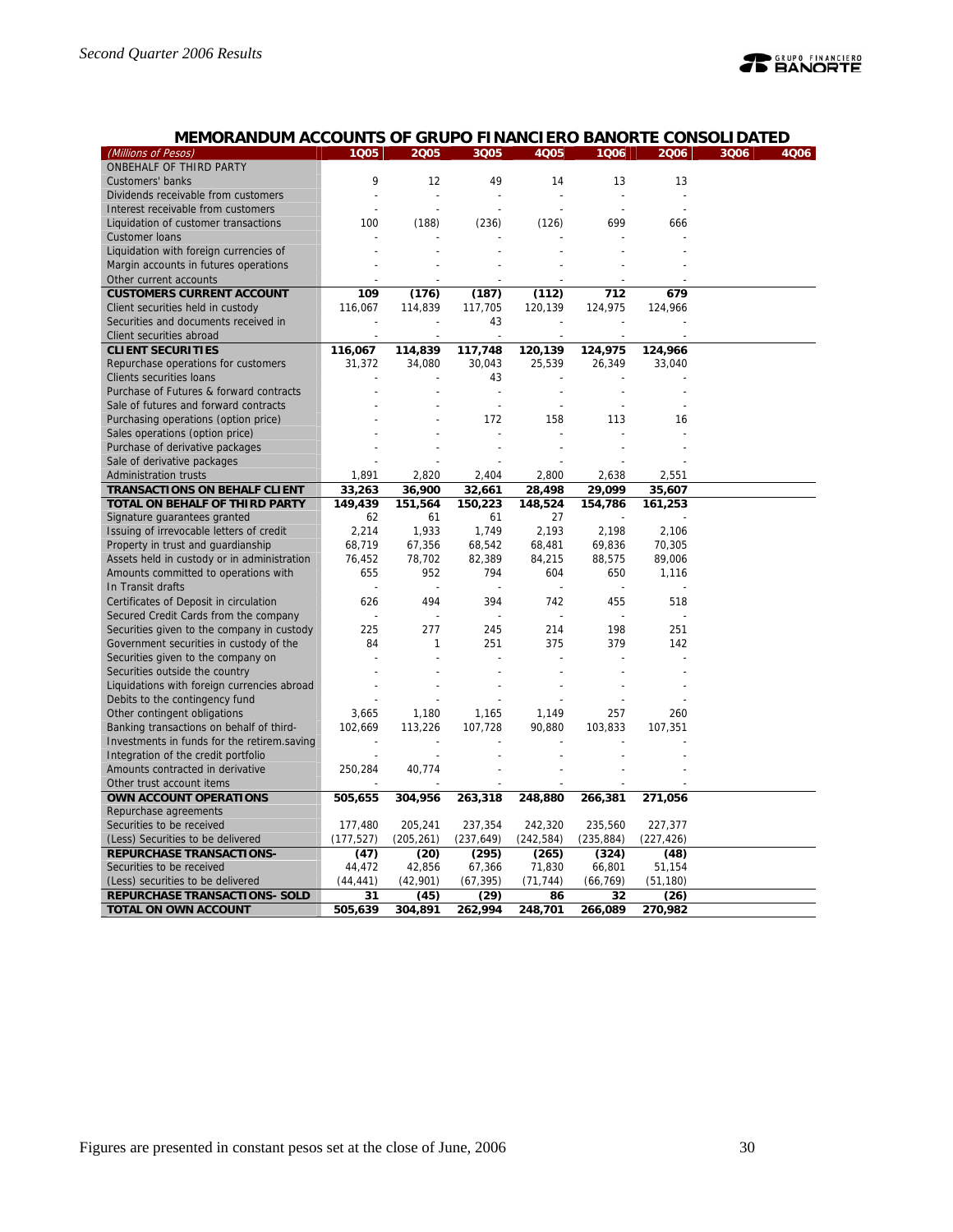

## **GRUPO FINANCIERO BANORTE CONSOLIDATED STATEMENT OF CASH FLOW**

JANUARY 1, 2006 - JUNE 30, 2006 (Millions of Pesos)

| <b>CASH FLOW FROM OPERATING ACTIVITIES:</b>                                          |                |
|--------------------------------------------------------------------------------------|----------------|
| <b>Net Income</b>                                                                    | 2,813          |
| Adjustments to Reconcile Net Income to Net Cash by Operating Activities              |                |
| Mark to Market Valuation Results                                                     | 58             |
| Provisions for loan losses                                                           | 807            |
| Depreciation and amortization                                                        | 448            |
| <b>Defferred Taxes</b>                                                               | 236            |
| Provisions for Obligations                                                           | (772)          |
| Minoritary Interest                                                                  | 100            |
| Undistribuated Earnings of Subsidiaries                                              | (428)          |
|                                                                                      | 449            |
| <b>Cash Flows From Investing Activities:</b>                                         |                |
| <b>Banks Deposits</b>                                                                | 5,175          |
| Decrease (Increase) loan portfolio                                                   | (9, 289)       |
| Decrease (Increase) credit assets portfolio                                          | (628)<br>1.213 |
| Decrease (Increase) treasury operations<br>Decrease (Increase) financial instruments |                |
| Loans from banks and other entities                                                  | (123)<br>(538) |
| Decrease (Increase) Deferred taxes                                                   | 328            |
| Decrease (Increase) in accounts receivable and payable                               | 1,087          |
| Net Resources provided by operations                                                 | (2, 775)       |
|                                                                                      |                |
| <b>Financial Activities:</b>                                                         |                |
| Subordinated Debentures Issue and Interest                                           | 15             |
| <b>Issuance of stock</b>                                                             | (20)           |
| Cash Dividends                                                                       |                |
| Net Resources provided by Investing activities                                       | (5)            |
|                                                                                      |                |
| <b>CASH FLOW FROM FINANCING ACTIVITIES:</b>                                          |                |
| <b>Fixed Assets increase</b>                                                         | (207)          |
| Proceeds from issuance of common stock                                               | (375)          |
| Decrease (Increase) Deferred charges or credits                                      | (44)           |
| Decrease (Increase) Foreclosed assets                                                | 157            |
| Net Cash provided by financing activities                                            | (469)          |
| Decrease (increase) in cash and due from banks                                       | 13             |
| Cash and due from banks at the beginning of the year                                 | 39,193         |
| Cash and due from banks at the end of the year                                       | 39,206         |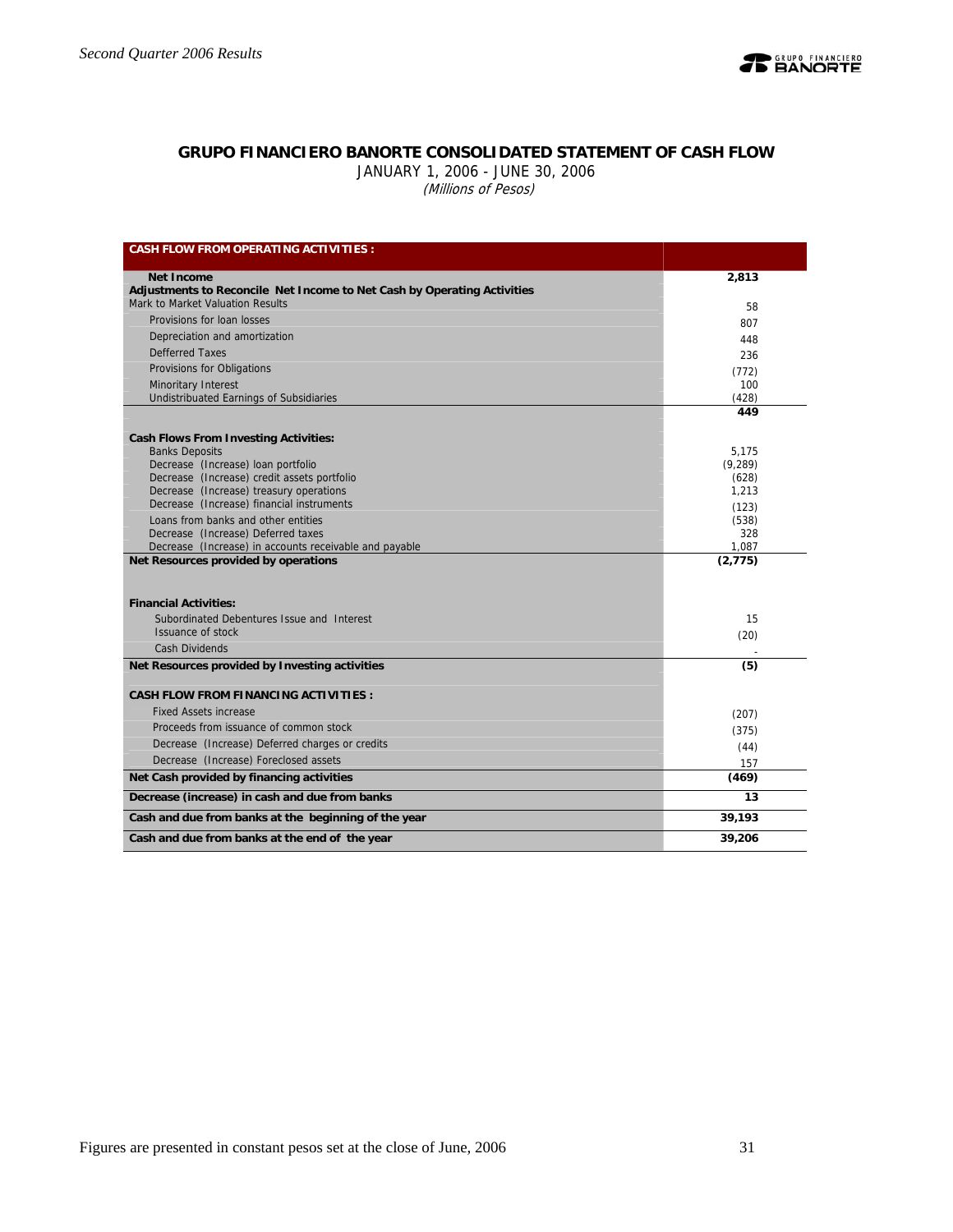

## **GRUPO FINANCIERO BANORTE CONSOLIDATED STATEMENTS OF CHANGES IN STOCKHOLDERS´ EQUITY JANUARY 1, 2006- JUNE 30, 2006.**

## (Millions of Pesos)

|                                |                                          | <b>CONTRIBUATED CAPITAL</b>       |                   |
|--------------------------------|------------------------------------------|-----------------------------------|-------------------|
|                                | <b>Fixed Paid-in Capital</b><br>Variable | Paid-in Capital<br>Premium, Bonds | & oth. Securities |
| Balance as of December 31,2005 | 3,484                                    | 7,749                             | 1,737             |
| <b>Stock Changes</b>           |                                          |                                   |                   |
| Issuance of stock              |                                          | (2)                               |                   |
| <b>Profits Capitalization</b>  |                                          |                                   |                   |
| <b>Provisions Created</b>      |                                          |                                   |                   |
| Increments in Capital          |                                          |                                   |                   |
| <b>Total</b>                   |                                          | (2)                               |                   |
| <b>Total Income</b>            |                                          |                                   |                   |
| Total Income:                  |                                          |                                   |                   |
| Net Income                     |                                          |                                   |                   |
| Results of assets holdings     |                                          |                                   |                   |
| Minority Interest              |                                          |                                   |                   |
| <b>Total</b>                   |                                          |                                   |                   |
| Balance as of June 30,2006     | 3,484                                    | 7,747                             | 1,737             |

|                                |                          |                      |                                               | <b>EARNED CAPITAL</b>                                 |                                     |                                                  |                                                             |
|--------------------------------|--------------------------|----------------------|-----------------------------------------------|-------------------------------------------------------|-------------------------------------|--------------------------------------------------|-------------------------------------------------------------|
|                                | Capital<br>Reserve<br>S. | Retained<br>earnings | Excess if<br>Insuf.<br>Capital<br>Restatement | Non Monetary<br><b>Assets Results</b><br>(Investment) | <b>Net</b><br>Income<br>of the year | <b>Minorit</b><br>ary<br>Intere<br><sub>ct</sub> | <b>Total</b><br><b>Stockholder</b><br>s <sup>-</sup> Equity |
| Balance as of December 31,2005 | 1,689                    | 10,589               | (5,963)                                       | (4, 354)                                              | 5,779                               | 989                                              | 21,699                                                      |
| <b>Stock Changes</b>           |                          |                      |                                               |                                                       |                                     |                                                  |                                                             |
| Issuance of stock              | (18)                     |                      |                                               |                                                       |                                     |                                                  | (20)                                                        |
| Profits Application            |                          | 5,779                |                                               |                                                       | (5, 779)                            |                                                  |                                                             |
| Provisions created             | 285                      | (285)                |                                               |                                                       |                                     |                                                  |                                                             |
| Cash Dividends                 |                          |                      |                                               |                                                       |                                     |                                                  |                                                             |
| Increments in Capital          |                          |                      |                                               |                                                       |                                     |                                                  |                                                             |
| Total                          | 267                      | 5,494                |                                               |                                                       | (5, 779)                            | ٠                                                | (20)                                                        |
| <b>Total Income</b>            |                          |                      |                                               |                                                       |                                     |                                                  |                                                             |
| Total Income:                  |                          |                      |                                               |                                                       |                                     |                                                  |                                                             |
| Net Income                     |                          |                      |                                               |                                                       | 2,813                               | $\overline{\phantom{0}}$                         | 2,813                                                       |
| Results of assets holdings     |                          |                      |                                               | (392)                                                 |                                     | $\overline{\phantom{a}}$                         | (392)                                                       |
| <b>Total</b>                   | ۰                        | ۰                    | $\overline{\phantom{0}}$                      | (392)                                                 | 2,813                               | ٠                                                | 2,421                                                       |
| Minority Interest              |                          |                      | $\overline{\phantom{a}}$                      |                                                       | $\overline{\phantom{a}}$            | 86                                               | 86                                                          |
|                                |                          |                      |                                               |                                                       |                                     |                                                  |                                                             |
| Balance as of June 30,2006     | 1,956                    | 16,083               | (5,963)                                       | (4, 746)                                              | 2,813                               | 1,075                                            | 24,186                                                      |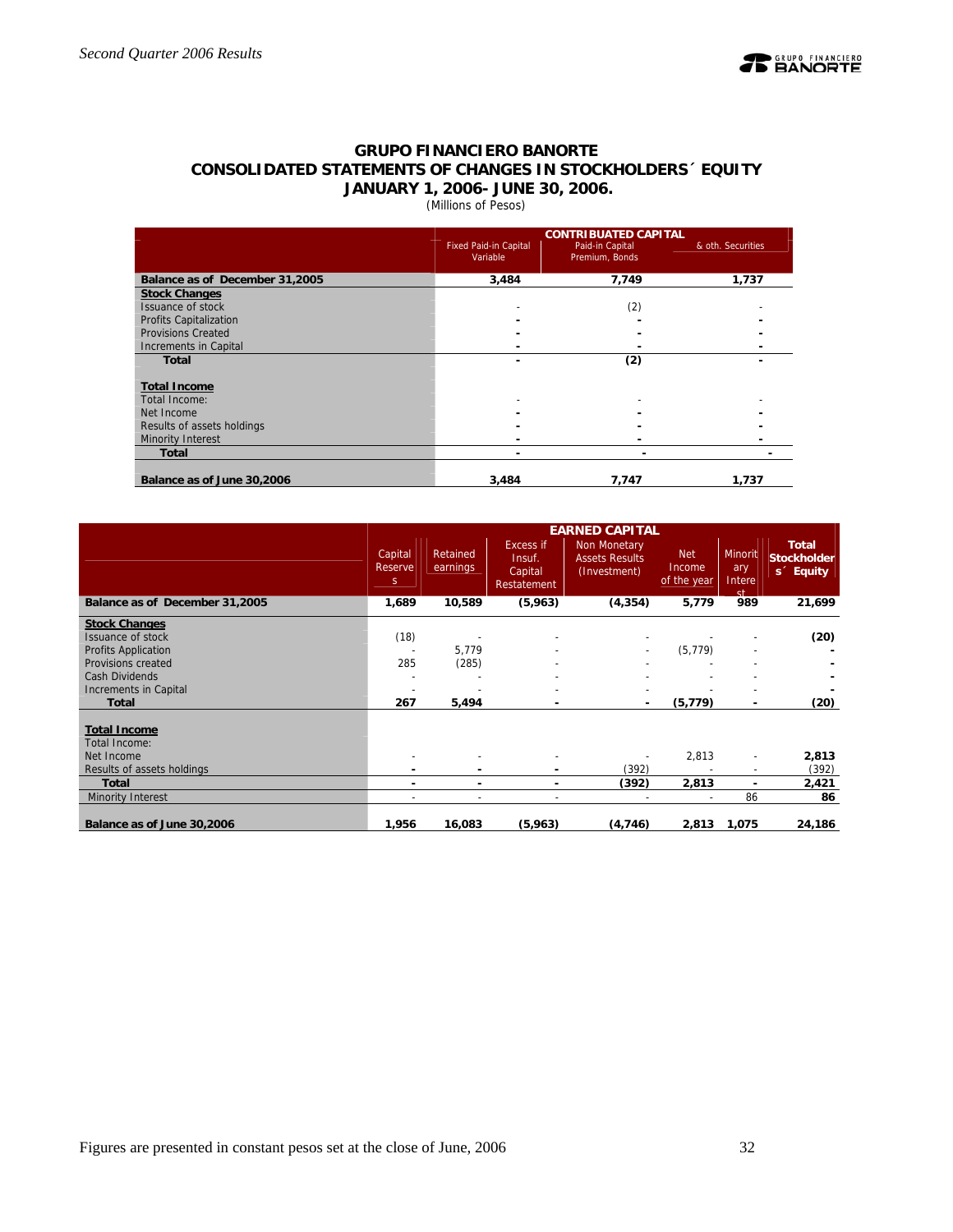

## **BANKING SECTOR- INCOME STATEMENT (\*) (Millions of Pesos)**

| <b>NET INTEREST INCOME</b>             | 1Q05         | 2005           | 3Q05           | <b>4Q05</b>  | <b>ACUM</b>  | 1Q06               | 2006           | 3Q06 | 4Q06 | <b>ACUM</b>  |                          |
|----------------------------------------|--------------|----------------|----------------|--------------|--------------|--------------------|----------------|------|------|--------------|--------------------------|
|                                        |              |                |                |              |              |                    |                |      |      |              | % 2006<br><b>VS 1006</b> |
| Interest Income                        | 7,271        | 8,673          | 8,954          | 8,950        | 33,847       | 8,299              | 7,765          |      |      | 16,065       | (6.4%)                   |
| <b>Interest Expense</b>                | 4,476        | 5,425          | 5,804          | 5,654        | 21,360       | 5,127              | 4,537          |      |      | 9,664        | (11.5%)                  |
| Loan Fees                              | 96           | 132            | 146            | 203          | 578          | 144                | 187            |      |      | 331          | 29.7%                    |
| <b>Fees Paid</b>                       | 25           | 27             | 35             | 30           | 117          | 35                 | 33             |      |      | 68           | (4.3%)                   |
| Net Interest Income (NII)              | 2,865        | 3,352          | 3,262          | 3,468        | 12,948       | 3,281              | 3,382          |      |      | 6,663        | 3.1%                     |
| Repomo-Margin                          | (25)         | (9)            | (26)           | (37)         | (96)         | (53)               | 16             |      |      | (37)         | 130.3%                   |
| <b>NII after Repomo</b>                | 2,841        | 3,344          | 3,235          | 3,432        | 12,852       | 3,229              | 3,398          |      |      | 6,626        | 5.2%                     |
| Loan Loss Provisions                   | 218          | 359            | 463            | 296          | 1,335        | 351                | 418            |      |      | 769          | 18.9%                    |
| <b>Loss Sharing Provisions</b>         | 33           | 36             | (10)           | 20           | 79           | 17                 | 13             |      |      | 31           | (22.4%)                  |
| <b>NII after Provisions</b>            | 2,589        | 2,949          | 2,783          | 3,116        | 11,437       | $\overline{2,860}$ | 2,967          |      |      | 5,827        | 3.7%                     |
| <b>Fund transfers</b>                  | 37           | 48             | 50             | 55           | 190          | 52                 | 57             |      |      | 109          | 10.5%                    |
| Account management                     | 247          | 255            | 245            | 244          | 991          | 230                | 237            |      |      | 467          | 3.0%                     |
| Fiduciary                              | 46           | 56             | 55             | 65           | 221          | 55                 | 64             |      |      | 119          | 15.0%                    |
| Income from Loan Portfolios Acquired   | 288          | 155            | 722            | 259          | 1,423        | 612                | 416            |      |      | 1,028        | $(32.0\%)$               |
| <b>Electronic Banking Services</b>     | 147          | 161            | 162            | 180          | 649          | 170                | 188            |      |      | 358          | 10.4%                    |
| <b>Credit Card</b>                     | 252          | 264            | 280            | 315          | 1,111        | 318                | 337            |      |      | 655          | 5.8%                     |
| Fees from IPAB                         | 81           | 62             | (6)            | 55           | 192          | 9                  | $\overline{7}$ |      |      | 15           | (27.0%)                  |
| Other fees                             | 129          | 125            | 116            | 131          | 502          | 132                | 175            |      |      | 307          | 33.0%                    |
| Fees on services,                      | 1,228        | 1,126          | 1,623          | 1,304        | 5,281        | 1,578              | 1,480          |      |      | 3,057        | (6.2%)                   |
| <b>Fund transfers</b>                  | 3            | $\overline{2}$ | $\overline{2}$ | 3            | 10           | 4                  | $\overline{4}$ |      |      | 7            | (2.2%)                   |
| Other fees                             | 117          | 120            | 129            | 153          | 519          | 156                | 165            |      |      | 321          | 6.2%                     |
| Expenses from Loan Portfolios Acquired | 188          | 125            | 389            | 252          | 953          | 240                | 237            |      |      | 478          | (1.2%)                   |
| Fees paid,                             | 307          | 247            | 520            | 408          | 1,482        | 400                | 406            |      |      | 806          | 1.6%                     |
| Foreign exchange                       | 61           | 39             | 102            | 102          | 305          | 134                | 127            |      |      | 262          | (5.3%)                   |
| Securities -Realized gains             | 53           | 493            | 91             | (16)         | 622          | 463                | 93             |      |      | 555          | $(80.0\%)$               |
| Securities- Unrealized gains           | 45           | (44)           | 29             | (3)          | 27           | (181)              | 156            |      |      | (25)         | 185.9%                   |
| <b>Market-related Income</b>           | 160          | 488            | 222            | 84           | 954          | 416                | 376            |      |      | 792          | (9.7%)                   |
| <b>Total Non Interest Income</b>       | 1,081        | 1,368          | 1,325          | 979          | 4,753        | 1,594              | 1,449          |      |      | 3,043        | $(9.1\%)$                |
| <b>Total Operating Income</b>          | 3,670<br>999 | 4,316          | 4,108<br>1,044 | 4,095        | 16,190       | 4,454              | 4,416          |      |      | 8,870        | (0.9%                    |
| Personnel<br><b>Professional Fees</b>  | 141          | 1,030<br>185   | 142            | 1,045<br>138 | 4,117<br>607 | 1,157<br>185       | 1,219<br>173   |      |      | 2,375<br>358 | 5.3%<br>(6.8%)           |
| Administrative and Promotion Expenses  | 653          | 627            | 786            | 746          | 2,811        | 691                | 709            |      |      | 1,400        | 3.3%                     |
| Rents, depreciation and amortization   | 367          | 367            | 341            | 327          | 1,401        | 361                | 336            |      |      | 697          | $(7.0\%)$                |
| Taxes, other than income tax           | 105          | 82             | 100            | 85           | 373          | 128                | 95             |      |      | 223          | (25.3%)                  |
| <b>Contributions to IPAB</b>           | 151          | 152            | 151            | 152          | 607          | 157                | 163            |      |      | 319          | 3.9%                     |
| <b>Non-Interest Expense</b>            | 2,417        | 2,443          | 2,565          | 2,492        | 9,916        | 2,678              | 2,694          |      |      | 5,372        | 0.6%                     |
| <b>Operating Income</b>                | 1,254        | 1,873          | 1,543          | 1,604        | 6,274        | 1,776              | 1,722          |      |      | 3,498        | $(3.0\%)$                |
| <b>Other Revenues</b>                  | 111          | 60             | 89             | 188          | 448          | 61                 | 78             |      |      | 139          | 27.4%                    |
| Foreign exchange                       |              |                |                |              |              |                    |                |      |      |              |                          |
| Recoveries                             | 35           | 1,220          | 46             | 37           | 1,338        | 135                | 121            |      |      | 256          | (10.5%)                  |
| Repomo-other revenues                  | 3            | 3              | 1              | $\mathbf{1}$ | 7            | $\mathbf{1}$       |                |      |      | $\mathbf{1}$ | (102.4%)                 |
| <b>Non Operating Income</b>            | 149          | 1,283          | 135            | 227          | 1,794        | 197                | 199            |      |      | 396          | 0.7%                     |
| <b>Other Expense</b>                   | (78)         | (312)          | (35)           | (68)         | (492)        | (101)              | (148)          |      |      | (249)        | 46.3%                    |
| Foreign exchange                       |              |                |                |              |              |                    |                |      |      |              |                          |
| Repomo-other Expenses                  | (33)         | (13)           | (45)           | (135)        | (225)        | (100)              | 5              |      |      | (95)         | 105.0%                   |
| <b>Non Operating Expense</b>           | (110)        | (325)          | (80)           | (203)        | (717)        | (201)              | (143)          |      |      | (344)        | (28.9%)                  |
| Non Operating Income (Expense), net    | 39           | 958            | 56             | 24           | 1,076        | (4)                | 56             |      |      | 52           | 1,642.1%                 |
| Pre-tax Income                         | 1,292        | 2,831          | 1,599          | 1,628        | 7,350        | 1,772              | 1,778          |      |      | 3,550        | $0.3\%$                  |
| Income Tax                             | 100          | 365            | 302            | 668          | 1,435        | 387                | 429            |      |      | 816          | 10.8%                    |
| Profit sharing                         | 135          | 279            | 145            | 111          | 671          | 124                | 137            |      |      | 261          | 10.7%                    |
| Tax on Assets                          | 9            | 8              | 8              | (26)         |              |                    |                |      |      |              |                          |
| Deferred Inc. Tax and Profit sharing   | 118          | 147            | (40)           | (226)        | (1)          | 134                | 115            |      |      | 249          | (13.6%)                  |
|                                        | 362          | 800            | 415            | 527          | 2,105        | 645                | 681            |      |      | 1,326        | 5.7%                     |
| Net Income before subsidiaries         | 930          | 2,031          | 1,184          | 1,101        | 5,245        | 1,128              | 1,097          |      |      | 2,224        | (2.8%)                   |
| Subsidiaries 'net income               | 84           | 12             | 68             | 59           | 222          | 75                 | 36             |      |      | 111          | (52.6%)                  |
| Net Income from continuos operations   | 1,014        | 2,043          | 1,252          | 1,159        | 5,468        | 1,203              | 1,132          |      |      | 2,335        | $(5.9\%)$                |
| Extraodinary items, net                |              |                |                |              |              |                    |                |      |      |              |                          |
| Minority Interest                      |              |                |                |              |              |                    |                |      |      |              |                          |
| <b>TOTAL NET INCOME</b>                | 1,014        | 2,043          | 1,252          | 1,159        | 5,468        | 1,203              | 1,132          |      |      | 2,335        | $(5.9\%)$                |

(\*)Afore is included in the Subsidiaries' net income.  **N.C.= Not comparable**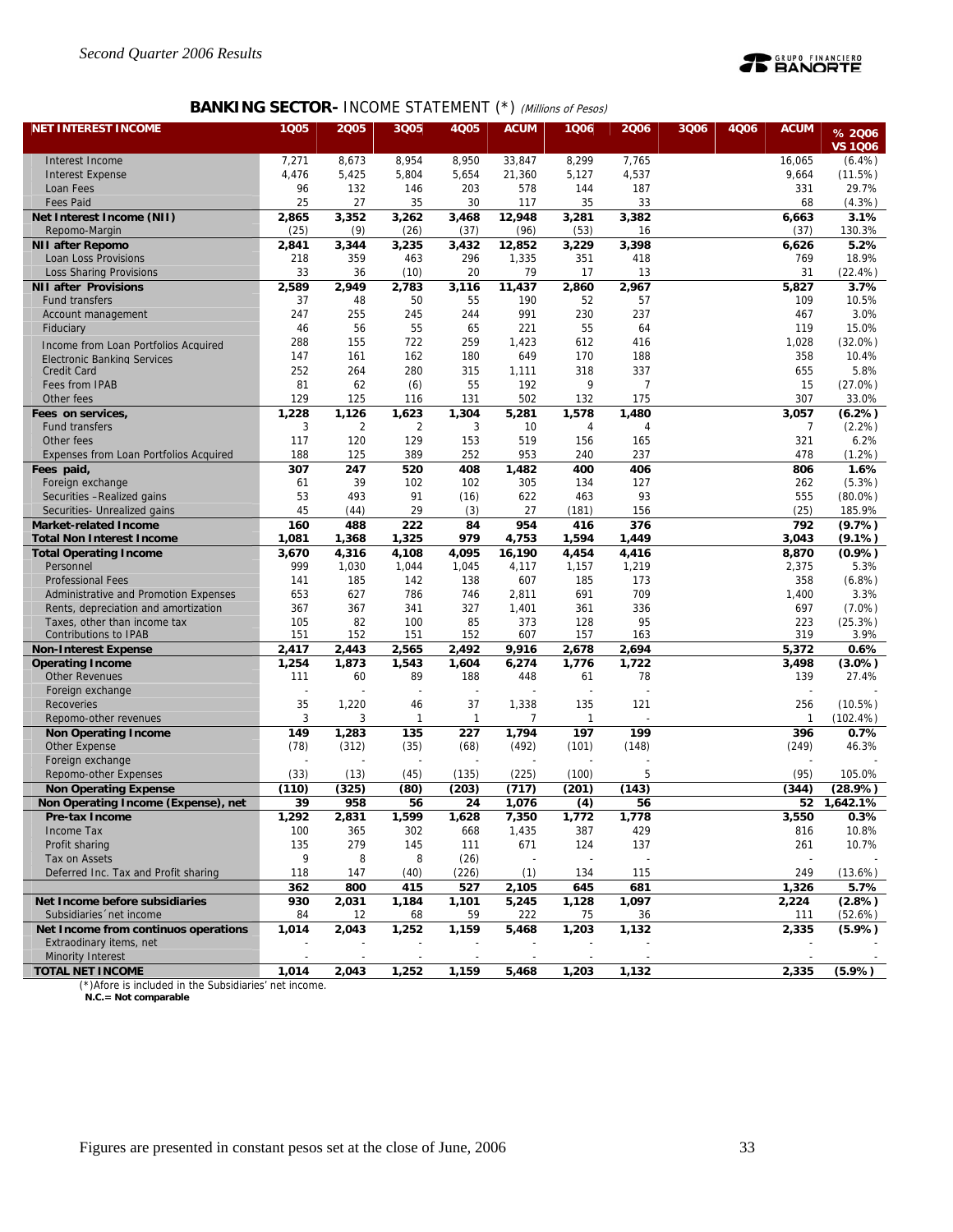

## **BANKING SECTOR -BALANCE SHEET** (\*)(Millions of Pesos)

|                                         | 1Q05           | 2005                     | 3Q05                     | <b>4Q05</b>              | 1Q06    | 2006    | 3Q06 | 4Q06 | % 2006<br><b>VS 1006</b> |
|-----------------------------------------|----------------|--------------------------|--------------------------|--------------------------|---------|---------|------|------|--------------------------|
| <b>Cash and due from Banks</b>          | 35,999         | 39,904                   | 36,057                   | 39,139                   | 38,547  | 38,947  |      |      | 1.0%                     |
| <b>Negotiable Instruments</b>           | 5,017          | 6,250                    | 3,972                    | 8,740                    | 13,842  | 14,344  |      |      | 3.6%                     |
| Securities held for sale                | 281            | 251                      | 255                      | 136                      | 5,179   | 1,224   |      |      | $(76.4\%)$               |
| Securities held to maturity             | 10,273         | 12,722                   | 12,603                   | 12,431                   | 4,414   | 4,421   |      |      | 0.2%                     |
| <b>Financial Instruments:</b>           | 15,571         | 19,223                   | 16,830                   | 21,308                   | 23,435  | 19,989  |      |      | (14.7%)                  |
| Non-assigned securities to pay          |                |                          |                          |                          |         |         |      |      |                          |
| Repurchase agreements, net              | 47             | 66                       | 55                       | 130                      | 101     | 95      |      |      | (6.1%)                   |
| Operations with collateral              |                |                          | $\overline{\phantom{a}}$ |                          |         |         |      |      |                          |
| Futures receivable, net                 |                |                          |                          |                          |         |         |      |      |                          |
| Options and derivatives, net            | 38             | $\overline{\phantom{a}}$ | 27                       | 229                      | 349     | 207     |      |      | $(40.8\%)$               |
| <b>Repos &amp; Derivatives:</b>         | 85             | 66                       | 82                       | 359                      | 450     | 301     |      |      | (33.1%)                  |
| Commercial                              | 45,064         | 45,154                   | 47,611                   | 52,263                   | 53,092  | 57,550  |      |      | 8.4%                     |
| <b>Financial Intermediaries</b>         | 1,625          | 3,061                    | 3,476                    | 3,690                    | 4,183   | 4,104   |      |      | $(1.9\%)$                |
| Consumer                                | 12,367         | 13,569                   | 14,661                   | 15,671                   | 16,492  | 18,044  |      |      | 9.4%                     |
| Mortgage                                | 19,882         | 21,106                   | 22,277                   | 24,029                   | 25,540  | 27,657  |      |      | 8.3%                     |
| <b>Goverment Entities</b>               | 18,698         | 13,287                   | 13,537                   | 15,335                   | 14,411  | 12,866  |      |      | (10.7%)                  |
| <b>IPAB</b>                             | 7,251          | 7,222                    | 2,602                    | 163                      | 166     |         |      |      | $(100.0\%)$              |
| Fiduciary collection rights             |                |                          |                          |                          |         |         |      |      |                          |
| <b>Performing Loans</b>                 | 104,886        | 103,399                  | 104,163                  | 111,151                  | 113,884 | 120,220 |      |      | 5.6%                     |
| Commercial                              | 596            | 620                      | 651                      | 597                      | 632     | 646     |      |      | 2.3%                     |
| <b>Financial Intermediaries</b>         |                | $\overline{\phantom{a}}$ |                          |                          |         |         |      |      |                          |
| Consumer                                | 340            | 374                      | 383                      | 416                      | 430     | 507     |      |      | 17.9%                    |
| Mortgage                                | 840            | 784                      | 791                      | 775                      | 752     | 743     |      |      | $(1.2\%)$                |
| <b>Goverment Entities</b>               | 9              | $\overline{\phantom{a}}$ | $\overline{\phantom{a}}$ | $\overline{\phantom{a}}$ | ÷,      |         |      |      |                          |
| <b>Past Due Loans</b>                   | 1,785          | 1,778                    | 1,825                    | 1,788                    | 1,814   | 1,896   |      |      | 4.5%                     |
| <b>Total Loans</b>                      | 106,671        | 105,177                  | 105,988                  | 112,939                  | 115,698 | 122,116 |      |      | 5.5%                     |
| Preventive loan loss reserves           | 2,751          | 2,875                    | 3,063                    | 2,998                    | 3,124   | 3,331   |      |      | 6.6%                     |
| <b>Net Loan Portfolio</b>               | 103,920        | 102,302                  | 102,925                  | 109,941                  | 112,574 | 118,785 |      |      | 5.5%                     |
| <b>Credit Assets Portfolio</b>          | 1,967          | 1,834                    | 3,068                    | 3,266                    | 3,740   | 3,894   |      |      | 4.1%                     |
| Sundry debtors and other assets, net    | 4,864          | 7,731                    | 8,545                    | 2,437                    | 7,521   | 7,584   |      |      | 0.8%                     |
| Foreclosed assets, net                  | 428            | 422                      | 509                      | 451                      | 352     | 295     |      |      | (16.2%)                  |
| Real Estate, Furniture & Equipment, net | 5,343          | 5,093                    | 5,002                    | 5,094                    | 4,939   | 4,934   |      |      | $(0.1\%)$                |
| Investments in subsidiaries             | 1,500          | 1,493                    | 1,538                    | 1,285                    | 1,350   | 1,369   |      |      | 1.4%                     |
| Deferred taxes                          | 730            | 389                      | 427                      | 468                      | 328     |         |      |      | $(100.0\%)$              |
| Deferred charges & Intangibles          | 978            | 846                      | 701                      | 759                      | 800     | 866     |      |      | 8.2%                     |
| UDIS Mortgage loans reserve coverage    | $\overline{a}$ | $\overline{\phantom{a}}$ | ÷,                       |                          |         |         |      |      |                          |
| <b>Other Assets</b>                     | 15,809         | 17,808                   | 19,790                   | 13,759                   | 19,030  | 18,941  |      |      | (0.5%                    |
| <b>TOTAL ASSETS</b>                     | 171,383        | 179,304                  | 175,685                  | 184,506                  | 194,035 | 196,964 |      |      | 1.5%                     |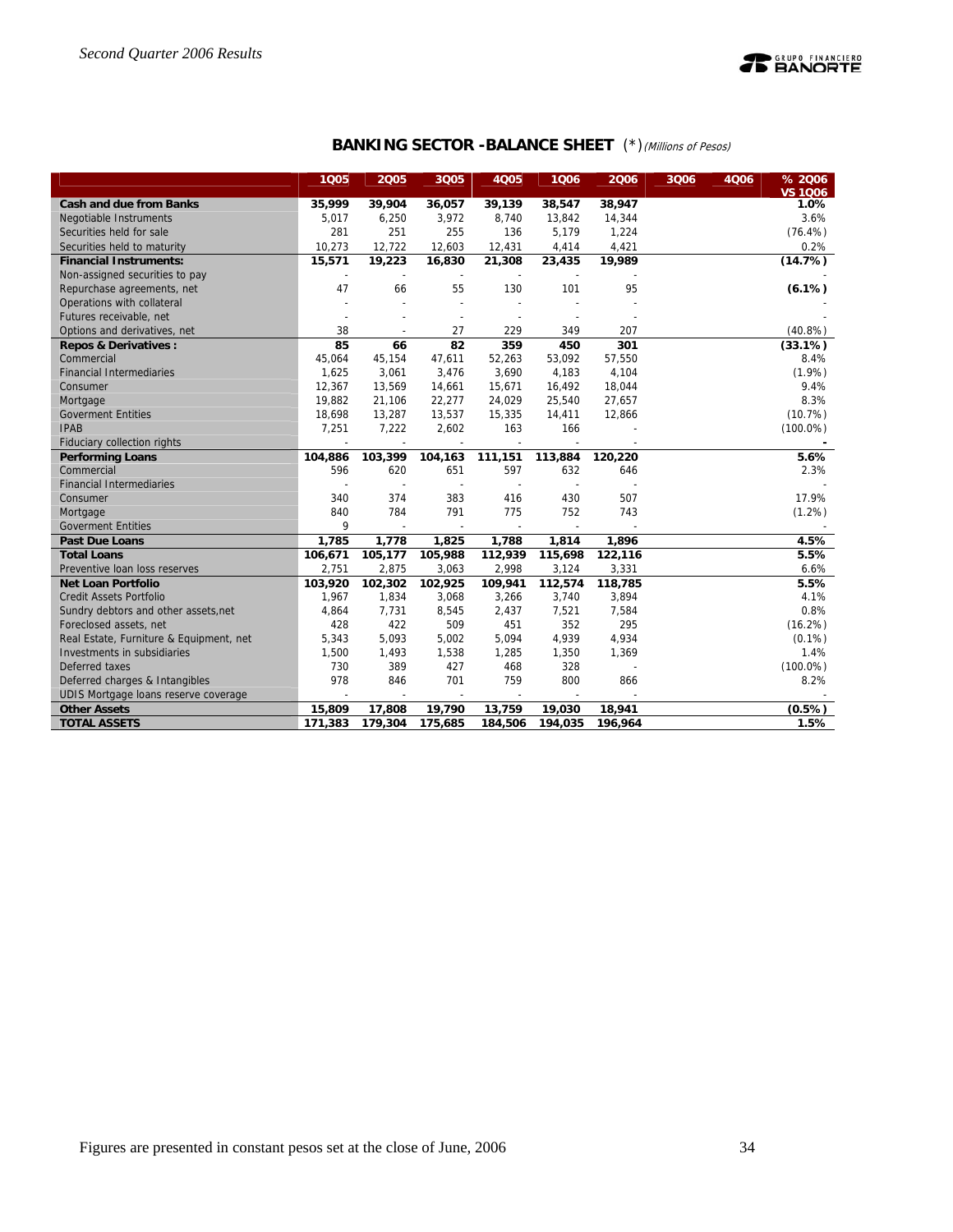# **PEANORTE**

## **BANKING SECTOR-BALANCE SHEET** (\*) (Millions of Pesos)

|                                        | 1Q05           | 2005         | 3Q05    | <b>4Q05</b> | 1006         | 2006    | I(<br>3006 | 4Q06 | % 2006         |
|----------------------------------------|----------------|--------------|---------|-------------|--------------|---------|------------|------|----------------|
|                                        |                |              |         |             |              |         |            |      | <b>VS 1006</b> |
| <b>Demand Deposits</b>                 | 65,822         | 68,684       | 66,884  | 76,877      | 76,224       | 80,775  |            |      | 6.0%           |
| <b>Time Deposits</b>                   | 58,989         | 58,276       | 62,995  | 62,099      | 64,226       | 63,437  |            |      | $(1.2\%)$      |
| <b>Bonds</b>                           |                |              |         |             |              |         |            |      |                |
| <b>Deposits</b>                        | 124,812        | 126,961      | 129,879 | 138,976     | 140,450      | 144,213 |            |      | 2.7%           |
| Demand                                 | 1,304          | 2,391        | 1,280   | 2,591       | 531          | 1,568   |            |      | 195.3%         |
| Short term                             | 5,612          | 6,662        | 2,745   | 2,587       | 2,744        | 2,574   |            |      | (6.2%)         |
| Long term                              | 10,397         | 10,513       | 10,399  | 10,103      | 9,645        | 11,393  |            |      | 18.1%          |
| Due to banks and correspondents        | 17,312         | 19,566       | 14,424  | 15,281      | 12,919       | 15,535  |            |      | 20.2%          |
| Non-assigned securities to pay         |                |              |         |             |              |         |            |      |                |
| Repurchase agreements, net             | 67             | 136          | 379     | 308         | 397          | 171     |            |      | $(56.9\%)$     |
| Operations with collateral             |                |              |         |             |              |         |            |      |                |
| Futures receivable, net                |                |              |         |             |              |         |            |      |                |
| Options and derivatives, net           | $\overline{2}$ | 8            | 6       | 201         | 315          | 168     |            |      | (46.7%)        |
| <b>Repos &amp; Derivatives:</b>        | 70             | 144          | 385     | 509         | 712          | 339     |            |      | (52.4%)        |
| Income Tax & Profit Sharing            | 277            | 883          | 1,151   | 1,681       | 561          | 559     |            |      | (0.4% )        |
| Other Payable accounts                 | 8,265          | 9,470        | 6,314   | 4,406       | 14,421       | 10,641  |            |      | (26.2%)        |
| Other payable accounts                 | 8,543          | 10,353       | 7,465   | 6,087       | 14,982       | 11,200  |            |      | (25.2%)        |
| Subordinated non Convertible Debenture | 4,767          | 4,720        | 4,685   | 4,602       | 4,572        | 4,617   |            |      | 1.0%           |
| <b>Deferred Taxes</b>                  |                |              |         |             |              | 87      |            |      | 100.0%         |
| Deferred credits                       | 61             | 55           | 96      | 87          | 67           | 54      |            |      | (20.6%)        |
| <b>TOTAL LIABILITIES</b>               | 155,564        | 161,799      | 156,935 | 165,541     | 173,703      | 176,044 |            |      | 1.3%           |
| STOCKHOLDER 'S EQUITY                  |                |              |         |             |              |         |            |      |                |
| Paid-in Capital                        | 6,202          | 6,202        | 6,202   | 10,042      | 10,042       | 10,042  |            |      |                |
| Share subscription premiums            | 1,078          | 1,078        | 1,078   | 1,078       | 1,078        | 1,078   |            |      |                |
| Subordinated Convertible Debentures    |                |              |         |             |              |         |            |      |                |
| <b>Subscribed Capital</b>              | 7,280          | 7,280        | 7,280   | 11,119      | 11,120       | 11,120  |            |      |                |
| <b>Capital Reserves</b>                | 3,116          | 3,362        | 3,362   | 3,183       | 3,183        | 3,422   |            |      | 7.5%           |
| <b>Retained Earnings</b>               | 7,358          | 7,112        | 7,112   | 2,614       | 8,082        | 7,487   |            |      | (7.4%)         |
| Surplus (Deficit) from securities      | 264            | (97)         | (91)    | (94)        | 85           | (91)    |            |      | (206.4%)       |
| Results of foreign operations exchange |                |              |         |             |              |         |            |      |                |
| Excess (Insuf.) in capital restatement | (2,598)        | (2,598)      | (2,597) | (2,600)     | (2,601)      | (2,600) |            |      |                |
| Non Mon assets results Fixed Assets    | 13             | 13           | 13      | 13          | 13           | 13      |            |      |                |
| Non Mon assets results Investm         | (325)          | (321)        | (335)   | (434)       | (450)        | (462)   |            |      | 2.8%           |
| Adjustment in the employees pension    |                |              |         |             |              |         |            |      |                |
| Accumulated Deferred tax effect        | (304)          | (304)        | (304)   | (304)       | (304)        | (304)   |            |      |                |
| Net Income                             | 1,014          | 3,057        | 4,309   | 5,468       | 1,203        | 2,335   |            |      | 94.1%          |
| <b>Earned Capital</b>                  | 8,538          | 10,224       | 11,469  | 7,845       | 9,212        | 9,799   |            |      | 6.4%           |
| <b>Minority Holdings</b>               | $\mathbf{1}$   | $\mathbf{1}$ | 1       | 1           | $\mathbf{1}$ | 1       |            |      | 0.2%           |
| <b>Total Stockholder 's Equity</b>     | 15,819         | 17,505       | 18,749  | 18,965      | 20,332       | 20,920  |            |      | 2.9%           |
| <b>TOTAL LIABILITIES &amp;</b>         | 171,383        | 179,304      | 175,685 | 184,506     | 194,035      | 196,964 |            |      | 1.5%           |

## **MEMORANDUM ACCOUNTS OF BANKING SECTOR** (Millions of Pesos)

|                                           | 1005       | 2005      | 3Q05       | <b>4Q05</b> | 1006       | 2006       | 3006 | 4006 | % 2006    |
|-------------------------------------------|------------|-----------|------------|-------------|------------|------------|------|------|-----------|
|                                           |            |           |            |             |            |            |      |      | VS 1Q06   |
| Signature quarantees granted              | 62         | 61        | 61         | 27          |            |            |      |      |           |
| Other contingent obligations              | 3,665      | 1.180     | 1,165      | 1.149       | 257        | 260        |      |      | 1.0%      |
| Irrevocable lines of credit               | 2.214      | 1,933     | 1.749      | 2.193       | 2,198      | 2,106      |      |      | $(4.2\%)$ |
| Assets held in trust and mandate          | 68,719     | 67,356    | 68,542     | 68,481      | 69,836     | 70,305     |      |      | 0.7%      |
| Assets held in custody or in              | 72.611     | 74,870    | 78.581     | 80,460      | 84,864     | 85,290     |      |      | 0.5%      |
| Investment banking transactions for third | 102.669    | 113.226   | 107.728    | 90.880      | 103.833    | 107.351    |      |      | 3.4%      |
| Engaged amounts in fobaproa operations    | 655        | 952       | 794        | 604         | 650        | 1,116      |      |      | 71.9%     |
| Investment of retirement saving funds     |            |           |            |             |            |            |      |      |           |
| Integration of loan portfolio             |            |           |            |             |            |            |      |      |           |
| Received amounts in derivative            | 250,284    | 40,774    |            |             |            |            |      |      |           |
| Fobaproa trusts                           |            |           |            |             |            |            |      |      |           |
| Securities to be received                 | 142.562    | 169.490   | 206,170    | 211.472     | 207.061    | 193.335    |      |      | $(6.6\%)$ |
| (Less) payable for reversal               | (142, 593) | (169,539) | (206, 470) | (211, 714)  | (207, 389) | (193, 389) |      |      | $(6.8\%)$ |
| Receivables for reversal                  | 18.942     | 17,009    | 44,932     | 50,117      | 51,704     | 29,404     |      |      | (43.1%)   |
| (Less) securities to be delivered         | (18,930)   | (17, 029) | (44, 957)  | (50, 054)   | (51,673)   | (29,427)   |      |      | (43.1%)   |
| Other control accounts                    |            |           |            |             |            |            |      |      |           |
|                                           | 500,860    | 300,283   | 258,295    | 243,615     | 261,341    | 266,353    |      |      | 1.9%      |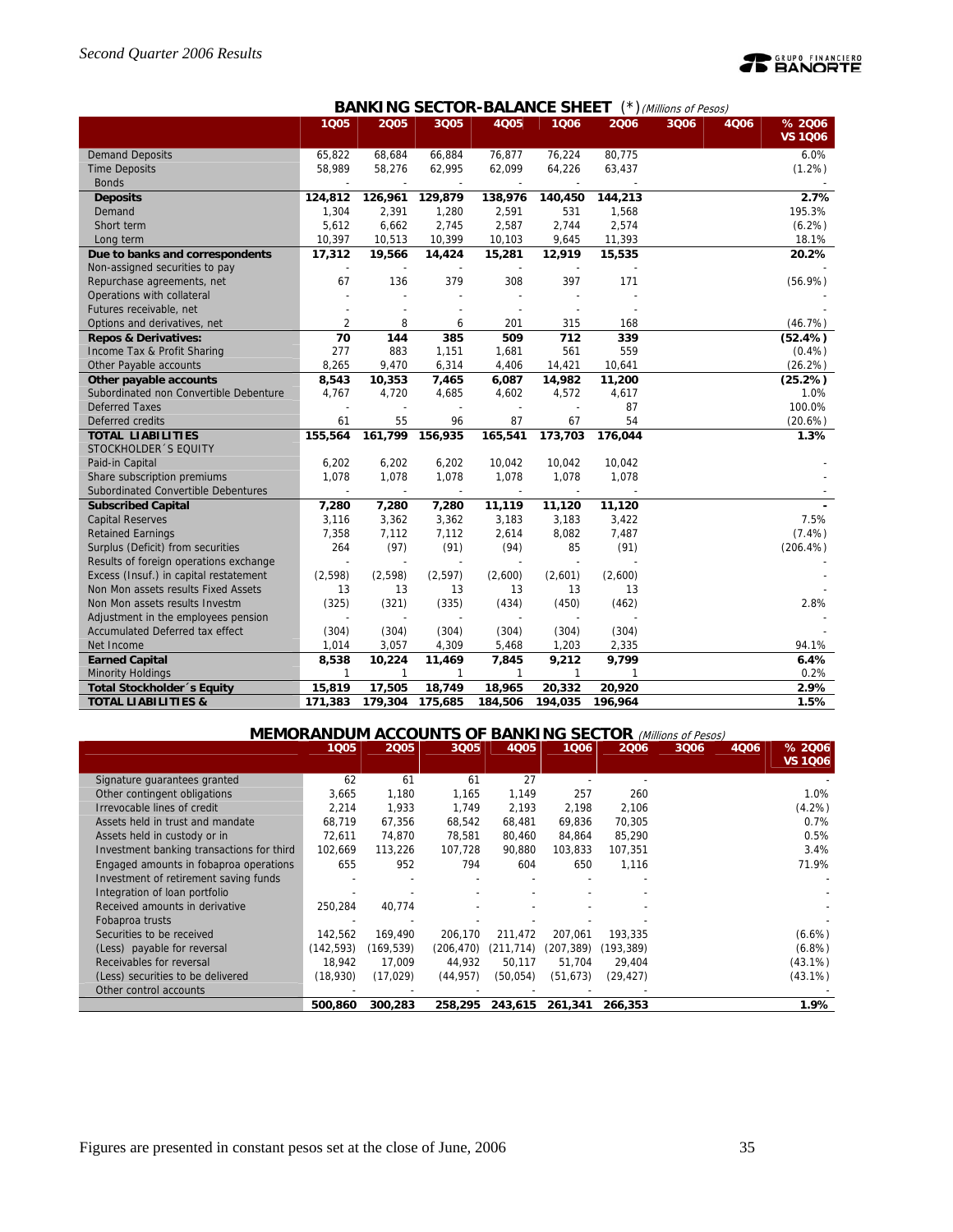## **Annex 5. Notes to Grupo Financiero Banorte Financial Statements**

## **Financial Instruments and Valuation Effects 2Q06**

(Millons of Pesos)

|                                     | <b>BOOK</b>  | <b>INTEREST</b> | <b>MARKET</b>       | <b>UNREALIZED</b><br><b>GAIN (LOSS)</b> |
|-------------------------------------|--------------|-----------------|---------------------|-----------------------------------------|
| <b>NEGOTIABLE INSTRUMENTS</b>       | <b>VALUE</b> | $\mathbf{1}$    | <b>VALUE</b><br>174 | (1)                                     |
| <b>Goverment Securities</b>         | 174          | 9               |                     |                                         |
| <b>Banking Securities</b>           | 9,811        |                 | 9,818               | (2)                                     |
| Private                             | 2,008        | 5               | 2,020               | 6                                       |
| <b>Banks</b> paper                  |              |                 |                     |                                         |
| <b>UMS</b>                          | (224)        |                 | (226)               | (2)                                     |
| <b>Commercial Paper</b>             | 2,887        |                 | 2,892               | 5                                       |
| Shares listed in the SIC            | 2            |                 | $\overline{2}$      |                                         |
| Guarantee (collateral) for futures  | 4            |                 | 4                   |                                         |
| <b>Mutual Funds</b>                 | 56           |                 | 56                  |                                         |
| Swap of Coverage purposes           |              |                 | 1                   | 1                                       |
| <b>Total</b>                        | 14,717       | 15              | 14,741              | 9                                       |
| <b>SECURITIES HELD FOR SALE</b>     |              |                 |                     |                                         |
| <b>Goverment Securities</b>         |              |                 |                     |                                         |
| Mexican Government Securities (UMS) | 1,010        | 30              | 1,038               | (2)                                     |
| Bonds public company                | 19           |                 | 29                  | 10                                      |
| Eurobonds                           |              |                 |                     |                                         |
| Banks paper                         | 113          |                 | 113                 |                                         |
| Structured note                     | 113          |                 | 113                 |                                         |
| Swap of Coverage purposes           | (62)         | (12)            | (69)                | 5                                       |
| <b>Total</b>                        | 1,193        | 18              | 1,224               | 13                                      |
| SECURITIES HELD TO MATURITY         |              |                 |                     |                                         |
| <b>Special Cetes</b>                | 597          | $\overline{7}$  | 605                 |                                         |
| <b>Trust Bonds</b>                  |              |                 |                     |                                         |
| <b>Fiduciary Rights</b>             | 35           |                 | 9                   | (27)                                    |
| <b>Bonds</b>                        |              |                 |                     |                                         |
| Mexican Government Securities (UMS) |              |                 |                     |                                         |
| PEMEX (dlls)                        | 4,143        | 58              | 4,200               |                                         |
| <b>Bonos Strip</b>                  | 97           |                 | 97                  |                                         |
| Swap of Coverage purposes           | (446)        | (45)            | (491)               |                                         |
| <b>Total</b>                        | 4,427        | 21              | 4,421               | (27)                                    |
| <b>TOTAL</b>                        | 20,335       | 54              | 20,385              | (5)                                     |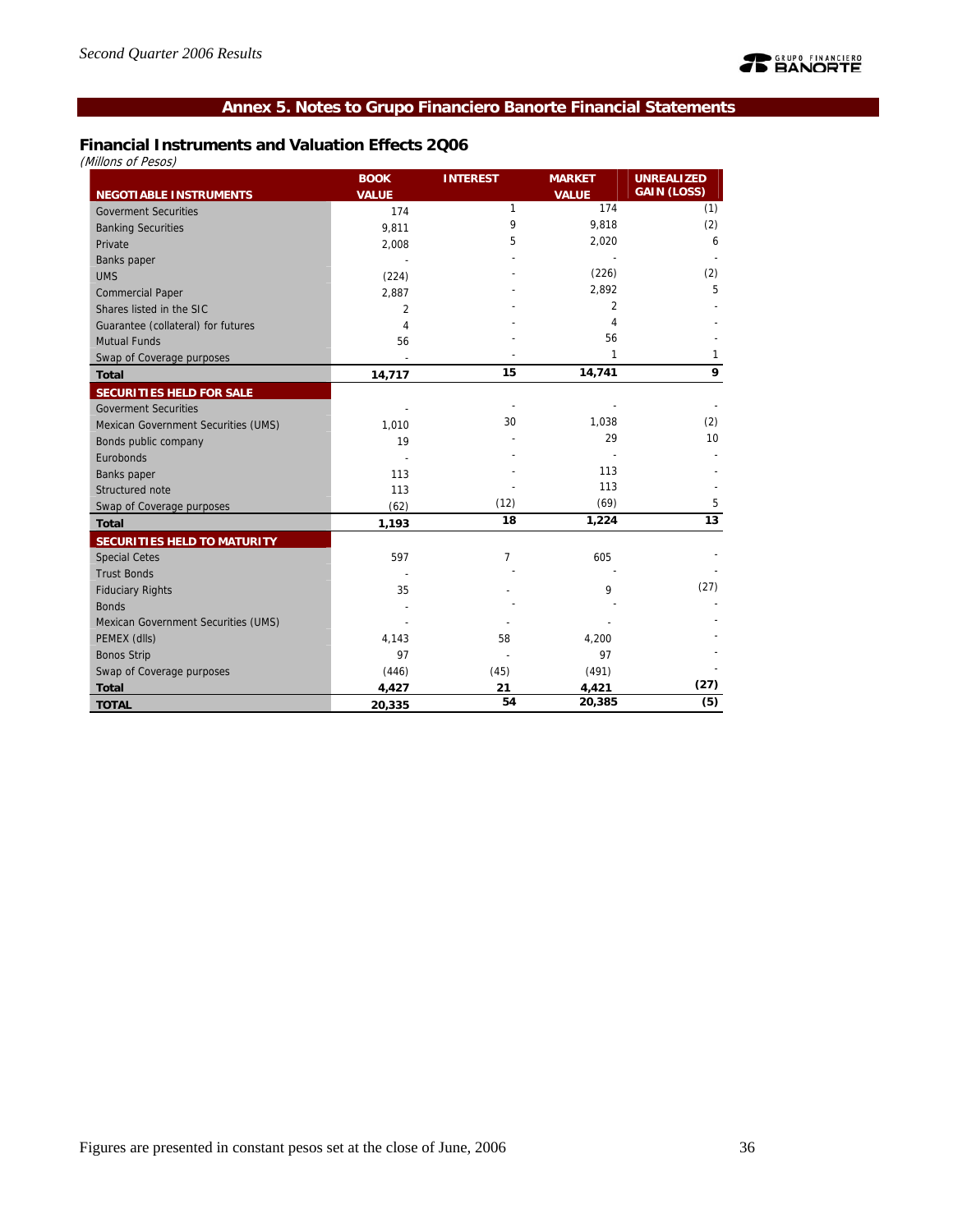

## **Repurchase Agreement Operations 2Q06**

(Millions of Pesos)

| <b>SALES</b>                |                                                                   | <b>MARKET VALUE</b>                                         |                                  | <b>FINANCIAL STATEMENT</b><br><b>INDIVIDUAL</b><br><b>COMPENSATION</b> |                                          |  |
|-----------------------------|-------------------------------------------------------------------|-------------------------------------------------------------|----------------------------------|------------------------------------------------------------------------|------------------------------------------|--|
|                             | <b>RECEIVABLES</b><br>ON<br><b>REPURCHASE</b><br><b>AGREEMENT</b> | <b>SECURITIES</b><br><b>TO BE</b><br><b>DELIVERED</b>       | <b>GLOBAL</b><br><b>POSITION</b> | <b>ASSET</b><br><b>BALANCE</b>                                         | <b>LIABILITY</b><br><b>BALANCE</b>       |  |
| <b>Goverment Securities</b> | 164.415                                                           | 164.445                                                     | (30)                             | 88                                                                     | 118                                      |  |
| <b>Banking Securities</b>   | 23.105                                                            | 23,123                                                      | (18)                             | 5                                                                      | 23                                       |  |
| <b>Private Securities</b>   | 39.858                                                            | 39,858                                                      |                                  | 5                                                                      | 5                                        |  |
| Total                       | 227.377                                                           | 227,426                                                     | (48)                             | 98                                                                     | 146                                      |  |
|                             |                                                                   |                                                             |                                  |                                                                        | <b>FINANCIAL STATEMENT</b>               |  |
| <b>PURCHASE</b>             |                                                                   | <b>MARKET VALUE</b>                                         |                                  |                                                                        | <b>INDIVIDUAL</b><br><b>COMPENSATION</b> |  |
|                             | <b>SECURITIES</b><br><b>TO BE</b><br><b>RECEIVED</b>              | <b>PAYABLES ON</b><br><b>REPURCHASE</b><br><b>AGREEMENT</b> | <b>GLOBAL</b><br><b>POSITION</b> | <b>ASSET</b><br><b>BALANCE</b>                                         | <b>LIABILITY</b><br><b>BALANCE</b>       |  |
| <b>Goverment Securities</b> | 24.964                                                            | 24.989                                                      | 25                               | 7                                                                      | 33                                       |  |

| <b>Banking Securities</b> | 8,417  | 8,419  |         | $\overline{\phantom{a}}$ |     |
|---------------------------|--------|--------|---------|--------------------------|-----|
| <b>Private Securities</b> | 773.   | 17.771 |         |                          |     |
| Total                     | 51.154 | 51.180 | 26      |                          | 37  |
|                           |        |        | Balance | 109                      | 183 |
|                           |        |        |         |                          |     |

## **Derivative Financial Instruments Operations 2Q06**

(Millions of Pesos)

| <b>INSTRUMENT</b>                                                    |                   |                   |                |  |  |
|----------------------------------------------------------------------|-------------------|-------------------|----------------|--|--|
|                                                                      | <b>TO RECEIVE</b> | <b>TO DELIVER</b> | <b>NET</b>     |  |  |
| <b>FORWARDS</b>                                                      |                   |                   |                |  |  |
| Over INC                                                             | 11                | (11)              |                |  |  |
| <b>FORWARD CONTRACT WITH</b><br><b>FOREIGN CURRENCIES</b>            |                   |                   |                |  |  |
| Market Value                                                         | (75)              | (197)             | (272)          |  |  |
| <b>Agreed Price</b>                                                  | 79                | 190               | 269            |  |  |
| <b>SWAPS</b>                                                         |                   |                   |                |  |  |
| Interest rate                                                        | 139               | (137)             | $\overline{2}$ |  |  |
| Valuation                                                            | 449               | (418)             | 30             |  |  |
| <b>OPTIONS</b><br><b>FOREIGN</b><br><b>WITH</b><br><b>CURRENCIES</b> |                   |                   |                |  |  |
| <b>Actives</b>                                                       |                   |                   |                |  |  |
| Swaptions                                                            | 8                 | (4)               | 4              |  |  |
| <b>Rate Options</b>                                                  | 356               | (186)             | 170            |  |  |
| Index Options (ipc)                                                  | 16                |                   | 17             |  |  |
| <b>Passives</b>                                                      |                   |                   |                |  |  |
| Swaptions                                                            | (1)               | (1)               | (1)            |  |  |
| <b>Currency Options</b>                                              | (1)               |                   | (1)            |  |  |
| <b>Rate Options</b>                                                  | (351)             | 188               | (163)          |  |  |
| Index Oprions (ipc)                                                  | (19)              | 3                 | (16)           |  |  |
| <b>Debt Balance</b>                                                  |                   |                   | 223            |  |  |
| <b>Creditor Balance</b>                                              |                   |                   | (184)          |  |  |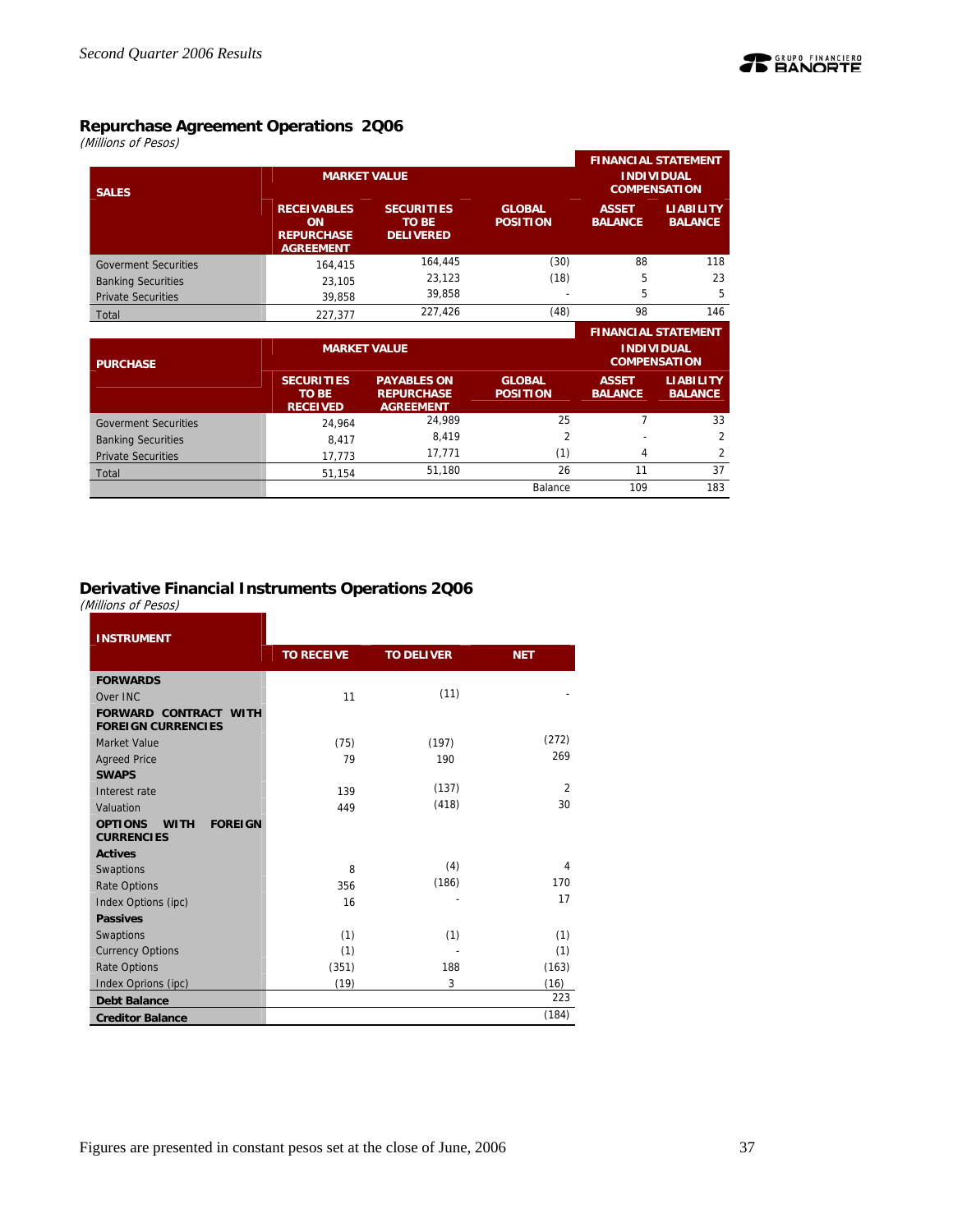## **NOTIONAL PRINCIPAL AMOUNT IN DERIVATIVE OPERATIONS 2Q06**

(Millions of Pesos)

| viiiiuris ur fesus)<br><b>PRODUCT</b> | <b>KIND</b>  | <b>UNDERLYING</b>               | <b>CURRENCY</b> | <b>POSITION</b>  |
|---------------------------------------|--------------|---------------------------------|-----------------|------------------|
| <b>Forwards of Foreign Currency</b>   | Purchases    | <b>Exchange Rate</b><br>(Dolar) | <b>MXN</b>      | 75               |
| <b>Forwards of Foreign Currency</b>   | <b>Sells</b> | <b>Exchange Rate</b>            | <b>MXN</b>      | 184              |
|                                       |              | (Dolar)                         |                 | 259              |
|                                       |              | <b>Exchange Rate</b>            | <b>MXN</b>      |                  |
| <b>Options with Foreign Currency</b>  | Purchases    | (Dolar)                         |                 |                  |
| <b>Options with Foreign Currency</b>  | Sells        | <b>Exchange Rate</b><br>(Dolar) | <b>MXN</b>      | 58               |
|                                       |              |                                 |                 | 58               |
| <b>Rate Options</b>                   | Purchases    | TIIE                            | <b>MXN</b>      | 1,877,220        |
| <b>Rate Options</b>                   | <b>Sells</b> | <b>TIIE</b>                     | <b>MXN</b>      | 1,854,970        |
|                                       |              |                                 |                 | 3,732,190        |
| <b>Swaps with Rate</b>                | USLI/IRS     | <b>TIIE</b>                     | <b>MXN</b>      | 15,800           |
| <b>Swaps with Rate</b>                | TIIE/IRS     | TIIE                            | <b>MXN</b>      | 200              |
|                                       |              |                                 |                 | 16,000           |
| <b>Swaps with Rate</b>                | USLI/IRS     | LIBOR                           | <b>MXN</b>      | 564              |
| <b>Swaps with Rate</b>                | CETE-US/CS   | <b>CETE</b>                     | <b>MXN</b>      | 4,847            |
| <b>Swaps with Rate</b>                | TIIE/IRS     | <b>TIIE</b>                     | <b>MXN</b>      | 52,554<br>57,965 |
|                                       |              |                                 |                 |                  |
| <b>Swaps with Foreign Currency</b>    | TIIE-EU/CS   | <b>TIIE</b>                     | <b>MXN</b>      | 552              |
| <b>Swaps with Foreign Currency</b>    | MXP-US/CSF   | <b>FIX/FIX</b>                  | <b>MXN</b>      | 3,277            |
| <b>Swaps with Foreign Currency</b>    | TIIE-US/BS   | TIIE/LIBOR                      | <b>MXN</b>      | 564              |
| <b>Swaps with Foreign Currency</b>    | TIIE-US/CS   | TIIE                            | <b>MXN</b>      | 8,497            |
| <b>Swaps with Foreign Currency</b>    | IMPL-US/CS   | <b>IMPLICIT</b>                 | <b>MXN</b>      | 12,889           |
|                                       |              |                                 |                 |                  |
| <b>Forwards in MEXDER</b>             | Purchases    | <b>TIIE</b>                     | <b>MXN</b>      | 41,665           |
| <b>Forwards in MEXDER</b>             | <b>Sells</b> | TIIE                            | <b>MXN</b>      | 1,275            |
|                                       |              |                                 |                 | 42,940           |
| <b>Forwards in MEXDER</b>             | Purchases    | <b>CETE</b>                     | <b>MXN</b>      | 200              |
| <b>Forwards in MEXDER</b>             | Sells        | <b>CETE</b>                     | <b>MXN</b>      | 600              |
|                                       |              |                                 |                 | 800              |
| <b>Forwards in MEXDER</b>             | Purchases    | M10                             | <b>MXN</b>      | 50               |
| <b>Forwards in MEXDER</b>             | Sells        | M10                             | <b>MXN</b>      |                  |
|                                       |              |                                 |                 | 50               |
|                                       |              |                                 |                 |                  |

## **Non-governmental Financial Instruments above by 5% of Net Capital 2Q06**

(Millions of Pesos)

| <b>INDUSTRY</b> | <b>INVESTMENT INSTRUMENT</b> | <b>AMOUNT</b> | % NET<br><b>CAPITAL</b> |
|-----------------|------------------------------|---------------|-------------------------|
| <b>BANORTE</b>  |                              |               |                         |
| <b>BANSAN</b>   | Term Deposits                | 5.840         | 24%                     |
| <b>INBURSA</b>  | <b>Term Deposits</b>         | 1.476         | 6%                      |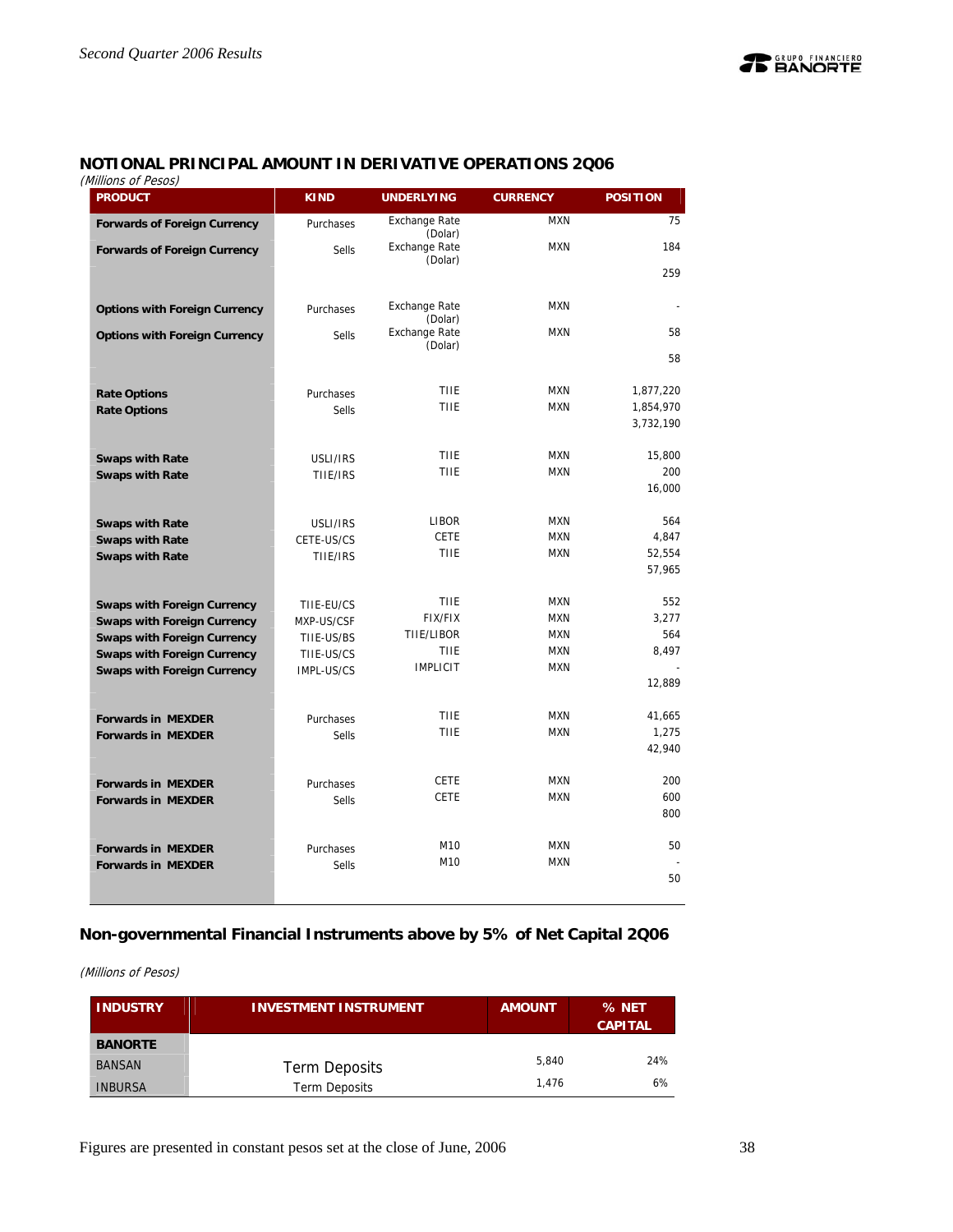

## **Loan Portfolio**

| (Million of Pesos)              | <b>LOCAL CURRENCY(*)</b> |                          | <b>FOREIGN CURRENCY</b>  |                          | <b>TOTAL</b>             |         |
|---------------------------------|--------------------------|--------------------------|--------------------------|--------------------------|--------------------------|---------|
|                                 | 2005                     | 2006                     | 2005                     | 2006                     | 2005                     | 2006    |
| <b>Performing Loans</b>         |                          |                          |                          |                          |                          |         |
| Commercial                      | 41,465                   | 52,822                   | 8,918                    | 11,046                   | 50,383                   | 63,867  |
| <b>Financial Intermediaries</b> | 1,347                    | 1,083                    | 511                      | 850                      | 1,858                    | 1,933   |
| Consumer                        | 13,568                   | 18,045                   | 1                        | $\overline{\phantom{a}}$ | 13,569                   | 18,045  |
| Mortgages                       | 21,106                   | 27,657                   |                          | $\overline{\phantom{a}}$ | 21,106                   | 27,657  |
| <b>Goverment Entities</b>       | 12,751                   | 12,387                   | 590                      | 507                      | 13,341                   | 12,893  |
| Fobaproa                        | 7,222                    | $\overline{\phantom{a}}$ | $\overline{\phantom{a}}$ |                          | 7,222                    |         |
| <b>Total</b>                    | 97,460                   | 111,993                  | 10,021                   | 12,403                   | 107,481                  | 124,395 |
| <b>Past Due Loans</b>           |                          |                          |                          |                          |                          |         |
| Commercial                      | 609                      | 641                      | 66                       | 78                       | 675                      | 719     |
| <b>Financial Intermediaries</b> |                          |                          |                          |                          |                          |         |
| Consumer                        | 374                      | 507                      |                          | $\overline{\phantom{a}}$ | 374                      | 507     |
| Mortgages                       | 784                      | 743                      |                          | $\overline{\phantom{a}}$ | 784                      | 743     |
| <b>Goverment Entities</b>       |                          |                          |                          |                          | $\overline{\phantom{a}}$ |         |
| <b>Total</b>                    | 1,767                    | 1,890                    | 66                       | 78                       | 1,833                    | 1,968   |
| <b>Total Propietary Loans</b>   | 99,227                   | 113,883                  | 10,087                   | 12,481                   | 109,314                  | 126,364 |

(\*) Includes valued UDIS Note: There is no scheme for Mortgage Earnings.

**Cost and Balances of FINAPE, FOPIME, Mortgage UDIS and Mortgage FOVI loan portfolios as of 2Q06** 

|                     | <b>TOTAL</b>  |                  |  |  |  |
|---------------------|---------------|------------------|--|--|--|
| (Millions of Pesos) | <b>PERIOD</b> | <b>BALANCE</b>   |  |  |  |
|                     | <b>COST</b>   | <b>LOAN</b>      |  |  |  |
|                     |               | <b>PORTFOLIO</b> |  |  |  |
| <b>FINAPE</b>       |               | 6                |  |  |  |
| <b>FOPYME</b>       |               | 2                |  |  |  |
| Mortgage UDIS       | 26            | 70               |  |  |  |
| Mortgage FOVI       | 29            | 39               |  |  |  |
|                     | 56            | 117              |  |  |  |

The quarter ending with a balance of Ps 117 million pesos in debtors support programs with a cost of the period of Ps 56 million. The 99% of this portfolio are concentrated in Banorte.

## **Troubled Portfolio 2Q06**

The National Banking and Securities Commission (CNByV) accepted the Proposal of the Bankers Association of Mexico (ABM), to consider as a Troubled Portfolio the D and E risk grades of the portfolio classification. The following table shows the troubled portfolio.

| <b>Millions of Pesos)</b>        | <b>TOTAL</b> |
|----------------------------------|--------------|
| <b>Troubled Portfolio</b>        | 1.421        |
| <b>Total Loans</b>               | 126.364      |
| Troubled Portfolio / Total Loans | 1.1%         |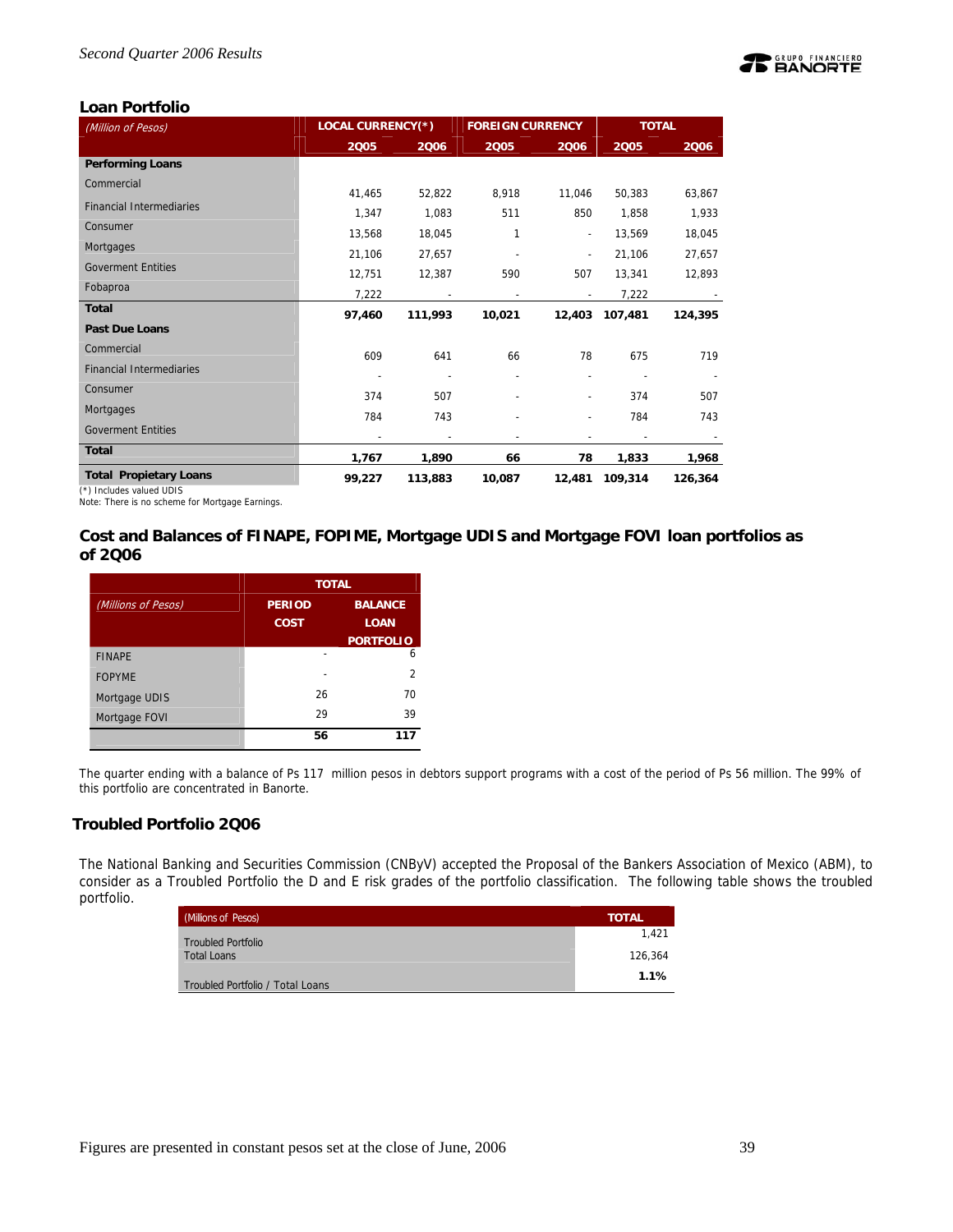## **TE BANORTE**

## **Deferred Taxes 2Q06**

| (Millions of Pesos)                                                                             |                   |                                 |            |
|-------------------------------------------------------------------------------------------------|-------------------|---------------------------------|------------|
| <b>ASSETS</b>                                                                                   | <b>INCOME TAX</b> | <b>PROFIT</b><br><b>SHARING</b> | <b>NET</b> |
| Non deductible provisions and accumulative income                                               | 145,785           | 45,396                          | 191,181    |
| Excess of accunting value over fiscal value on Reposessed Assets                                | 252.574           | 88,527                          | 341,101    |
| Diminishable profit sharing                                                                     | 75,738            |                                 | 75,738     |
| Past-due loan reserves                                                                          | 14,771            |                                 | 14,771     |
| Income and Expenses paid in advance                                                             | (670)             |                                 | (670)      |
| <b>Installation expenses</b>                                                                    | 9.004             |                                 | 9.004      |
| Tax on Assets to recover                                                                        | 1.884             |                                 | 1.884      |
| Inflation                                                                                       | 2,010             |                                 | 2,010      |
| <b>Total Assets</b>                                                                             | 501,096           | 133,923                         | 635,019    |
| <b>LIABILITIES</b>                                                                              |                   |                                 |            |
| Accrued interest and inflationary component of Fixed Assets,<br>Foreclosed, Intangible & Others | (137, 973)        |                                 | (137, 973) |
| Loan Portfolio Acquisitions                                                                     | (305, 508)        | (105, 347)                      | (410, 855) |
| Capitalizable projects                                                                          | (70, 301)         | (24, 590)                       | (94, 891)  |
| Income tax to pay on UDIS Trust funds                                                           | (39,866)          |                                 | (39,866)   |
| Expenses paid in advance                                                                        | (2, 251)          |                                 | (2, 251)   |
| Shares held on Treasury                                                                         | (388)             |                                 | (388)      |
| Effects of financial instrument valuation                                                       | (1,983)           | (708)                           | (2,691)    |
| Effects of other accounts                                                                       | (18, 803)         | (6, 166)                        | (24, 969)  |
| Sale Cost Revers                                                                                | (15, 877)         |                                 | (15, 877)  |
| Organization and Recording Expenses & Installation Expenses                                     | (34, 390)         |                                 | (34, 390)  |
| Unrealized capital gain from investments in siefore                                             | (26, 898)         |                                 | (26, 898)  |
| <b>Total liabilities</b>                                                                        | (654, 238)        | (136, 811)                      | (791, 049) |
| <b>Assets (Liabilities) Accumulated Net</b>                                                     | (153, 142)        | (2,888)                         | (156, 030) |

## **Long term debt as of 2Q06**

| <b>TYPE OF DEBT</b>                               | <b>CURRE</b><br><b>NCY</b> | <b>DATE</b><br><b>OF</b><br><b>ISSUE</b> | <b>AMOUNT</b><br>(Ps) | <b>ORIGINAL</b><br><b>AMOUNT</b><br>(Millons Ps,<br><b>DIS o UDIS)</b> | <b>TERM</b> | <b>INTEREST</b><br><b>RATE</b> | <b>MATURITY</b> | <b>INTEREST.</b><br><b>PAYMENT</b> |
|---------------------------------------------------|----------------------------|------------------------------------------|-----------------------|------------------------------------------------------------------------|-------------|--------------------------------|-----------------|------------------------------------|
| <b>BANORTE</b>                                    |                            |                                          |                       |                                                                        |             |                                |                 |                                    |
| CD's-Banorte U01001                               | <b>UDIS</b>                | 11-Ene-01                                | 332                   | 90                                                                     | 10 years    | 8.13%                          | 30-Dic-10       | $E/182$ days                       |
| Non Convertible Subordinate Bonds<br>OBanorte 02D | Ps                         | 28-Nov-02                                | 1.261                 | 1.136                                                                  | 10 years    | 8.00%                          | 28-Nov-12       | $E/182$ days                       |
| Certificados - Banorte 03004                      | Ps                         | 27-Ene-03                                | 100                   | 100                                                                    | 3 years     | TIIE-0.45%                     | 10-Jul-06       | $E/28$ days                        |
| Certificados - Banorte 05006                      | Ps                         | $7-Sep-05$                               | 55                    | 55                                                                     | 1 year      | TIIE-0.16%                     | $6-$ Sep.06     | $E/28$ days                        |
| Step-Up Subordinated Callable<br>Notes Due 2014   | <b>DIs</b>                 | 17-Feb-04                                | 3,283                 | 300                                                                    | 10 years    | 5.875 %                        | 17-Feb-14       | $E/180$ days                       |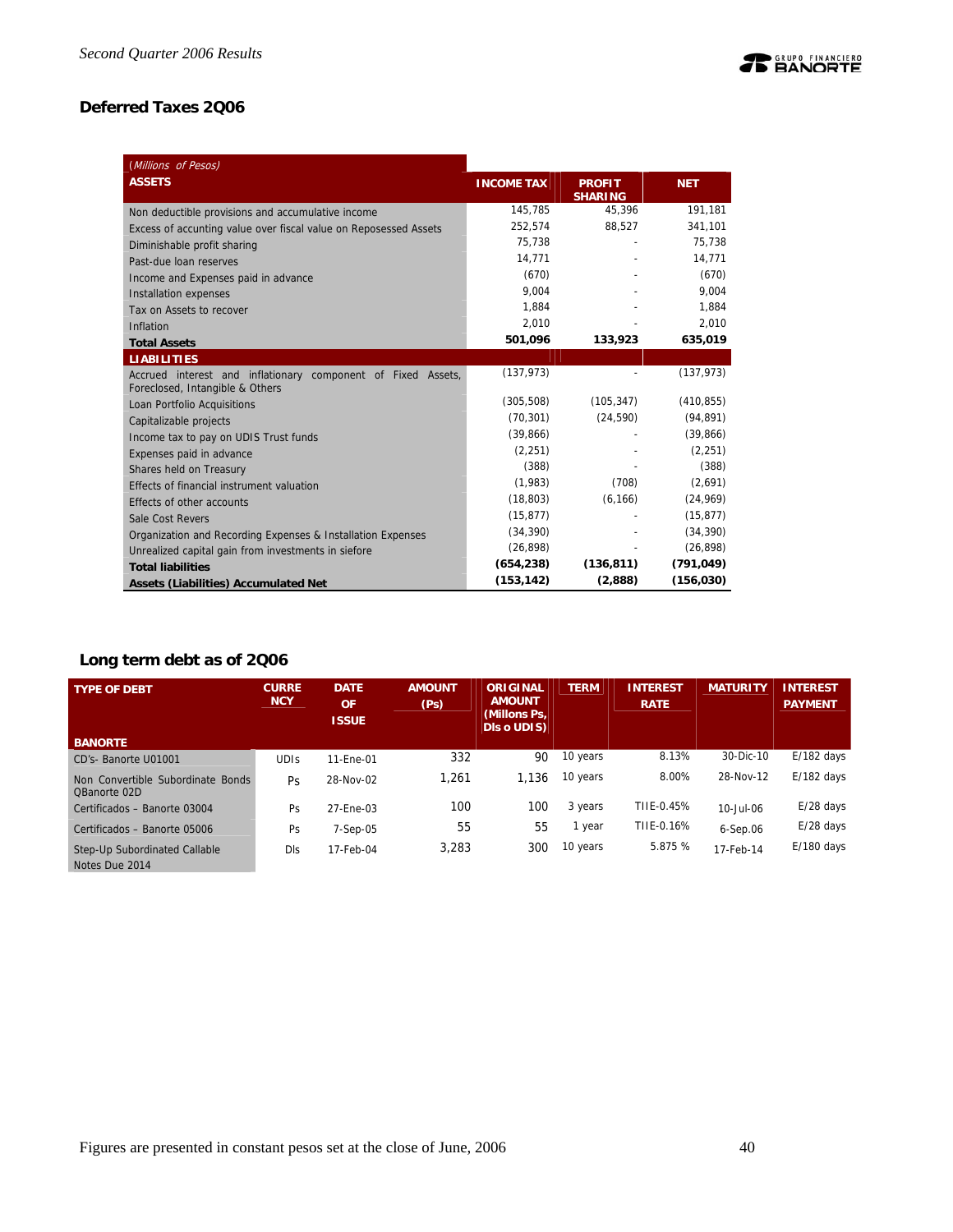## **Bank and Other entities loans as of 2Q06**

| (Millions of Pesos)                                     | <b>LOCAL</b><br><b>CURRENCY</b> | <b>INTERE</b><br><b>ST RATE</b> | <b>TERM</b><br>(DAYS)    | <b>FOREIGN</b><br><b>CURRENCY</b> | <b>INTEREST</b><br><b>RATE</b> | <b>TERM</b><br>(DAYS) | <b>TOTAL</b> |
|---------------------------------------------------------|---------------------------------|---------------------------------|--------------------------|-----------------------------------|--------------------------------|-----------------------|--------------|
| <b>LOANS FROM LOCAL BANKS</b>                           |                                 |                                 | $\overline{\phantom{0}}$ | 996                               | $L+6$                          | 364                   | 996          |
| LOANS FROM FOREIGN BANK CONCERTED FROM<br>THE COUNTRY   |                                 |                                 |                          | 683                               | $L + 1.2$                      | 1.108                 | 683          |
| LOANS FROM FOREIGN BANK CONCERTED FROM<br><b>CAYMAN</b> |                                 |                                 |                          | 1,861                             | 6.02                           | 1,526                 | 1,861        |
| LOANS FROM DEVELOPING BANKS                             | 2,258                           | 9.83%                           | 837                      | 789                               | 9.93%                          | 1.189                 | 3,047        |
| <b>LOANS FROM PUBLIC FUNDS</b>                          | 9.129                           | 7.24%                           | 663                      | 163                               | 6.08%                          | 414                   | 9,292        |
| <b>LOANS FROM BANKS</b>                                 |                                 |                                 |                          |                                   |                                |                       |              |
| <b>CALL MONEY</b>                                       | 413                             | 7%                              | 3                        |                                   |                                |                       | 413          |
| LOANS FROM FIDUCIARY FUNDS                              | 2.904                           | 3.27%                           | 5,462                    | $\overline{a}$                    |                                | $\overline{a}$        | 2,904        |
| PROVISIONS FOR INTEREST                                 | 39                              | N.A                             | N.A                      | $\blacksquare$                    |                                | $\overline{a}$        | 39           |
|                                                         | 14,743                          |                                 |                          | 4,492                             |                                |                       | 19,235       |

## **Trading Income 2Q06**

(MillIons of Pesos)

| <b>VALUATION EFFECTS</b>                       | <b>NET</b>     |
|------------------------------------------------|----------------|
| <b>Negotiable Instruments</b>                  | $\overline{2}$ |
| Repurchase                                     | (18)           |
| Derived instruments                            | (2)            |
| <b>Futures</b>                                 | 3              |
| Securities Ioans                               |                |
| Range                                          |                |
| <b>Inflation Adjustment</b>                    |                |
| <b>Total</b>                                   | (15)           |
| <b>RESULTS FROM BUYING AND SELLING</b>         |                |
| Negotiable Instruments                         | 435            |
| Securities Held for Sell                       | 44             |
| Derived for coverage purposes                  | 236            |
| <b>Inflation Adjustment</b>                    |                |
| <b>Total of Buying and Selling Instruments</b> | 716            |
| <b>FX Spot</b>                                 | 179            |
| <b>FX Forwards</b>                             | 1              |
| <b>FX Futures</b>                              |                |
| <b>FX Futures TIIE</b>                         |                |
| <b>Forwards</b>                                |                |
| Trading currencies securitization              | 25             |
| Gain from metal intermediation                 |                |
| <b>Metals Valuation</b>                        | 7              |
| <b>Total of Foreign Exchange</b>               | 212            |
| <b>Inflation Adjustment</b>                    |                |
| <b>Total of Buying and Selling</b>             | 928            |
| <b>TOTAL TRADING INCOME</b>                    | 913            |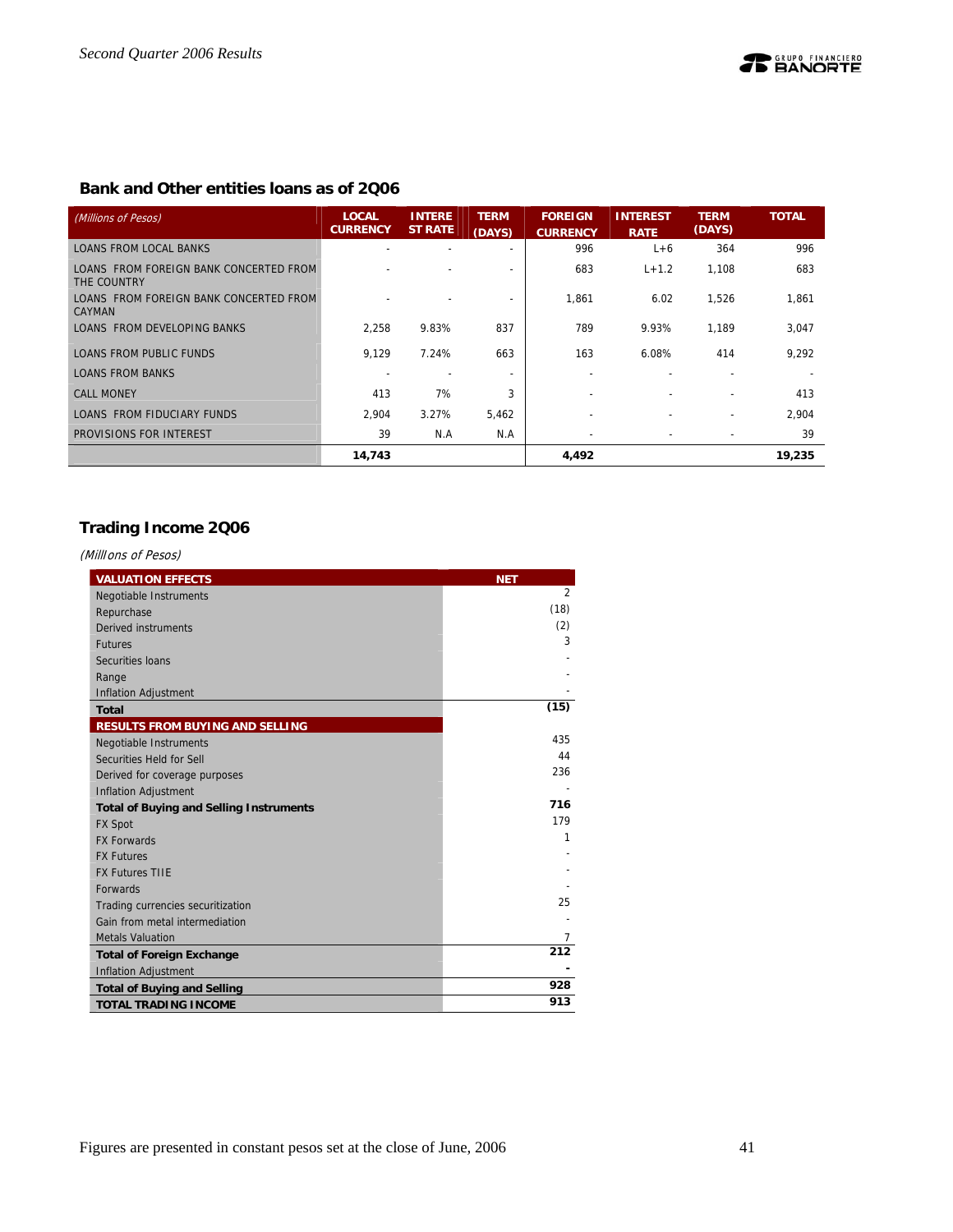

## **Risk Management**

#### **Credit risk**

Credit risk is the risk of clients failing to meet their payments. Therefore, it is essential to correctly manage such a risk in order to maintain a quality loan portfolio.

The objectives of credit risk management at GFNorte are:

- Improve the quality, diversification and composition of the loan portfolio in order to optimize the risk-performance (yield) ratio
- Provide Executive Management with reliable, timely information to assist decision making regarding loans.
- Provide the Business Areas with clear and sufficient tools to support loan placement and follow-up.
- Create economic value for shareholders by efficient loan risk management.
- Comply with the information requirements that the authorities set forth regarding loan risk management.
- Perform risk management in accordance with the best practices, implementing models, methodologies, procedures and systems based on the main advances worldwide.

## **Individual Credit risk**

The Banks of the Group separate the loan portfolio into two large groups: consumer loans and company loans.

The individual loan risk for consumer loans is identified, measured and controlled by a parametric system (scoring) that includes origination and behavior models for each of the consumer products: mortgage, car, payroll loans and credit cards.

The individual risk for company loans is identified, measures and controlled by the Target Markets, Risk Acceptance Criteria and Banorte's Internal Risk Qualification (CIR).

The Target Markets and Risk Acceptance Criteria are tools that, along with the Internal Risk Qualification, are part of GFNorte's Loan Strategy and give support to loan risk level estimation.

The Target Markets are activities selected by region and economic activity – backed by economic research and loan behavior analysis – where Banorte is interested in placing loans.

The Risk Acceptance Criteria are parameters that describe the risk identified by the industry, which makes it possible to estimate the risk involved for the bank when granting a loan to customer on the bases of their economic activity. The types of risk contemplated in the Risk Acceptance Criteria are financial risk, operation risk, market risk, company life cycle, legal, regulatory, loan experience and management quality.

Banorte's CIR aligns with the "general PROVISIONS applicable to the loan qualification method of loan institution" issued by the CNByV on December 2, 2005. Banorte's CIR was certified by the CNBV and by an international external auditor in 2001.

Banorte's CIR is applied to commercial loans equal to or greater than an amount in Mexican pesos equivalent to nine hundred thousand investment units on the qualification date.

### **Portfolio Credit risk**

GFNorte has designed a portfolio credit risk method that, besides contemplating the major and latest international practices in identification, measurement, control and follow-up, has been adapted to work within the context of the Mexican Financial System.

This credit risk methodology makes it possible to know the current value of the portfolio loans of the Banks (including Banco Mercantil del Norte and Banco del Centro), that is, the loan exposure, allowing surveillance of the risk concentration levels per risk qualification, geographical regions, economic activities, currency and type of product in order to know the portfolio's profile and take action to direct it toward a diversification which will maximize profitability with the lowest risk.

Calculating loan exposure implies generating a cash flow of each one of the loans, of both capital and interest to discount it later. This exposure is sensible to changes in the market, thereby facilitating calculations under different economic scenarios.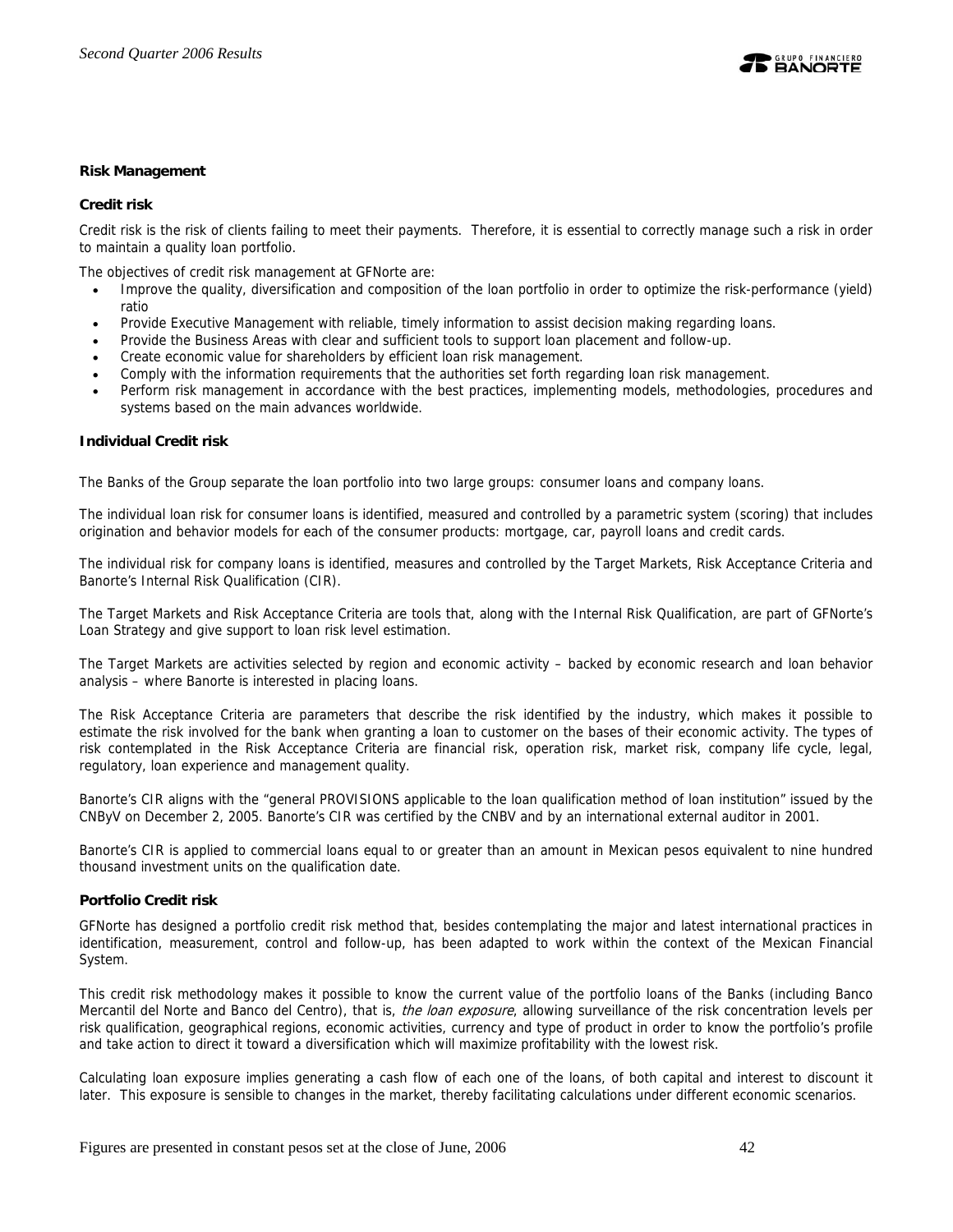The method, in addition to contemplating loan exposure, takes into consideration the probability of non-compliance, the recovery level associated to each client and the classification of the debtor based on the Merton model. The *probability of non*compliance is the probability that the debtor will not meet his/her debt obligation with the bank according to the originally agreed terms and conditions. The probability of non-compliance is based on the transition matrixes that the Banks calculate from the migration of the debtors through different risk qualification levels. The recovery ratio is the percentage of total exposure that is estimated to be recovered if the debtor fails to comply. The *classification of the debtor*, based on the Merton model, associates the debtor's future behavior to loan and market factors on which his "credit health" depends, as determined by statistical techniques.

The results are risk measures such as the expected and unexpected loss at a one-year horizon. The expected loss is the credit portfolio's loss distribution average, which is used to measure the following year's expected loss due to non-compliance or variations in debtors' credit quality. This unexpected loss is an indicator of the loss that could be expected in extreme scenarios and is measured as the difference between the maximum loss given the distribution of losses, at a specific reliability level that in the case of the Banking Sector is 95%, and the expected loss.

The results obtained are used as a tool for better decision-making in granting loans and in the diversification of the portfolio, according to the Banks' global strategy. The individual risk identification tools and the portfolio credit risk methodology are periodically checked and updated to allow the application of new techniques that may support or strengthen them.

By June 30, 2006, the Banking Sector's total portfolio was Ps 122,035 million. The expected loss represents 1.8% and the unexpected loss is 3.9% with respect to the total portfolio. The average expected loss is 1.9% during the period between April 2006 and June 2006.

## **General rules for risk diversification in asset and liability operations applicable to loan institutions**

In December 2005, the COMMISSION issued the "General Rules for Risk Diversification in asset and liability operations applicable to loan institutions".

According to these provisions, the Banks shall make an analysis of the debtors and/or financings they have to determine the amount of their "Common Risk". Additionally, the Banks should have the necessary information and documentation to prove that a person or group of persons represents a common risk as per the cases referred to in the aforementioned Rules.

Upon granting financings to the same person or group of persons that represent a "Common Risk", the banks shall adjust to the maximum Financing limit that is the result of applying to the basic capital a factor that is associated with the Banks' capitalization level.

On the other hand, regarding public deposits, the Banking Sector shall diversify its risks, trying to make a proper integration of its liabilities in terms of the placement of the deposited funds.

In compliance with the risk diversification rules in asset and liability operations, Banco Mercantil del Norte submits the following information:

| Basic capital by March 31, 2006                     |        |
|-----------------------------------------------------|--------|
| Financings whose individual amount represents<br>Ι. |        |
| more than 10% of the basic capital:                 |        |
| Credit operations                                   |        |
| Number of financings                                | 2      |
| Total amount of financings                          | 33.794 |
| % vs. basic capital                                 | 25%    |
| Money Market operations                             |        |
| Number of financings                                | 8      |
| Total amount of financings                          | \$18.  |
| % vs. basic capital                                 | 121%   |

Figures are presented in constant pesos set at the close of June, 2006 43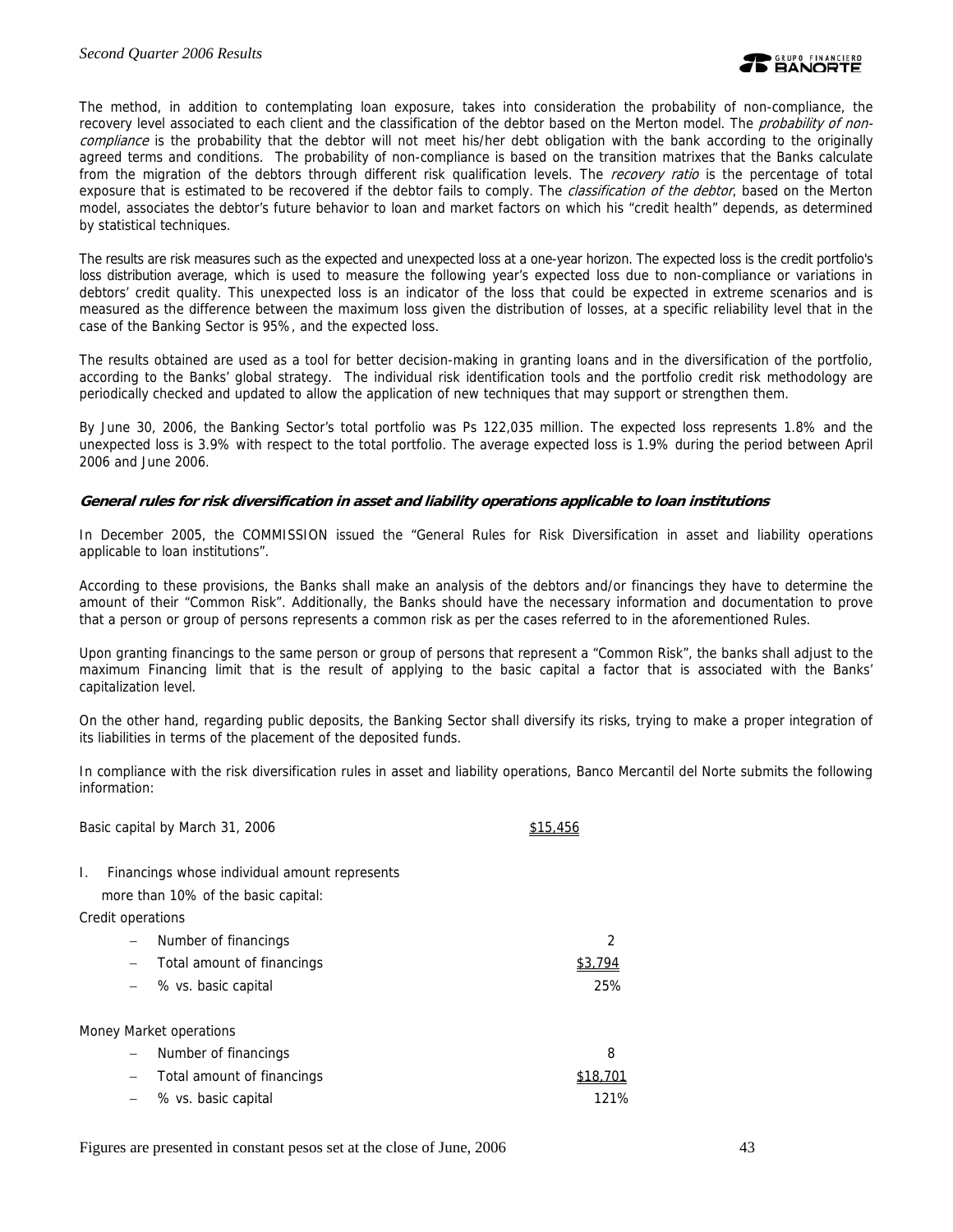| II. Maximum amount of financing with the 3 major    |              |  |  |  |  |  |  |
|-----------------------------------------------------|--------------|--|--|--|--|--|--|
| Common Risk debtors and groups                      | \$10,533     |  |  |  |  |  |  |
| Banco del Centro submits the following information: |              |  |  |  |  |  |  |
| Basic capital by March 31, 2006                     |              |  |  |  |  |  |  |
| Financings whose individual amount represents<br>L. |              |  |  |  |  |  |  |
| more than 10% of the basic capital:                 |              |  |  |  |  |  |  |
| Credit operations                                   |              |  |  |  |  |  |  |
| Number of financings                                | 0            |  |  |  |  |  |  |
| Total amount of financings (i)                      | <u>\$0</u>   |  |  |  |  |  |  |
| % vs. basic capital                                 | $0\%$        |  |  |  |  |  |  |
| Money Market operations                             |              |  |  |  |  |  |  |
| Number of financings                                | 1            |  |  |  |  |  |  |
| Total amount of financings (i)                      | <u>\$736</u> |  |  |  |  |  |  |
| % vs. basic capital                                 | 17%          |  |  |  |  |  |  |
| П.<br>Maximum amount of financing with the 3 major  |              |  |  |  |  |  |  |
| Common Risk debtors and groups                      |              |  |  |  |  |  |  |

## **Market Risk**

#### **Value at Risk**

The exposure to market risk is determined by calculating Value at Risk (VaR). VaR, in this method, is defined as the potential loss for one day that could affect the loan portfolio valuation at a certain date. This method is used for calculating the market risk as well as for setting and controlling the internal limits.

The Banking Sector of Grupo Financiero Banorte, S.A. and the Brokerage House applies the non-parametric historical simulation method to estimate the Value at Risk (VaR), considering a two-tail 99% reliability level, using the 500 immediate historical scenarios, multiplying the result by a safety factor that insures covering the unexpected volatility in the main risk factors that affect such portfolios and which is established according to the their behavior.

This method is applied to the financial instrument portfolio in and outside the balance, including money market and treasury operations, capital, foreign exchange and derived instruments for negotiation and coverage purposes, that are exposed to variations in risk factors that can have a direct effect on their market valuation (domestic interest rates, foreign interest rates, exchange rates, among others).

The average VaR for the April – June 2006 quarter for the portfolio is Ps 215 million.

| <b>Millions of Pesos</b> | <b>2Q05</b> | 3Q05   | 4Q05   | <b>1Q06</b> | <b>2Q06</b> |
|--------------------------|-------------|--------|--------|-------------|-------------|
| <b>Total VaR*</b>        | 298         | 372    | 333    | 283         | 215         |
| Net Capital **           | 20.331      | 21.763 | 21.974 | 23.675      | 24.455      |
| VaR / Net Capital        | 1.47%       | 1.71%  | 1.52%  | 1.20%       | 0.88%       |

Quarter Average of Banking Sector and Brokerage House

Net capital at the close of the corresponding quarter

\*\*\*\* Net capital of the Banking Sector is the arithmetic sum of the net capitals of Banking Sector and Brokerage House.

Moreover, the average Value at Risk per risk factor of the portfolio of instruments described for the Banking Sector and Brokerage House, during the second quarter of 2006 is shown below: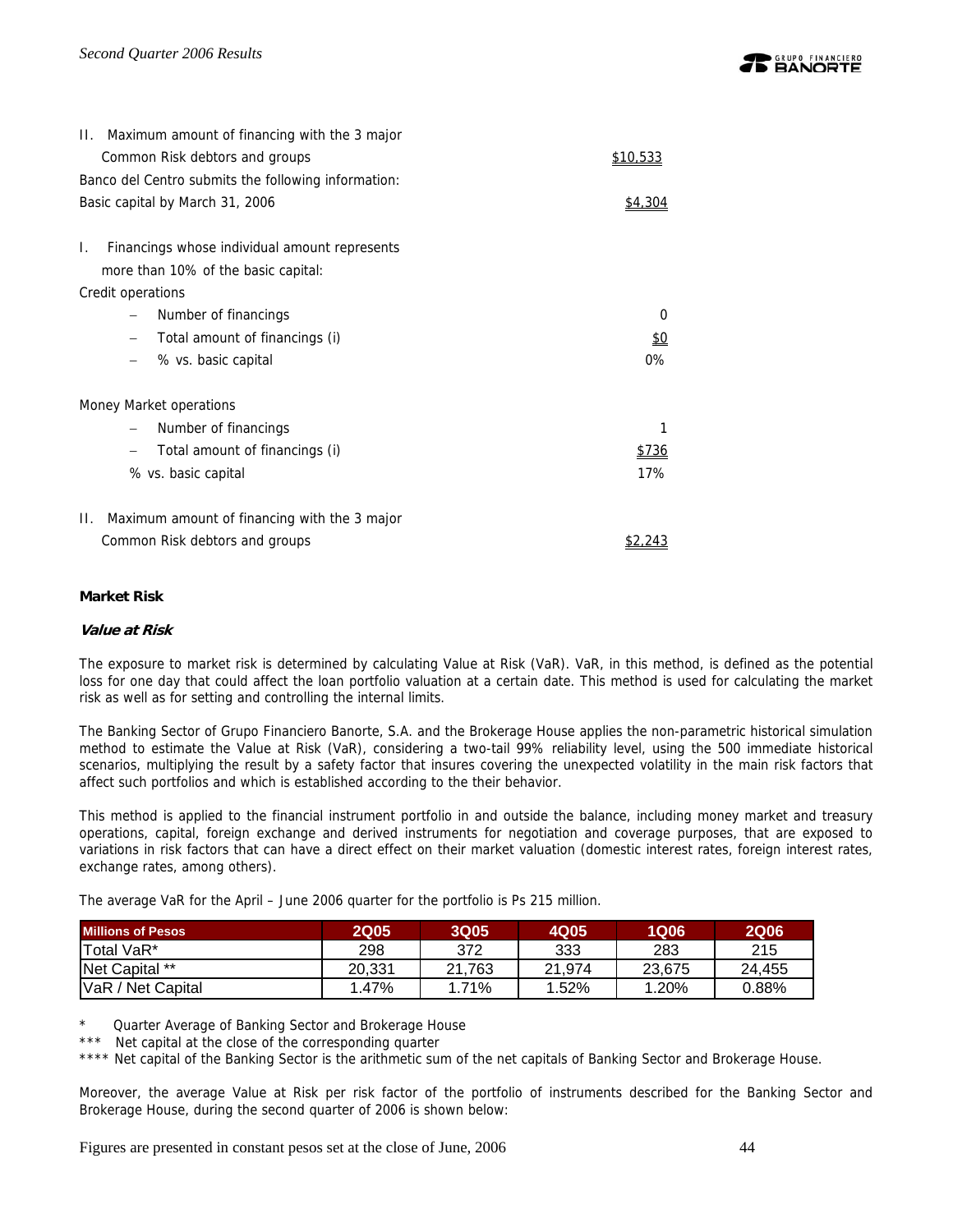

| <b>Millions of Pesos</b>                  |            |
|-------------------------------------------|------------|
| <b>Risk Factor</b>                        | <b>VaR</b> |
| Domestic interest rate                    | 196        |
| Foreign interest rate                     | 110        |
| Exchange rate                             | 115        |
| Capitals                                  |            |
| Prices of Bonds in Foreign Currency       | 89         |
| Total VaR of Banking Sector and Brokerage | 215        |
| House                                     |            |

The VaR for each of the risk factors shown is determined by simulating 500 historical scenarios of the variables that make up each of such factors, maintaining constant the variables that affect the other risk factors mentioned above. Similarly, the consolidated Value at Risk for the Banking Sector and Brokerage House considers the correlations of all the risk factors that affect portfolio valuation. That is why the arithmetic sum of the Value at Risk per Risk Factor does not match.

## **Backtesting Analysis**

In order to validate the daily VaR calculation measurement effectiveness, as a measure of market risk, the Backtesting analysis is updated weekly. This analysis makes it possible to compare the results estimated by VaR with the actual results.

#### **Liquidity Risk and Balance**

In response to the Banking Sector's need to measure Liquidity Risk and to have consistent follow-up, the Banks us financial ratios, such as the Liquidity Ratios (Liquid Assets / Liquid Liabilities). Liquid Assets include availabilities, securities to negotiate and securities available for sale. Liquid Liabilities include demand deposits, demand interbanking loans and short-term interbanking loans.

For liquidity risk quantification and follow-up, the Banking Sector uses for the dollar portfolios, the criteria that the Bank of Mexico established for developing the Liquidity Coefficient, which makes it possible to evaluate the differentials between asset and liability flows in different periods of time. This promotes a healthier distribution of terms for these assets.

Moreover, to prevent the risk of concentrating terms and re-appreciation date for each of the Banks in the Banking Sector, a Gap Analysis is made to face the resources with sources of funding, detecting any concentration in advance. These analyses are made separately per currency (domestic, foreign, and udis).

Additionally a balance simulation analysis is made for each of the Banks in the Banking Sector. It is used to evaluate the future behavior of the Balance Sheet in a statistic and dynamic manner. An analysis of sensitivity to changes in domestic, foreign and actual rates is made on the base scenario. Tests are also made under extreme condition to evaluate the result of extreme changes in rates, funding and the exchange rate.

As a measure of the evaluation effectiveness of the simulation model, projections are periodically compared with actual data. These tests make it possible to evaluate the assumptions and the method used, and to make any necessary adjustments.

#### **Operational Risk**

In January 2003, the Bank Sector of Grupo Financiero Banorte created a formal Operational Risk Department, known as Operational Risk Management Office (ARO for its acronym in Spanish), as part of the Risk Management Office. The latter department developed a master implementation plan (2004 – 2007) pursuant to local authority requirements, and the plan was approved by the Risk Policy Committee (CPR for its acronym in Spanish). In general, the plan covers institutional management of Operational Risk, records dealing with losses and calculation of Operational Risk capital requirements.

The master plan consists of the following phases:

a. Close coordination with Comptrollership, Internal Audit and Risk generating areas,

Figures are presented in constant pesos set at the close of June, 2006 45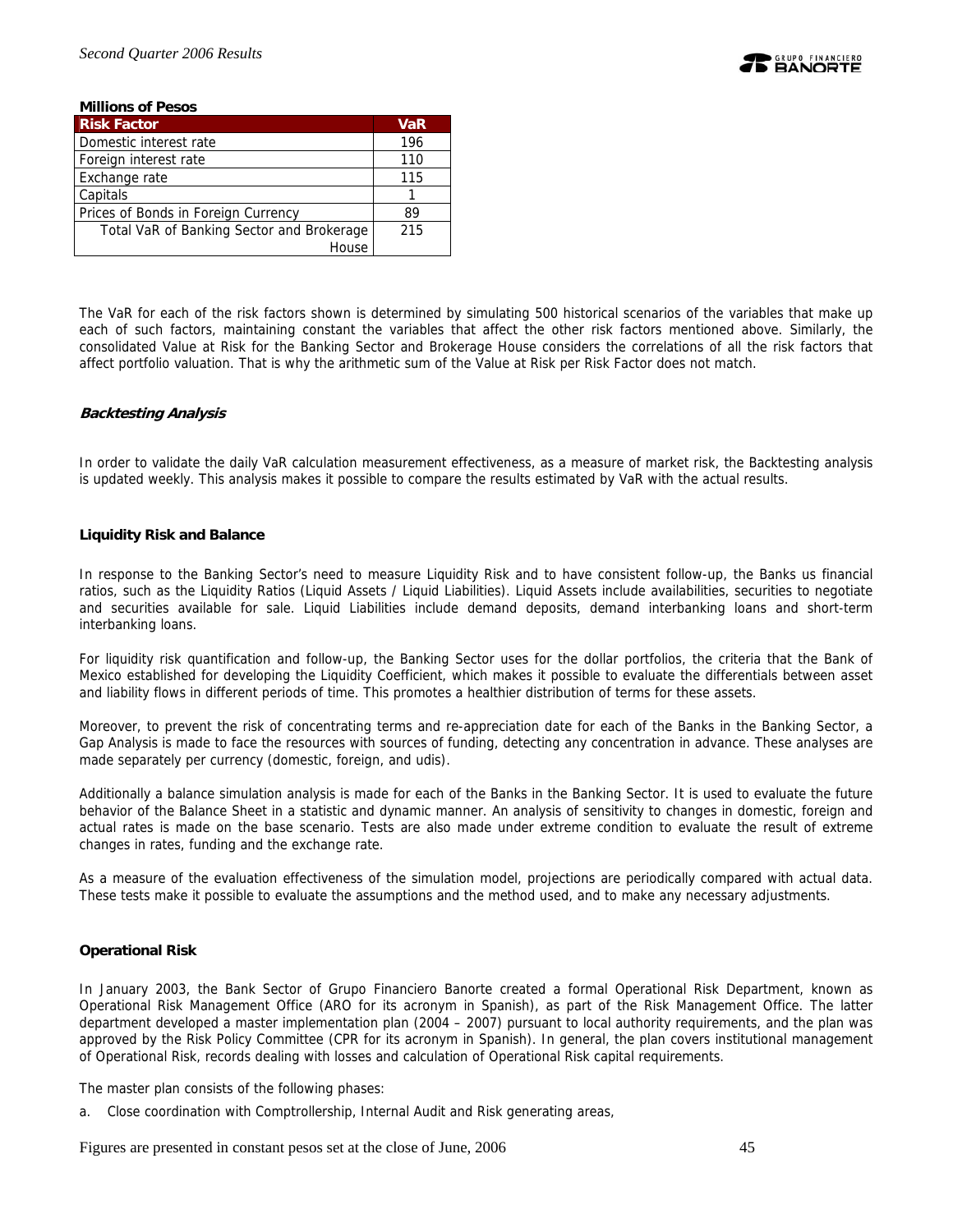

- b. Identification of main sources of information,
- c. Creation of database,
- d. Definition of the type of software for Operational Risk Management and for calculating Op VaR,
- e. Acquisition or development of software,
- f. Implementation of software and testing, and
- g. Development of reports through the Managerial Information System.

As the cornerstone of Operational Risk Management, and considering the II Agreement of Basel, events that imply an actual or potential economic loss are being recorded in order to have the bases to calculate the Op VaR according to the Advanced Method (AMA) recommended in Basel II.

The Operational Risk Office works together with the Internal Audit and Comptrollership Offices in order to promote and provide assistance on achieving the goals of the former two, to wit: having effective Internal Controls that establish process procedures and ensure process compliance, and ongoing Audit oversight. Moreover, the ARO works closely with the Business, Systems and Operations Departments to develop strategies that mitigate operational risk.

#### **Management Model**

The banks of Grupo Financiero Banorte have well-defined objectives that are reached through different plans, programs and projects. Reaching these objectives may be affected by operating risks. Therefore it is necessary to have a methodology to manage them within the organization and the operational risk management is now a definite institution policy that has top management backing.

To carry out Operational Risk Management, it is essential to identify each of the operating risks in the processes in order to analyze them properly. Thus, the identified risks are managed in order to eliminate or mitigate them (trying to reduce their severity or frequency) and defining the corresponding tolerance levels. At present, the development of an Institutional Operational Risk Management Model is underway. The first step is to record operational risk events.

## **Record of Events**

Given the nature of Operational Risk, it is necessary to have an historical Database that contains operating events in which the institution has incurred to be able to determine the trends, frequency, impact and distribution.

To record operating loss events, an in-house system was developed. It is called the "Operating Loss Events Recording System" (SCERO). This system enables the central information supplying areas to record these events directly and on-line. The events are classified per Type of Event according to the following categories (in keeping with those proposed by Basel II):

| <b>Types of Events</b> | Description                                                                           |
|------------------------|---------------------------------------------------------------------------------------|
| <b>Internal Fraud</b>  | Acts intended to defraud, usurp the property or avoid the regulation, law or policies |
|                        | of the Institution that involve at least one internal party.                          |
| <b>External Fraud</b>  | Acts, by a third party, Acts intended to defraud, usurp the property or avoid the     |
|                        | law.                                                                                  |
| <b>Labor Relations</b> | Acts that inconsistent with the laws or agreements of employment, health or           |
|                        | safety, or that result in payment of claims for personal damage or regarding          |
|                        | discrimination issues.                                                                |
| Practices with Clients | Negligent or unintentional faults that hinder compliance with the professional        |
|                        | obligations with clients, or faults derived from the nature or design of a product or |
|                        | service.                                                                              |
| Damage to Assets       | Loss or damage to physical assets due to natural disasters or other events.           |
| <b>System Failures</b> | Interruption of business activities because of information system failures.           |
| Execution.<br>Delivery | & Failures in processing transactions or in process management and in relationships   |
| Processes              | with counterparts and suppliers.                                                      |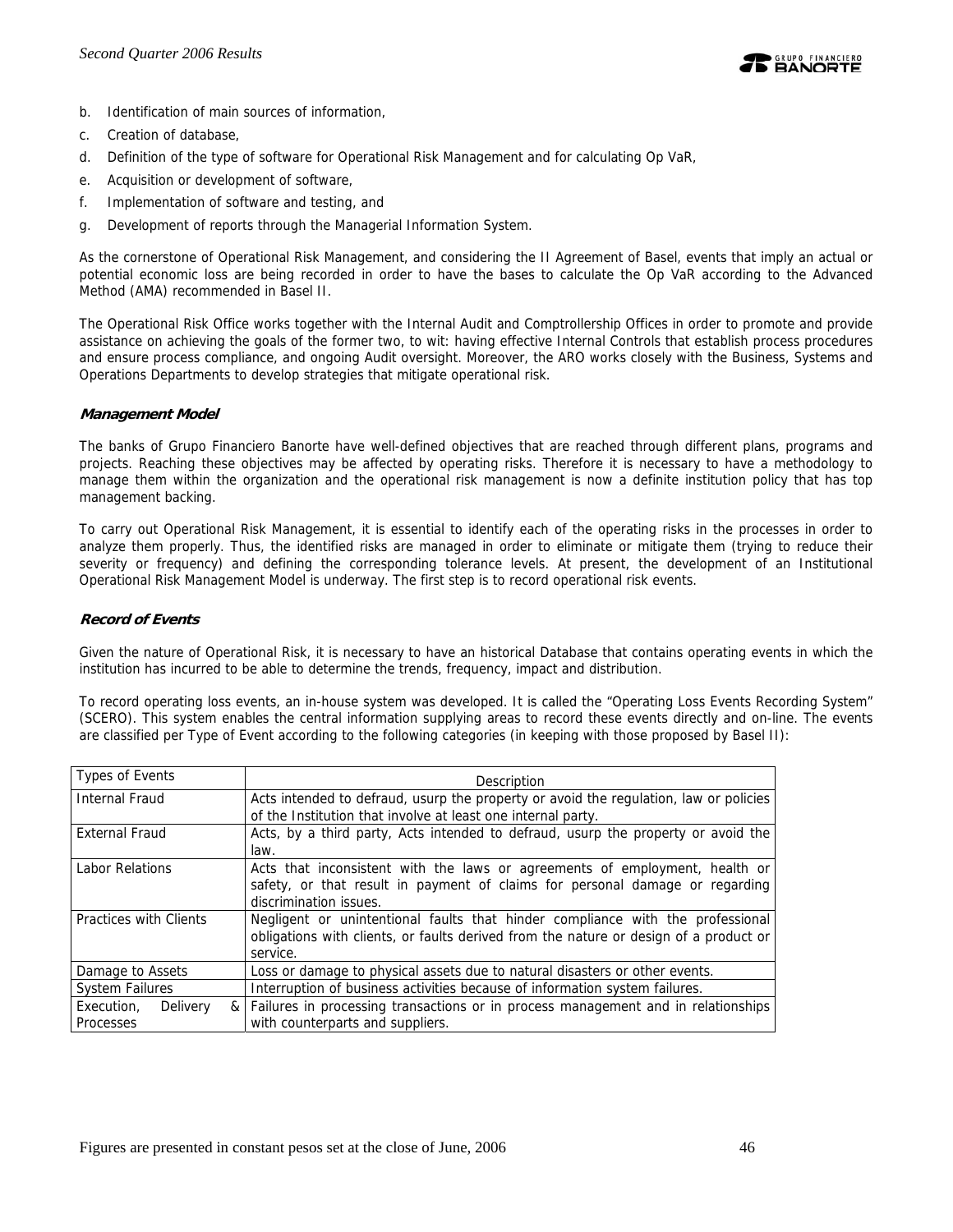

## **Technological Risk**

As Technological Risk is an inherent part of Operational Risk, they are managed together. The area of Technology and Operations performs the functions established by the CNBV for Technological Risk Management issues associated with the establishment of controls, vulnerability evaluation and contingency plans.

To face Operational Risk caused by high-impact external events, the banks of Grupo Financiero Banorte are working on a project to enhance their Business Continuity Plan (BCP) and their Business Recovery Plan (BRP). The project leader is the Executive Directorship of Comptrollership because of its relationship with processes, procedures and compliance. However, other fundamental areas participate: Technology and Operations, Business, and the ARO Directorship. Despite the above, we still have the services of an outside provider, of international renown, to backup the business' critical systems, guaranteeing operation continuity in the event of contingency or disaster.

## **Legal Risk**

As part of the Leal Risk management, a detailed record is kept on judicial, administrative and fiscal issues (in favor of or against) the Institution. This record includes the attorneys' estimation of the contingencies based on their knowledge of each case. This makes it possible to create the necessary accounting reserves to face such contingencies.

It is essential to measure the Legal Risk as part of Operational Risk in order to understand and estimate its impact. Therefore, the legal issues that result in actual operating losses are recorded in the SCERO, according to a predefined taxonomy.

Based on the statistics of the legal issues underway and the actual loss events, it is possible to identify specific legal or operating risks, which are analyzed to eliminate them or mitigate (reduce or limit future occurrence) their impact.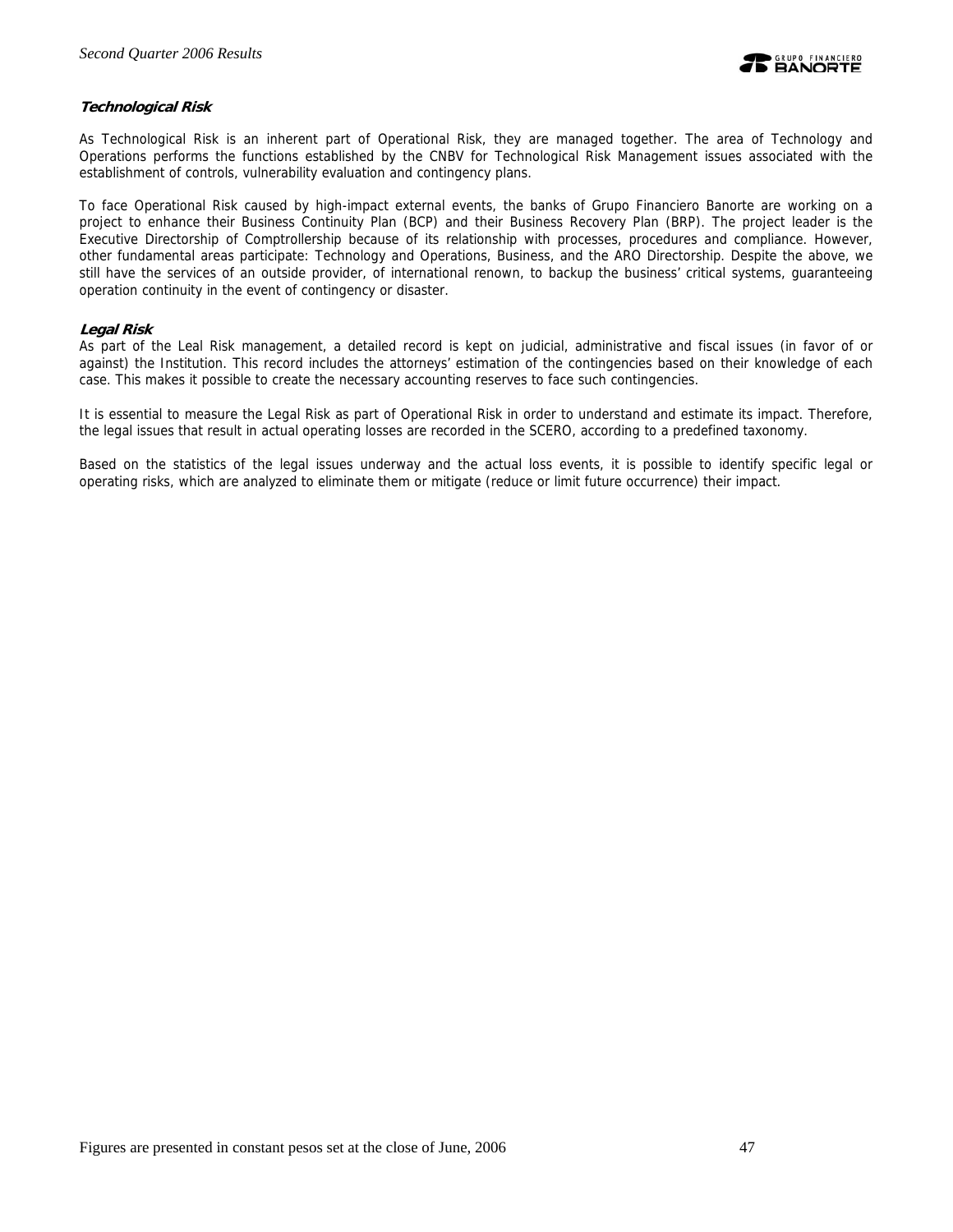## **Information by Segments**

## **GFNORTE –INCOME STATEMENT AS OF 2Q06 (Millions of Pesos)**

|                                     | Holding        | Banorte | Bancen                   | okerag                   | Leasing        | actorin                  | Vareho                   | <sup>2</sup> ronego      | Total  | Eliminatio               | Final          |
|-------------------------------------|----------------|---------|--------------------------|--------------------------|----------------|--------------------------|--------------------------|--------------------------|--------|--------------------------|----------------|
|                                     |                |         |                          |                          |                |                          | sing                     | cio                      |        | ns                       | <b>Balance</b> |
| Interest Income                     | 3              | 15.421  | 1.468                    | 1.135                    | 221            | 155                      | 2                        | 83                       | 18.489 | (1,750)                  | 16,739         |
| <b>Interest Expense</b>             |                | 9,608   | 873                      | 1,125                    | 98             | 89                       |                          | 16                       | 11,809 | (1,664)                  | 10,145         |
| Loan Fees                           |                | 331     |                          |                          |                |                          |                          | 10                       | 340    |                          | 340            |
| <b>Fees Paid</b>                    |                | 68      | $\overline{\phantom{a}}$ | $\overline{\phantom{a}}$ | $\overline{a}$ | $\overline{a}$           |                          | 9                        | 76     | $\overline{a}$           | 76             |
| Net Interest Income (NII)           | 3              | 6,076   | 595                      | 11                       | 123            | 66                       | $\overline{2}$           | 68                       | 6.944  | (86)                     | 6,858          |
| Repomo-Margin                       | (1)            | (3)     | (40)                     | (5)                      | (2)            | (3)                      | 2                        | (1)                      | (53)   | $\overline{\phantom{a}}$ | (53)           |
| <b>NII after Repomo</b>             | $\overline{2}$ | 6,073   | 556                      | 5                        | 121            | 63                       | 4                        | 68                       | 6,891  | (86)                     | 6,805          |
| Loan Loss & Loss Sharing Provisions | $\sim$         | 721     | 79                       | $\overline{\phantom{a}}$ | 3              | $\overline{\phantom{a}}$ |                          | 6                        | 808    | $\overline{a}$           | 808            |
| <b>NII after Provisions</b>         | $\overline{2}$ | 5,353   | 477                      | 5                        | 118            | 63                       | 4                        | 62                       | 6,083  | (86)                     | 5,997          |
| Fees on services.                   |                | 2,457   | 1.099                    | 230                      | 5              | 6                        | 11                       | $\overline{\phantom{a}}$ | 3,808  | (1)                      | 3,807          |
| Fees paid.                          |                | 578     | 239                      |                          |                | 1                        |                          | $\overline{\phantom{a}}$ | 819    | (1)                      | 818            |
| Market-related Income               |                | 661     | 131                      | 121                      |                |                          |                          | $\overline{a}$           | 913    | $\overline{a}$           | 913            |
| <b>Total Non Interest Income</b>    | ٠              | 2,540   | 991                      | 352                      | 4              | 5                        | 11                       | $\overline{\phantom{a}}$ | 3,902  | $\overline{\phantom{a}}$ | 3,902          |
| <b>Total Operating Income</b>       | $\overline{2}$ | 7,892   | 1,468                    | 357                      | 123            | 68                       | 14                       | 62                       | 9,986  | (86)                     | 9.900          |
| <b>Non-Interest Expense</b>         | $\mathfrak z$  | 5.286   | 464                      | 266                      | 77             | 13                       | 8                        | 49                       | 6.166  | (111)                    | 6.055          |
| <b>Operating Income</b>             |                | 2.606   | 1.004                    | 91                       | 46             | 54                       | 6                        | 13                       | 3,820  | 25                       | 3,845          |
| Non Operating Income                |                | 380     | 15                       | 3                        | 14             | 13                       | 183                      | 2                        | 611    | (29)                     | 582            |
| Non Operating Expense               | 1              | 331     | 12                       |                          | 1              | $\mathbf{1}$             | 182                      | $\mathbf{1}$             | 530    | (4)                      | 526            |
| Non Operating Income (Expense) NET  | (1)            | 49      | 3                        | 3                        | 13             | 12                       | $\mathbf{2}$             | 1                        | 81     | (25)                     | 57             |
| Pre-tax Income                      | (1)            | 2,655   | 1,007                    | 94                       | 59             | 67                       | 8                        | 14                       | 3,902  | $\blacksquare$           | 3.902          |
| <b>Tax and Profit sharing</b>       | $\overline{2}$ | 1.203   | 157                      | 29                       |                | 19                       | $\overline{2}$           | 5                        | 1.417  | ٠                        | 1.417          |
| Net Income before subsidiaries      | (3)            | 1,452   | 850                      | 65                       | 59             | 48                       | 6                        | 9                        | 2,485  |                          | 2,485          |
| Subsidiaries 'net income            | 2.816          | 67      | $\overline{7}$           | 9                        | $\sim$         | $\overline{\phantom{a}}$ | $\overline{\phantom{a}}$ | $\overline{\phantom{a}}$ | 2.899  | (2.471)                  | 428            |
| Net Inc. from continuos operations  | 2.813          | 1.519   | 857                      | 74                       | 59             | 48                       | 6                        | 9                        | 5.385  | (2.471)                  | 2.913          |
| Extraodinary items, net             |                |         |                          |                          |                |                          |                          |                          |        |                          |                |
| <b>Minority Interest</b>            |                |         | (41)                     |                          |                |                          |                          |                          | (41)   | (59)                     | (101)          |
| <b>TOTAL NET INCOME</b>             | 2,813          | 1,519   | 816                      | 74                       | 59             | 48                       | 6                        | 9                        | 5,343  | (2,530)                  | 2,813          |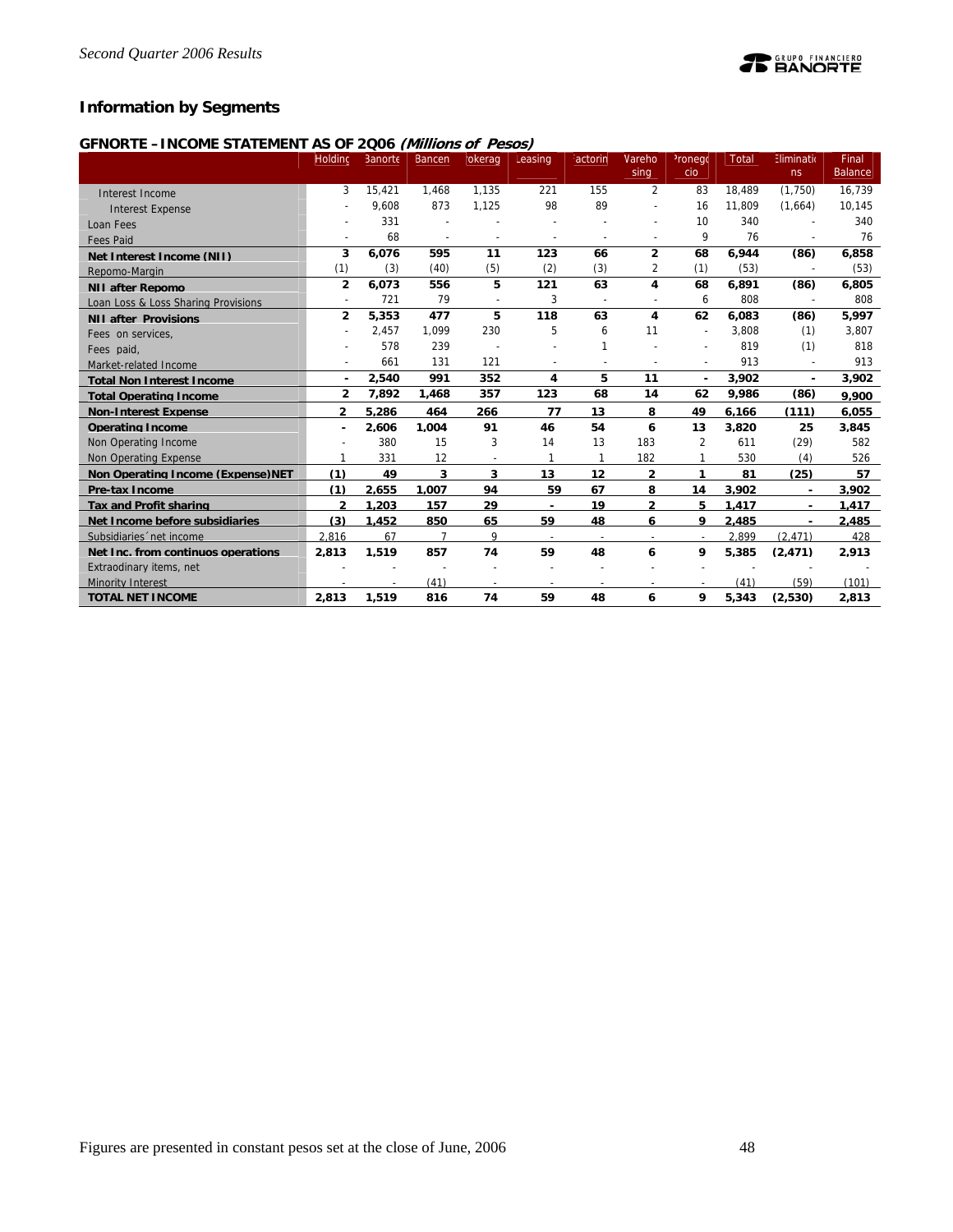# **TE BANORTE**

## **GFNORTE - BALANCE SHEET AS OF 2Q06 (Millions of Pesos)**

|                                 | <b>Holding</b> | <b>Banorte</b> | <b>Bancen</b>            | rokerage                 | .easing                  | Factorin       | <b>Nareh</b>   | roneg                    | Total                    | <b>Eliminations</b>      | Final          |
|---------------------------------|----------------|----------------|--------------------------|--------------------------|--------------------------|----------------|----------------|--------------------------|--------------------------|--------------------------|----------------|
|                                 |                |                |                          |                          |                          |                | using          | cio                      |                          |                          | <b>Balance</b> |
| <b>Cash and due from Banks</b>  | 39             | 38,400         | 2,430                    | $\overline{2}$           | 22                       | 5              | 73             | $\mathbf{1}$             | 40,971                   | (1,765)                  | 39,206         |
| <b>Negotiable Instruments</b>   |                | 16,163         | 382                      | 396                      |                          |                |                |                          | 16.942                   | (2, 201)                 | 14,741         |
| Securities held for sale        |                | 1,224          |                          |                          |                          |                |                |                          | 1,224                    |                          | 1,224          |
| Securities held to maturity     |                | 4,421          |                          |                          |                          |                |                |                          | 4,421                    |                          | 4,421          |
| <b>Financial Instruments:</b>   | ٠              | 21,808         | 382                      | 396                      |                          | ä,             |                | $\blacksquare$           | 22,586                   | (2, 201)                 | 20,385         |
| Non-assigned securities to pay  |                |                |                          |                          |                          |                |                |                          |                          |                          |                |
| Futures receivable, net         |                | 95             |                          | 14                       |                          |                |                |                          | 109                      |                          | 109            |
| Options and derivatives, net    |                | 207            |                          | 17                       |                          |                |                |                          | 223                      |                          | 223            |
| <b>Repos &amp; Derivatives:</b> | ٠              | 301            | $\blacksquare$           | 31                       | $\blacksquare$           | $\blacksquare$ | $\blacksquare$ | $\overline{\phantom{a}}$ | 332                      | $\blacksquare$           | 332            |
| Commercial                      | $\overline{a}$ | 56,414         | 1,135                    | $\overline{\phantom{a}}$ | 2,166                    | 3.701          |                | 451                      | 63,867                   |                          | 63,867         |
| <b>Financial Intermediaries</b> |                | 4,056          | 48                       | ÷                        | 273                      |                |                |                          | 4,377                    | (2, 444)                 | 1,933          |
| Consumer                        |                | 15,124         | 2,919                    |                          | $\overline{2}$           |                |                |                          | 18,045                   |                          | 18,045         |
| Mortgage                        |                | 27,464         | 192                      |                          |                          |                |                |                          | 27,657                   |                          | 27,657         |
| <b>Goverment Entities</b>       |                | 12,861         | 5                        |                          | 27                       |                |                |                          | 12,893                   |                          | 12,893         |
| Fobaproa                        |                | ÷              | $\overline{\phantom{a}}$ | L,                       | $\overline{\phantom{a}}$ |                |                | $\overline{\phantom{a}}$ | $\overline{\phantom{a}}$ | $\overline{\phantom{a}}$ |                |
| <b>Performing Loans</b>         | $\sim$         | 115,920        | 4,300                    | ٠                        | 2,468                    | 3,701          |                | 451                      | 126,840                  | (2, 444)                 | 124,395        |
| Commercial                      |                | 579            | 67                       |                          | 19                       | 29             |                | 25                       | 719                      |                          | 719            |
| <b>Financial Intermediaries</b> |                |                |                          |                          |                          |                |                |                          |                          |                          |                |
| Consumer                        |                | 456            | 51                       |                          |                          |                |                |                          | 507                      |                          | 507            |
| Mortgage                        |                | 728            | 15                       |                          |                          |                |                |                          | 743                      |                          | 743            |
| <b>Goverment Entities</b>       |                |                |                          |                          |                          |                |                |                          |                          |                          |                |
| <b>Past Due Loans</b>           |                | 1.763          | 133                      | $\blacksquare$           | 19                       | 29             | $\sim$         | 25                       | 1.968                    |                          | 1,968          |
| <b>Total Loans</b>              |                | 117,683        | 4,433                    |                          | 2,487                    | 3,730          | $\sim$         | 475                      | 128,808                  | (2, 444)                 | 126,364        |
| Preventive Ioan loss reserves   |                | 3,121          | 210                      |                          | 42                       | 41             |                | 12                       | 3,425                    |                          | 3,425          |
| <b>Net Loan Portfolio</b>       | $\sim$         | 114,562        | 4,224                    | $\blacksquare$           | 2,445                    | 3,689          | ٠              | 464                      | 125,383                  | (2, 444)                 | 122,938        |
| <b>Credit Assets Portfolio</b>  |                | 3.798          | 97                       |                          |                          |                |                |                          | 3.894                    |                          | 3,984          |
| Sundry debtors and other        | 10             | 7,577          | 133                      | 97                       | 19                       | 1              | 14             | 3                        | 7,853                    |                          | 7,853          |
| Foreclosed assets, net          | $\overline{a}$ | 286            | 9                        | $\overline{a}$           |                          |                |                |                          | 295                      |                          | 295            |
| Real Estate, Furniture &        |                | 4,934          | 116                      | 28                       | 526                      | 1              | 49             | 9                        | 5.663                    |                          | 5,663          |
| Investments in subsidiaries     | 23,024         | 874            | 495                      | 51                       |                          |                |                | $\overline{\phantom{a}}$ | 24,445                   | (21, 799)                | 2,646          |
| Deferred taxes                  |                |                |                          |                          |                          | 10             |                | 5                        | 15                       | (15)                     |                |
| Deferred charges & Intangibles  | 38             | 866            | 108                      | 194                      |                          | 8              | 8              |                          | 1,222                    | (7)                      | 1,215          |
| <b>Total Other Assets</b>       | 23,072         | 18,334         | 958                      | 369                      | 545                      | 19             | 71             | 17                       | 43,386                   | (21, 820)                | 21.566         |
| <b>TOTAL ASSETS</b>             | 23,111         | 193,404        | 7,994                    | 799                      | 3,012                    | 3,713          | 143            | 482                      | 232,659                  | (28, 230)                | 204,428        |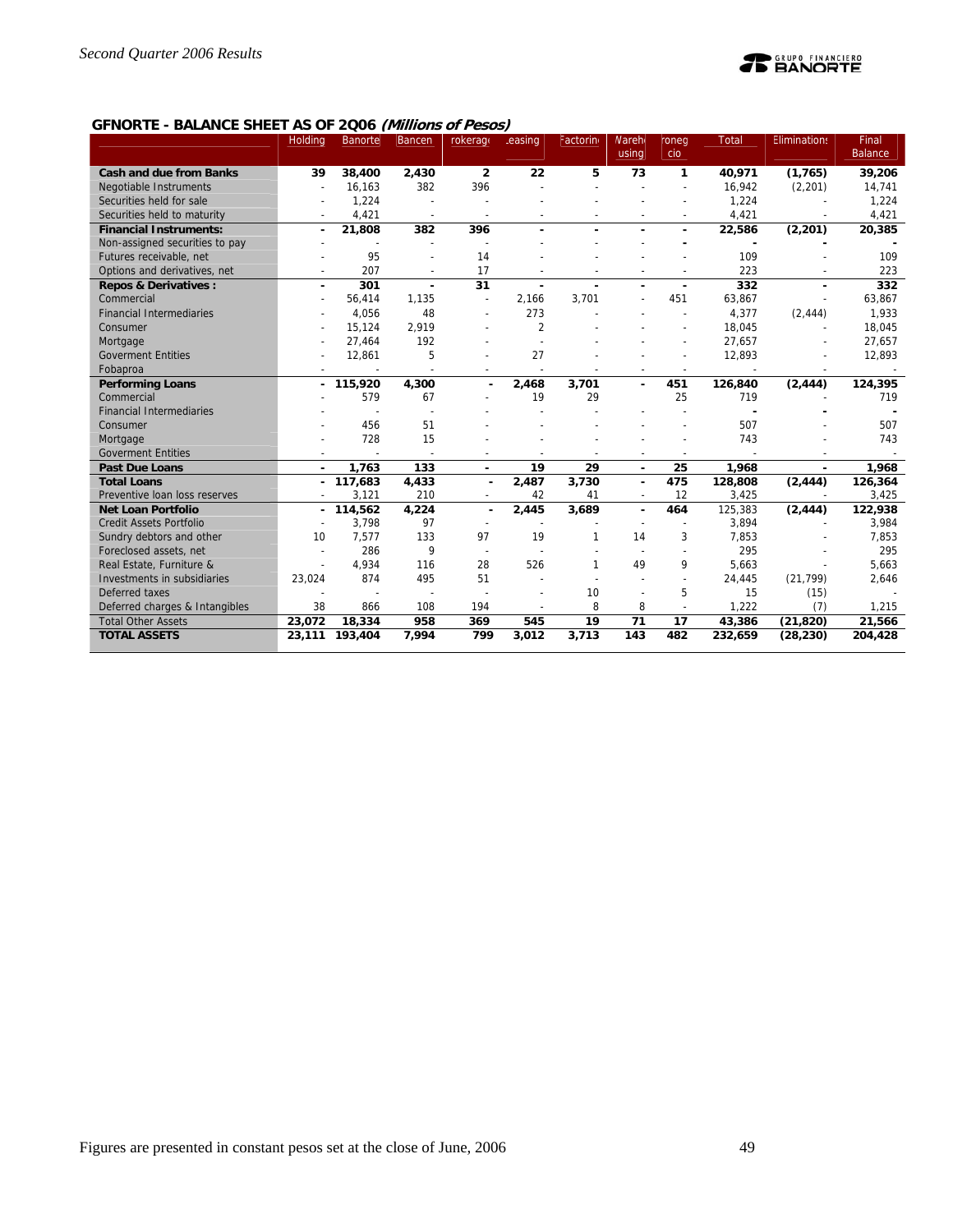# **TE BANORTE**

## **GFNORTE -BALANCE SHEET AS OF 2Q06 (Millions of Pesos)**

|                                              | <b>Holding</b> | Banorte | <b>Bancen</b>            | rokerage                 | .easing        | Factorin                 | Mareho                   | roneg                    | <b>Total</b>   | <b>Elimination</b>       | Final          |
|----------------------------------------------|----------------|---------|--------------------------|--------------------------|----------------|--------------------------|--------------------------|--------------------------|----------------|--------------------------|----------------|
|                                              |                |         |                          |                          |                |                          | using                    | cio                      |                | S                        | <b>Balance</b> |
| <b>Demand Deposits</b>                       |                | 81.667  | $\sim$                   |                          |                |                          |                          | ÷.                       | 81.667         | (947)                    | 80,720         |
| <b>Time Deposits</b>                         |                | 63,437  | 2,201                    |                          |                |                          |                          |                          | 65,638         | (2,309)                  | 63,330         |
| <b>Bonds</b>                                 |                |         |                          |                          |                |                          |                          |                          |                |                          |                |
| Deposits                                     |                | 145,104 | 2,201                    |                          |                |                          |                          |                          | 147,305        | (3,256)                  | 144,049        |
| Demand                                       |                | 2,304   | 1                        |                          |                |                          |                          |                          | 2,304          | (736)                    | 1,568          |
| Short term                                   |                | 2,566   | 8                        |                          | 991            | 3,326                    |                          | 403                      | 7,294          | (2, 436)                 | 4,859          |
| Long term                                    |                | 11,332  | 60                       |                          | 1,416          |                          |                          | $\overline{a}$           | 12,809         |                          | 12,809         |
| Due to banks & corresp.                      |                | 16,202  | 69                       |                          | 2,407          | 3,326                    |                          | 403                      | 22,408         | (3, 172)                 | 19,236         |
| Non-assigned securities to pay               | $\sim$         | $\sim$  | $\overline{a}$           | $\overline{a}$           | $\overline{a}$ |                          |                          | $\overline{a}$           | $\overline{a}$ | $\overline{a}$           |                |
| Futures receivable, net                      |                | 171     |                          | 12                       |                |                          |                          |                          | 183            |                          | 183            |
| Options and derivatives, net                 |                | 168     |                          | 16                       |                |                          |                          |                          | 184            |                          | 184            |
| Repos & Derivatives:                         | $\blacksquare$ | 339     | $\overline{\phantom{a}}$ | 28                       | $\blacksquare$ | $\overline{\phantom{a}}$ | $\overline{\phantom{a}}$ | $\overline{\phantom{a}}$ | 367            | $\overline{\phantom{a}}$ | 367            |
| Income Tax & Profit Sharing                  |                | 547     | 65                       | 35                       | ÷              | $\overline{7}$           | 1                        | 3                        | 658            | $\overline{\phantom{a}}$ | 658            |
| Other Payable accounts                       | 1              | 10,622  | 75                       | 103                      | 214            | 1                        | 14                       | 12                       | 11,042         | 18                       | 11,060         |
| Other payable accounts                       | 1              | 11,170  | 139                      | 138                      | 214            | 8                        | 15                       | 16                       | 11,700         | 18                       | 11,717         |
| Subordinated<br>non<br>Convertible           |                | 4,617   | $\overline{\phantom{a}}$ | $\overline{\phantom{a}}$ | $\overline{a}$ |                          | $\overline{a}$           |                          | 4,617          | $\sim$                   | 4,617          |
| <b>Deferred Taxes</b>                        |                | 92      | 32                       | 28                       |                |                          | 18                       | $\blacksquare$           | 171            | (15)                     | 156            |
| Deferred credits                             |                | 53      |                          |                          | 53             |                          |                          |                          | 107            | (7)                      | 100            |
| <b>TOTAL LIABILITIES</b>                     | 1              | 177,577 | 2,443                    | 194                      | 2,674          | 3,334                    | 33                       | 418                      | 186,675        | (6, 432)                 | 180,243        |
| <b>STOCKHOLDER 'S EQUITY</b>                 |                |         |                          |                          |                |                          |                          |                          |                |                          |                |
| Paid-in Capital                              | 11,231         | 6,839   | 3,203                    | 505                      | 155            | 131                      | 82                       | 73                       | 22,219         | (10, 987)                | 11,231         |
| Share subscription premiums                  | 1,737          | 1,078   |                          | $\overline{\phantom{a}}$ |                |                          | ÷                        | $\overline{\phantom{a}}$ | 2,815          | (1,078)                  | 1,737          |
| Subordinated<br>Convertible                  |                | ۰       |                          |                          |                |                          | $\overline{a}$           |                          |                |                          |                |
| <b>Subscribed Capital</b>                    | 12,968         | 7,917   | 3,203                    | 505                      | 155            | 131                      | 82                       | 73                       | 25,033         | (12,065)                 | 12,968         |
| <b>Capital Reserves</b>                      | 1,956          | 2,967   | 455                      | 45                       | 63             | 47                       | 12                       |                          | 5,544          | (3,588)                  | 1,956          |
| <b>Retained Earnings</b>                     | 16,083         | 6,786   | 701                      | 487                      | 251            | 234                      | 70                       | (19)                     | 24,594         | (8, 511)                 | 16,083         |
| Surplus (Deficit) from securities            |                | (77)    | (14)                     |                          | $\overline{a}$ | $\overline{\phantom{a}}$ |                          |                          | (91)           | 91                       |                |
| <b>Results</b><br>of foreign operations      |                |         |                          | 5                        |                |                          |                          |                          | 5              | (5)                      |                |
| (Insuf.)<br><b>Excess</b><br>in<br>capital   | (5,963)        | (2,600) |                          | (495)                    | (190)          | (82)                     | (3)                      |                          | (9, 332)       | 3,370                    | (5,963)        |
| Fixed<br>Mon assets<br>results<br><b>Non</b> |                | 13      | $\overline{\phantom{a}}$ | $\mathbf{1}$             |                |                          |                          |                          | 13             | (13)                     |                |
| Mon assets results Investm<br>Non            | (4,746)        | (395)   | (67)                     | (16)                     |                |                          | (56)                     |                          | (5, 281)       | 535                      | (4,746)        |
| in the<br>Adjustment<br>employees            |                | (304)   | $\overline{\phantom{a}}$ |                          |                |                          |                          |                          | (304)          | 304                      |                |
| Net Income                                   | 2,813          | 1.519   | 816                      | 74                       | 59             | 48                       | 6                        | 9                        | 5,343          | (2,530)                  | 2,813          |
| <b>Earned Capital</b>                        | 10,142         | 7,909   | 1,890                    | 101                      | 183            | 248                      | 29                       | (10)                     | 20,492         | (10, 349)                | 10,142         |
| <b>Minority Holdings</b>                     |                | 1       | 459                      | $\overline{a}$           | $\overline{a}$ | $\overline{\phantom{a}}$ |                          | $\overline{\phantom{a}}$ | 460            | 615                      | 1,075          |
| Total Stockholder's Equity                   | 23,110         | 15,827  | 5,552                    | 605                      | 338            | 378                      | 110                      | 63                       | 45,984         | (21, 799)                | 24,186         |
| STOCKHOLD.<br>TOT. LIAB. &                   | 23.111         | 193,404 | 7.994                    | 799                      | 3.012          | 3.713                    | 143                      | 482                      | 232,659        | (28, 230)                | 204.428        |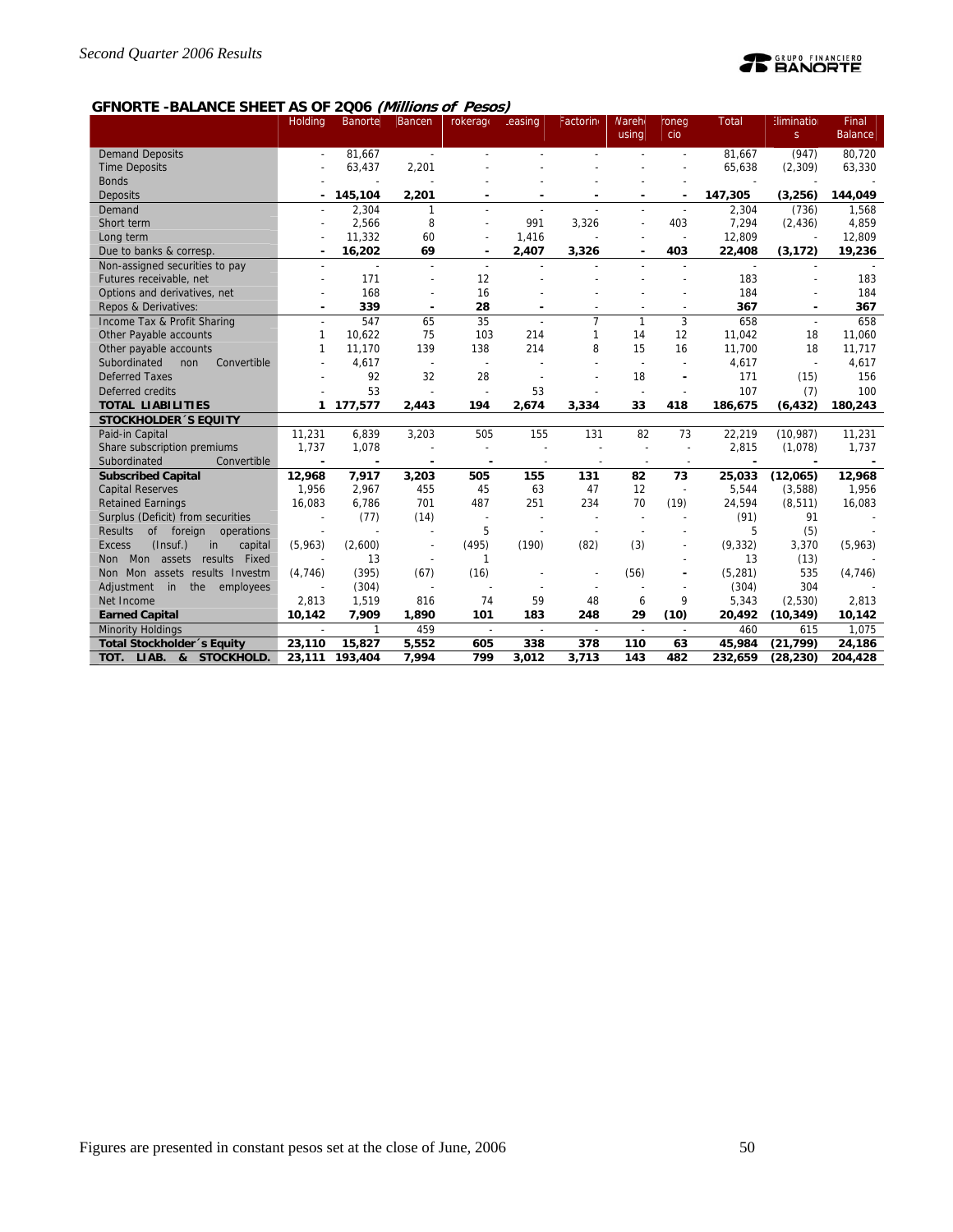

## **Internal Control**

The companies that make up GFNorte have an Internal Control System (SCI) that complies with the guidelines established by both the Board of Directors and the regulatory authorities.

The mission of the Internal Control structure is to help ensure the proper working order of adequate internal control of its operations. Said structure is made up of several components:

A. The Board of Directors with the support of the Risk Policy Committee and the Audit Committee.

- B. General Management and its support areas, to wit the Comprehensive Risk Management Unit (UAIR), and the Legal and Comptrollership Departments, which are in charge of ensuring that adequate control and risk levels are maintained in the Group's operations.
- C. Internal Audit, External Audit and the Statutory Accountant, as structures of additional support to watch over the proper working order of the Internal Control System and to provide reasonable certainty as to the reliability of the information generated.
- D. Documents that specify the general control criteria which must be followed to operate and register transactions; to put our human, material and technological resources to good use; to ensure proper usage, security, timeliness and reliability of information; due compliance with external and internal rules and regulations; and a Code of Conduct that regulates the conduct of all Group directors, officers and employees during the performance of their activities.
- E. Manuals of policies and procedures that regulate the operations undertaken by the institution and that establish the points of control to be observed and the parties responsible for compliance thereof.

## **Treasury Policy**

GFNorte's Banking Sector Treasury is the central unit in charge of balancing its resource needs, monitoring and managing the regulatory levels, eliminating the rate risk of fixed-rate placement operations by using coverage and implementing arbitrage strategies.

The cash currencies and investment in securities are in Mexican pesos and U.S. dollars.

## **Internal and External Liquidity Sources**

The internal liquidity sources, in local as well as foreign currency, come from the various deposit products that the institution offers its customers, that is checking accounts and term deposits. Another source is the sales of the institution's assets.

External liquidity sources include various mechanisms to access the debt and capital markets. For instance, issuing credit titles, loans from other institution including the Central Bank and international agencies, as well as issuing subordinate debts. This concept also considers the liquidity that the bank obtains by reporting the securities the institution has that are feasible for this type of operation.

Another alternative for getting resources is by issuing capital shares.

#### **Dividend Policy**

During the April 30, 2003 session, the Board of Directors approved a dividend payment policy in which it will propose to the General Ordinary Stockholders' Meeting a dividend payment consisting of at leas 15% of the Partnership's net recurring profit, providing that there is no legal impediment and that market conditions and the Partnership's financial situation allow it.

## **Related parties loans**

At GFNorte, the amount of the loans performed with related individuals and companies, does not exceed the established limit of 75% of the Tier 1 capital. As of June 30, 2006 and 2005, the loans granted to related parties totaled Ps 6,877 million and Ps. 4,542 million, respectively.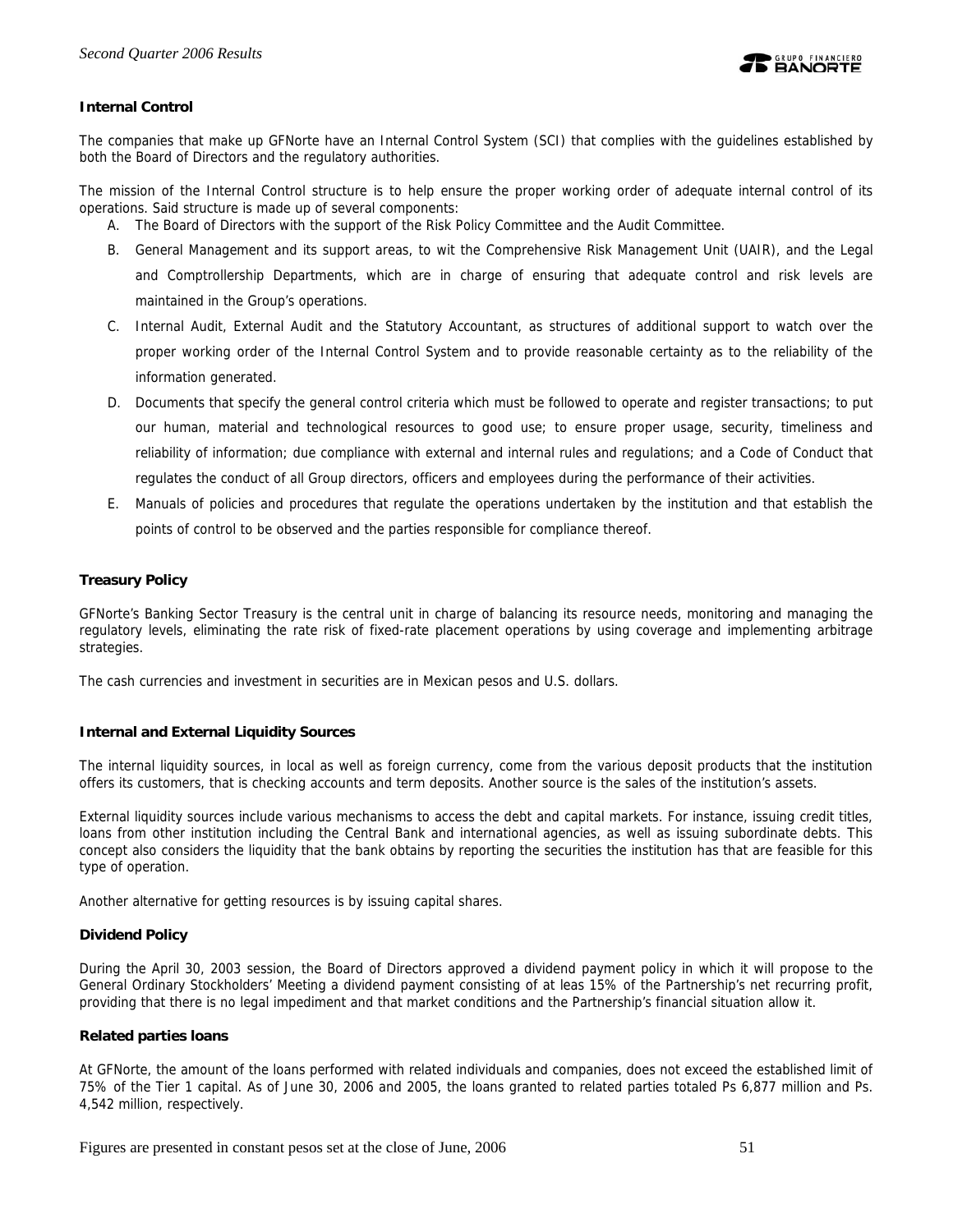

## **Persons In Charge**

The undersigned represent under oath that, within the scope of our respective functions, we have drawn up the information relative to Grupo Financiero Banorte contained in this report, which, to the best of our knowledge, reasonably reflects its situation.

Ing. Luis Peña Kegel Chief Executive Officer of Grupo Financiero Banorte, S. A. de C. V.

Ing. Sergio García Robles Gil Chief Financial Officer

C.P. Román Martínez Méndez Managing Director Audit

Lic. Jorge Eduardo Vega Camargo Executive Director Comptrollership

C.P. Nora Elia Cantú Suárez Executive Director Accounting